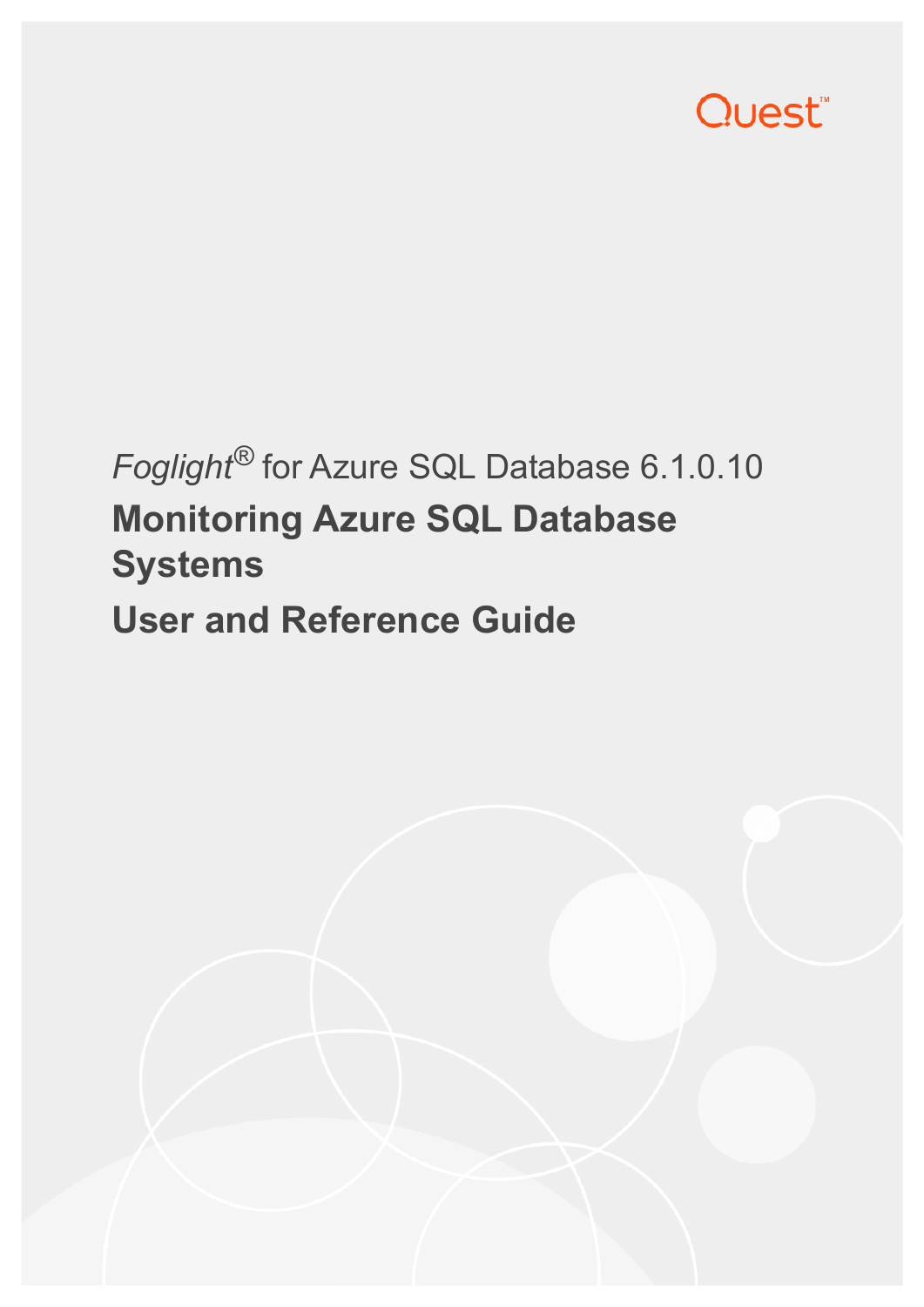#### **© 2022 Quest Software Inc.**

#### **ALL RIGHTS RESERVED.**

This guide contains proprietary information protected by copyright. The software described in this guide is furnished under a software license or nondisclosure agreement. This software may be used or copied only in accordance with the terms of the applicable agreement. No part of this guide may be reproduced or transmitted in any form or by any means, electronic or mechanical, including photocopying and recording for any purpose other than the purchaser's personal use without the written permission of Quest Software Inc.

The information in this document is provided in connection with Quest Software products. No license, express or implied, by estoppel or otherwise, to any intellectual property right is granted by this document or in connection with the sale of Quest<br>Software products. EXCEPT AS SET FORTH IN THE TERMS AND CONDITIONS AS SPECIFIED IN THE LICENSE<br>A EXPRESS, IMPLIED OR STATUTORY WARRANTY RELATING TO ITS PRODUCTS INCLUDING, BUT NOT LIMITED TO, THE<br>IMPLIED WARRANTY OF MERCHANTABILITY, FITNESS FOR A PARTICULAR PURPOSE, OR NON-INFRINGEMENT. IN NO<br>EVENT SHALL QUEST SOFTWAR INCIDENTAL DAMAGES (INCLUDING, WITHOUT LIMITATION, DAMAGES FOR LOSS OF PROFITS, BUSINESS<br>INTERRUPTION OR LOSS OF INFORMATION) ARISING OUT OF THE USE OR INABILITY TO USE THIS DOCUMENT, EVEN IF QUEST SOFTWARE HAS BEEN ADVISED OF THE POSSIBILITY OF SUCH DAMAGES. Quest Software makes no representations or warranties with respect to the accuracy or completeness of the contents of this document and reserves the right to make changes to specifications and product descriptions at any time without notice. Quest Software does not make any commitment to update the information contained in this document.

If you have any questions regarding your potential use of this material, contact:

Quest Software Inc. Attn: LEGAL Dept. 4 Polaris Way Aliso Viejo, CA 92656

Refer to our website [\(www.quest.com](http://www.quest.com)) for regional and international office information.

#### **Patents**

Quest Software is proud of our advanced technology. Patents and pending patents may apply to this product. For the most current information about applicable patents for this product, please visit our website at www.quest.com/legal.

#### **Trademarks**

Quest, the Quest logo, Foglight, and Where next meets now are trademarks and registered trademarks of Quest Software Inc. in the U.S.A. and other countries. For a complete list of Quest Software trademarks, please visit our website at [www.quest.com/legal](http://www.quest.com/legal). Red Hat, JBoss, the JBoss logo, and Red Hat Enterprise Linux are registered trademarks of Red Hat, Inc. in the U.S. and other countries. CentOS is a trademark of Red Hat, Inc. in the U.S. and other countries. Fedora and the Infinity design logo are trademarks of Red Hat, Inc. Microsoft, .NET, Active Directory, Internet Explorer, Hyper-V, Office 365, SharePoint, Silverlight, SQL<br>Server, Visual Basic, Windows, Windows Vista and Windows Server are either registered trad Corporation in the United States and/or other countries. AIX, IBM, PowerPC, PowerVM, and WebSphere are trademarks of International Business Machines Corporation, registered in many jurisdictions worldwide. Java, Oracle, Oracle Solaris, PeopleSoft, Siebel, Sun, WebLogic, and ZFS are trademarks or registered trademarks of Oracle and/or its affiliates in the United<br>States and other countries. SPARC is a registered trademark of SPARC International, Inc. in t Products bearing the SPARC trademarks are based on an architecture developed by Oracle Corporation. OpenLDAP is a<br>registered trademark of the OpenLDAP Foundation. HP is a registered trademark that belongs to Hewlett-Packar Company, L.P. Linux is a registered trademark of Linus Torvalds in the United States, other countries, or both. MySQL is a registered trademark of MySQL AB in the United States, the European Union and other countries. Novell and eDirectory are registered trademarks of Novell, Inc., in the United States and other countries. VMware, ESX, ESXi, vSphere, vCenter, vMotion, and vCloud Director are registered trademarks or trademarks of VMware, Inc. in the United States and/or other jurisdictions. Sybase is a registered trademark of Sybase, Inc. The X Window System and UNIX are registered trademarks of The Open Group. Mozilla and Firefox are registered trademarks of the Mozilla Foundation. IOS is a registered trademark or trademark of Cisco<br>Systems, Inc. and/or its affiliates in the United States and certain other countries. Apple, iPad Xcode are trademarks of Apple Inc., registered in the U.S. and other countries. Ubuntu is a registered trademark of Canonical Ltd. Symantec and Veritas are trademarks or registered trademarks of Symantec Corporation or its affiliates in the U.S. and other countries. OpenSUSE, SUSE, and YAST are registered trademarks of SUSE LCC in the United States and other countries. Citrix, AppFlow, NetScaler, XenApp, and XenDesktop are trademarks of Citrix Systems, Inc. and/or one or more of its subsidiaries, and<br>may be registered in the United States Patent and Trademark Office and in other countries. Postg the European Union and United States of America and/or other countries. Intel, Itanium, Pentium, and Xeon are trademarks of Intel Corporation in the U.S. and/or other countries. Debian is a registered trademark of Software in the Public Interest, Inc. OpenStack is a trademark of the OpenStack Foundation. All other marks and names mentioned herein may be trademarks of their respective companies.

#### **Legend**

**WARNING: A WARNING icon indicates a potential for property damage, personal injury, or death.**

**CAUTION: A CAUTION icon indicates potential damage to hardware or loss of data if instructions are not followed.** Ţ

**IMPORTANT NOTE**, **NOTE**, **TIP**, **MOBILE**, or **VIDEO:** An information icon indicates supporting information.÷

*Foglight for Azure SQL Database* User and Reference Guide Updated - April 2022 Foglight version - 6.1.0 Cartridge Version - 6.1.0.10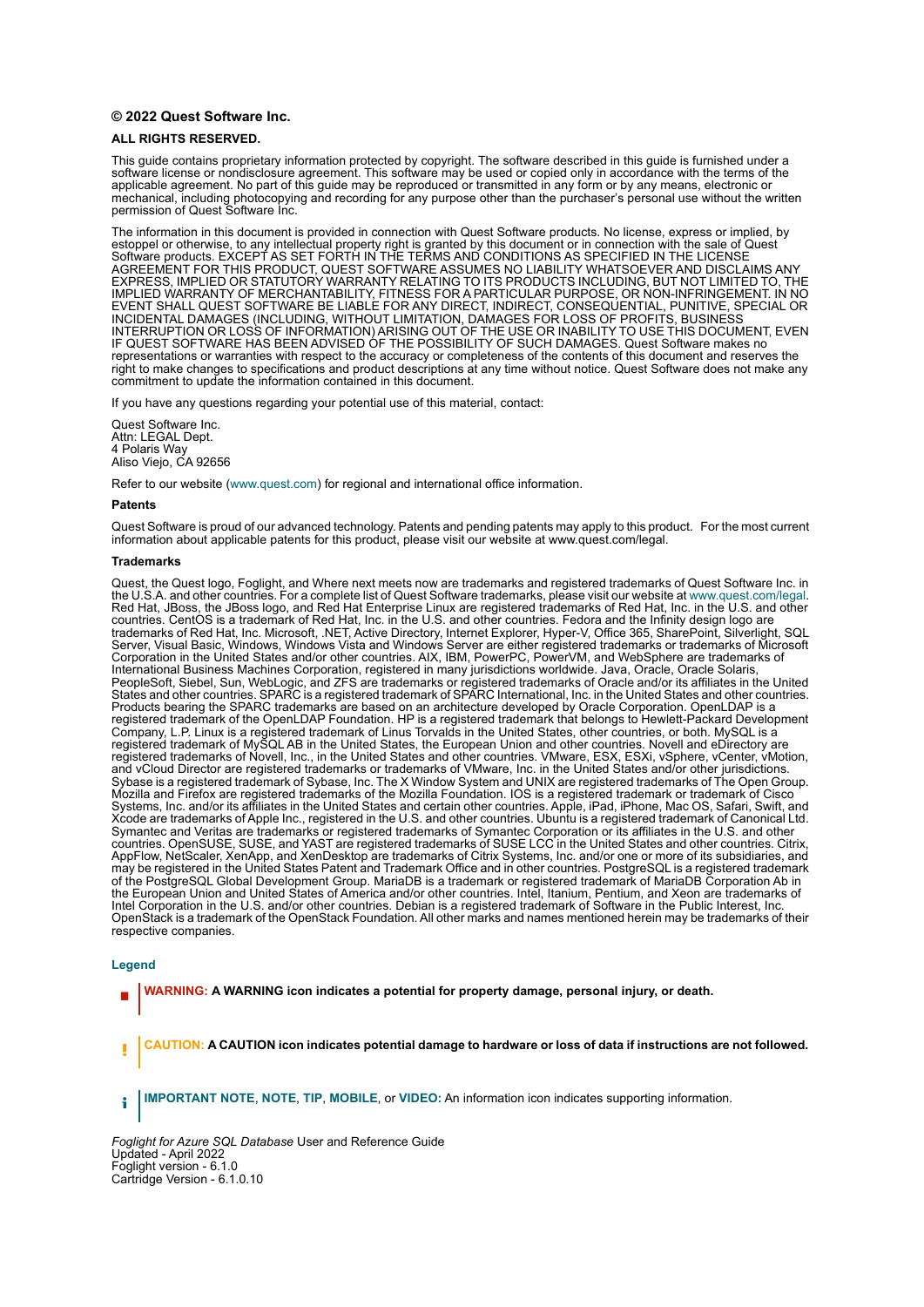## **Contents**

| Components Shared by All Foglight for Azure SQL Database Screens 13                                                                                                                                                           |
|-------------------------------------------------------------------------------------------------------------------------------------------------------------------------------------------------------------------------------|
| Using the Currently Selected Database Group Table  14                                                                                                                                                                         |
| Foglight for Azure SQL Database Overview Dashboard 14                                                                                                                                                                         |
| Breakdown and Baseline Chart Formats (all contained according contained and Treakdown and Baseline Chart Formats (All Chart Chart Street All Chart Street All Chart Street All Chart Street All Chart Street All Chart Street |
| 5                                                                                                                                                                                                                             |
|                                                                                                                                                                                                                               |
|                                                                                                                                                                                                                               |
|                                                                                                                                                                                                                               |
|                                                                                                                                                                                                                               |
|                                                                                                                                                                                                                               |
|                                                                                                                                                                                                                               |
|                                                                                                                                                                                                                               |
|                                                                                                                                                                                                                               |
|                                                                                                                                                                                                                               |
|                                                                                                                                                                                                                               |
| Administering Foglight for Azure SQL Database  22                                                                                                                                                                             |
|                                                                                                                                                                                                                               |
| Reviewing the Administration Settings (and the content of the content of the Administration Settings (and the c                                                                                                               |
|                                                                                                                                                                                                                               |
|                                                                                                                                                                                                                               |
|                                                                                                                                                                                                                               |
|                                                                                                                                                                                                                               |
|                                                                                                                                                                                                                               |
|                                                                                                                                                                                                                               |
|                                                                                                                                                                                                                               |
| Defining the Connection Settings for the Monitored Azure SQL databases 30                                                                                                                                                     |
| Validating Connectivity and Starting to Monitor the databases 30                                                                                                                                                              |
|                                                                                                                                                                                                                               |
|                                                                                                                                                                                                                               |

*Foglight for Azure SQL Database* 6.1.0.10 User and Reference Guide nce Guide | 3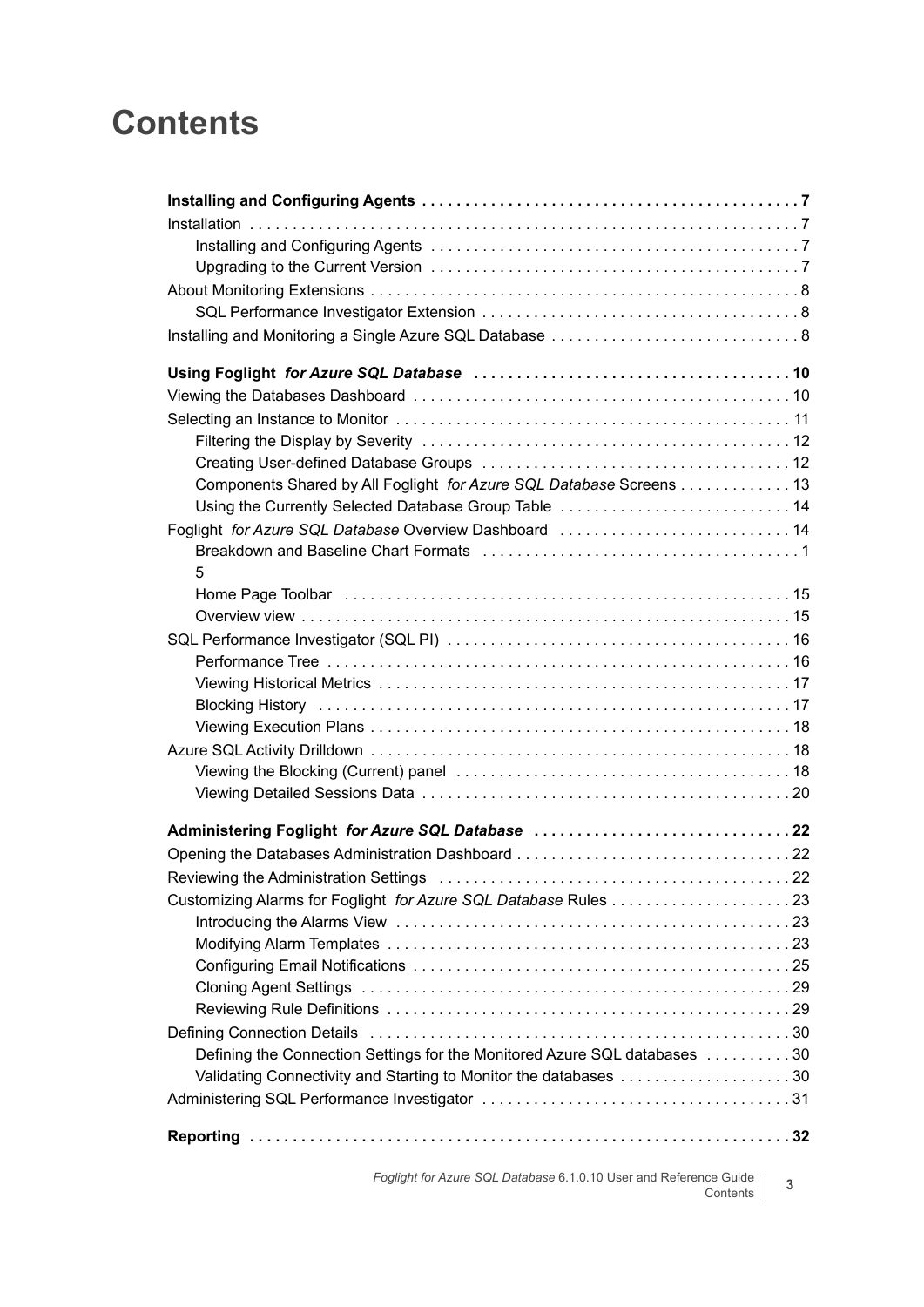| Generating Reports for a Foglight for Azure SQL Database 32 |  |
|-------------------------------------------------------------|--|
|                                                             |  |
|                                                             |  |
|                                                             |  |
|                                                             |  |
|                                                             |  |
|                                                             |  |
|                                                             |  |
|                                                             |  |
|                                                             |  |
|                                                             |  |
|                                                             |  |
|                                                             |  |
|                                                             |  |
|                                                             |  |
|                                                             |  |
|                                                             |  |
|                                                             |  |
|                                                             |  |
|                                                             |  |
|                                                             |  |
|                                                             |  |
|                                                             |  |
|                                                             |  |
|                                                             |  |
|                                                             |  |
|                                                             |  |
|                                                             |  |
|                                                             |  |
|                                                             |  |
|                                                             |  |
|                                                             |  |
|                                                             |  |
|                                                             |  |
|                                                             |  |
|                                                             |  |
| CPU Wait                                                    |  |
|                                                             |  |
|                                                             |  |
|                                                             |  |
|                                                             |  |
|                                                             |  |
|                                                             |  |
|                                                             |  |
|                                                             |  |
|                                                             |  |
|                                                             |  |
|                                                             |  |

Foglight for Azure SQL 6.1.0.10 User and Reference Guide<br>Contents  $\overline{4}$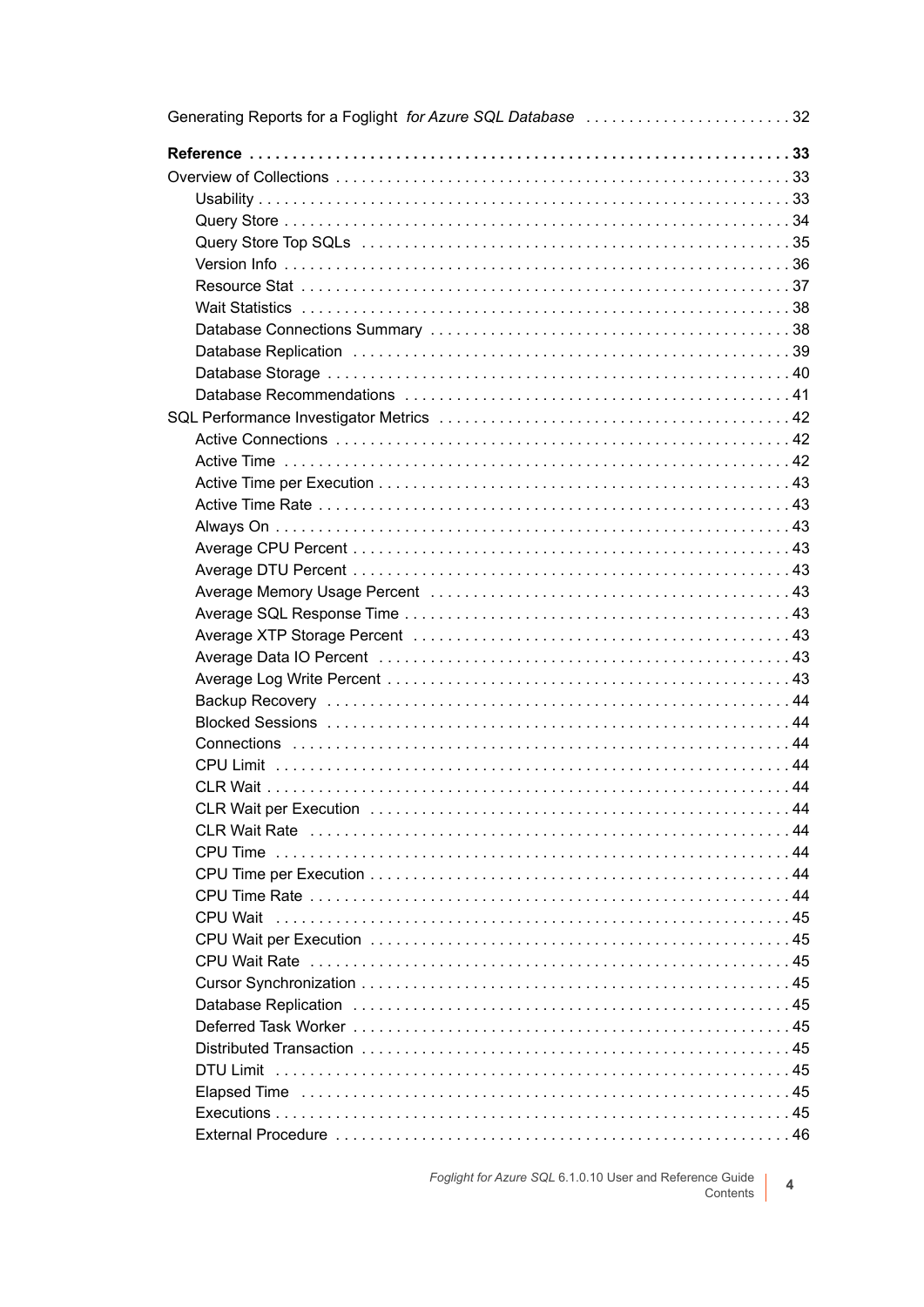| Full Text Search (and the contract of the contract of the contract of the contract of the Text Search          |  |
|----------------------------------------------------------------------------------------------------------------|--|
|                                                                                                                |  |
| Governor Wait per Execution (and the content of the content of the content of the content of the content of th |  |
|                                                                                                                |  |
|                                                                                                                |  |
|                                                                                                                |  |
| Inactive User Connections (and all and all and all and all and all and all and all and all and all and all and |  |
|                                                                                                                |  |
|                                                                                                                |  |
|                                                                                                                |  |
|                                                                                                                |  |
|                                                                                                                |  |
|                                                                                                                |  |
|                                                                                                                |  |
|                                                                                                                |  |
|                                                                                                                |  |
|                                                                                                                |  |
|                                                                                                                |  |
|                                                                                                                |  |
|                                                                                                                |  |
|                                                                                                                |  |
|                                                                                                                |  |
|                                                                                                                |  |
|                                                                                                                |  |
|                                                                                                                |  |
|                                                                                                                |  |
|                                                                                                                |  |
|                                                                                                                |  |
|                                                                                                                |  |
|                                                                                                                |  |
|                                                                                                                |  |
|                                                                                                                |  |
|                                                                                                                |  |
|                                                                                                                |  |
| Log Wait                                                                                                       |  |
|                                                                                                                |  |
|                                                                                                                |  |
|                                                                                                                |  |
|                                                                                                                |  |
| Logical Reads per Execution (and the content of the content of the content of 49)                              |  |
|                                                                                                                |  |
|                                                                                                                |  |
|                                                                                                                |  |
|                                                                                                                |  |
|                                                                                                                |  |
|                                                                                                                |  |
|                                                                                                                |  |
|                                                                                                                |  |
|                                                                                                                |  |

Foglight for Azure SQL 6.1.0.10 User and Reference Guide  $\overline{5}$ Contents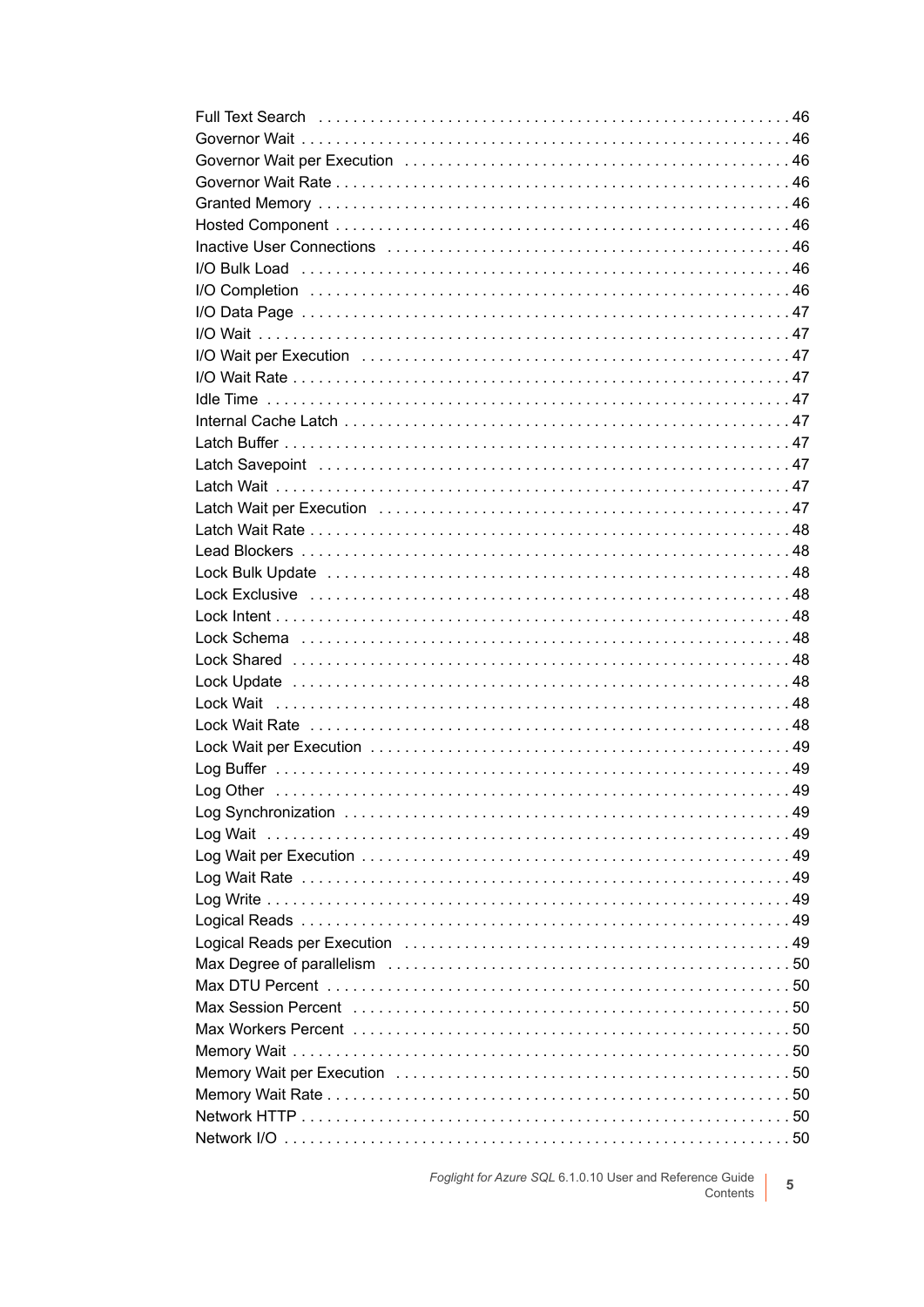| Other Wait Rate National Account of the University Chern Mail Rate of the University Other Wait Rate |  |
|------------------------------------------------------------------------------------------------------|--|
|                                                                                                      |  |
|                                                                                                      |  |
|                                                                                                      |  |
|                                                                                                      |  |
|                                                                                                      |  |
|                                                                                                      |  |
|                                                                                                      |  |
|                                                                                                      |  |
|                                                                                                      |  |
|                                                                                                      |  |
|                                                                                                      |  |
|                                                                                                      |  |
|                                                                                                      |  |
|                                                                                                      |  |
|                                                                                                      |  |
|                                                                                                      |  |
|                                                                                                      |  |
|                                                                                                      |  |
|                                                                                                      |  |
|                                                                                                      |  |
|                                                                                                      |  |
|                                                                                                      |  |
|                                                                                                      |  |
|                                                                                                      |  |
|                                                                                                      |  |
|                                                                                                      |  |
|                                                                                                      |  |
|                                                                                                      |  |

 $6\phantom{a}$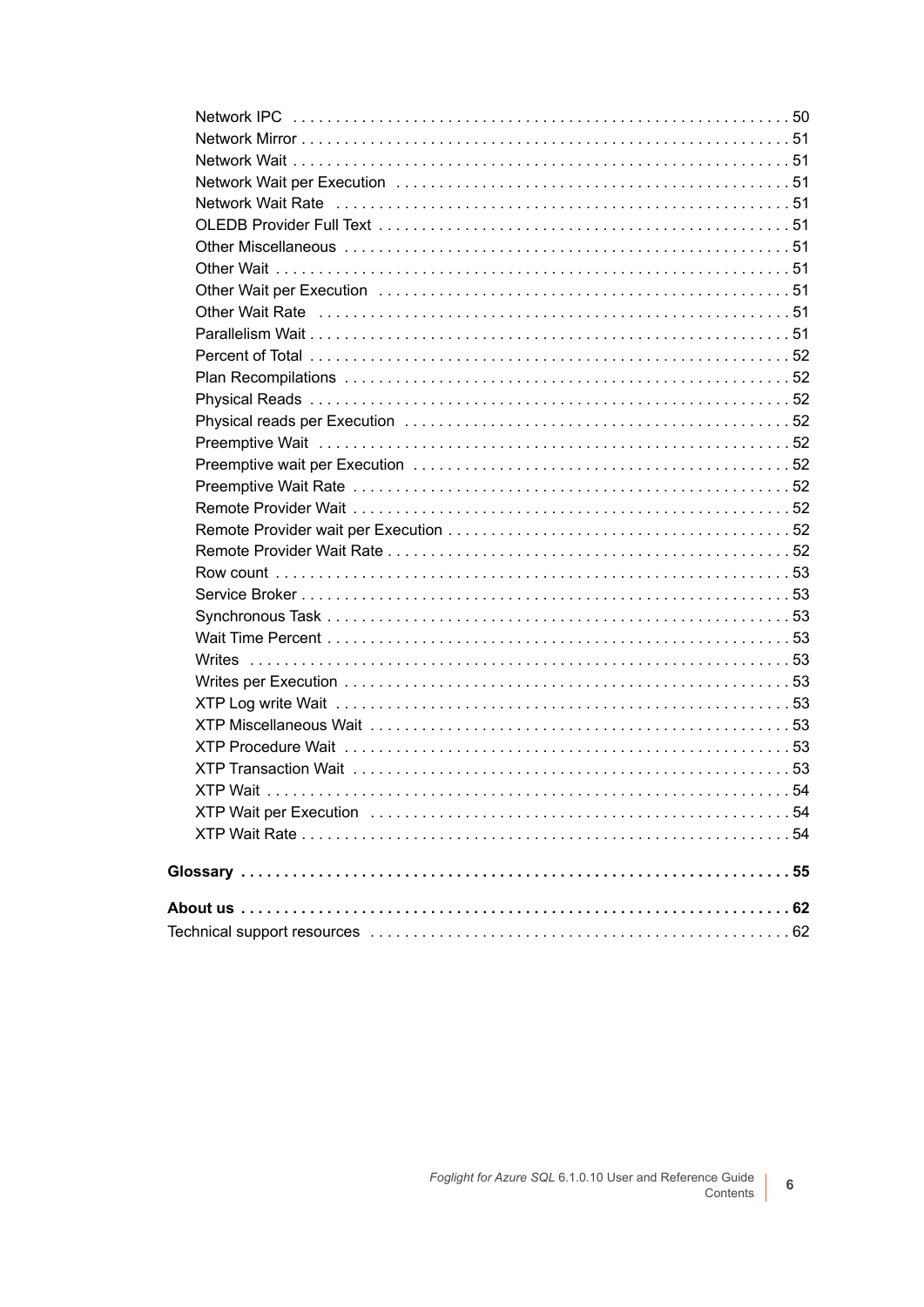# <span id="page-6-0"></span>**Installing and Configuring Agents**

This guide provides configuration instructions, conceptual information and instructions on how to use the Foglight *for Azure SQL Database* cartridge. It describes the dashboards included with the cartridge and how they are used for collecting monitoring data from the entire relational database management system, as well as the cartridge's interaction with and support of additional services and modules, such as replication and virtualization.

This guide is intended for Azure SQL Database administrators and for any users who want to know more about monitoring Azure SQL Databases through Foglight *for Azure SQL Database*, and the steps required for discovering and configuring the Azure SQL agent. It is also meant for those users who want to learn about the methods used for configuring and applying user-defined settings.

This section provides information about installing the cartridge and configuring the agents for monitoring Azure SQL Database systems:

- **•** [Installation](#page-6-1)
- **•** [About Monitoring Extensions](#page-7-0)
- **•** [Installing and Monitoring a Single Azure SQL Database](#page-7-2)

## <span id="page-6-1"></span>**Installation**

For installation pre-requisites, permissions, and information necessary to determine your environment's hardware requirements, see the *Foglight for Databases Deployment Guide*.

#### <span id="page-6-2"></span>**Installing and Configuring Agents**

Foglight *for Azure SQL Database* monitors the Azure SQL Database activity by connecting to and querying the Azure SQL Database. The agents provided monitor the Azure SQL Database system. The dashboards included with the cartridge provide a visual representation of the status of the major components of the Azure SQL agents. They allow you to determine any potential bottleneck in database performance.

#### <span id="page-6-3"></span>**Upgrading to the Current Version**

Starting to work with a Foglight *for Azure SQL Database* cartridge requires upgrading to the current version of both the cartridge and the Foglight Agent Manager that runs the cartridge.

#### *To upgrade the cartridge to the latest version:*

- 1 Deactivate the previous Azure SQL agent.
- 2 Navigate to the **Cartridge Inventory** dashboard and install the cartridge file, *DB\_Azure-6\_1\_0\_10.car.*
- 3 Navigate to the **Agent Status** dashboard and deploy the Azure SQL agent package to the existing Foglight Agent Manager hosts.
- 4 Activate the Azure SQL agent.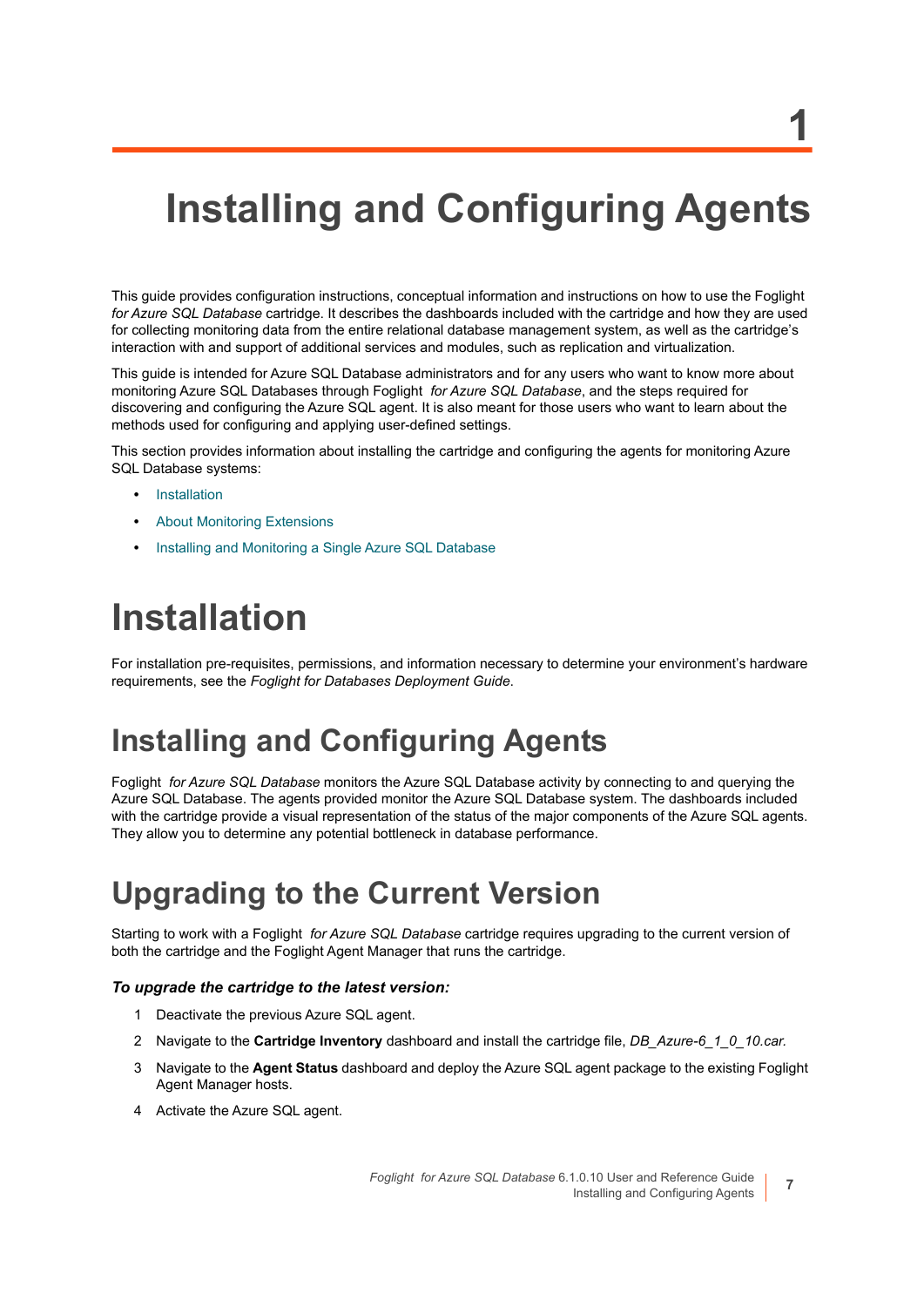# <span id="page-7-0"></span>**About Monitoring Extensions**

During the installation process you can choose to install and configure one or more of the monitoring extensions. The monitoring extensions provide a more in-depth analysis of the monitored database and the environment it is running on, creating a whole and unified status.

## <span id="page-7-1"></span>**SQL Performance Investigator Extension**

SQL Performance Investigator allows you to rapidly identify bottlenecks, anomalies, and application trends by focusing on top resource consumers and providing multi-dimensional SQL domain drilldowns. SQL PI allows you to:

- **•** Monitor real-time Azure SQL Database performance at a glance
- **•** Gather and diagnose historical views
- **•** Identify and anticipate performance issues
- **•** Analyze and optimize execution plan changes
- **•** Compare day-to-day values to identify anomalies and application changes
- **NOTE:** SQL Performance Investigator requires a license. If you are using a trial version and would like to ÷ request pricing, contact [https://www.quest.com/register/57891](https://www.quest.com/registert/57891).
- **NOTE:** SQL PI requires a repository database that is installed automatically on the Agent Manager. i I

# <span id="page-7-2"></span>**Installing and Monitoring a Single Azure SQL Database**

Enabling the Foglight Management Server to monitor Azure SQL Databases requires the creation of the Foglight agents that monitor these databases and ensuring that these agents communicate properly with the Foglight Management Server.

Foglight *for Azure SQL Database* provides a graphic, intuitive method for creating and configuring multiple agents, which can be used instead of Foglight's default method for creating agents and editing their properties using the Agent Administration dashboard.

**IMPORTANT:** When running Foglight *for Azure SQL* in a Federation architecture, neither the creation nor the administration of agents can be accomplished from the central Foglight Management Server (the Federation Master). These two tasks should be carried out from the stand-alone Management Servers (the Federated Children).

#### *To run the database installation wizard:*

- 1 On the navigation panel, click **Homes** > **Databases**.
- 2 Click **Monitor** > **Azure SQL** in the upper left corner of the Databases View.

The *Monitor Azure SQL Database* dialog box appears.

- **NOTE:** If a user-defined database group is currently selected, the databases table's title displays the ÷. name of this group instead of All; however, all newly discovered or created databases are added to the general (All) group of databases.
- 3 Choose the agent manager on which the agent will be running. The default is the agent manager with the least agents installed.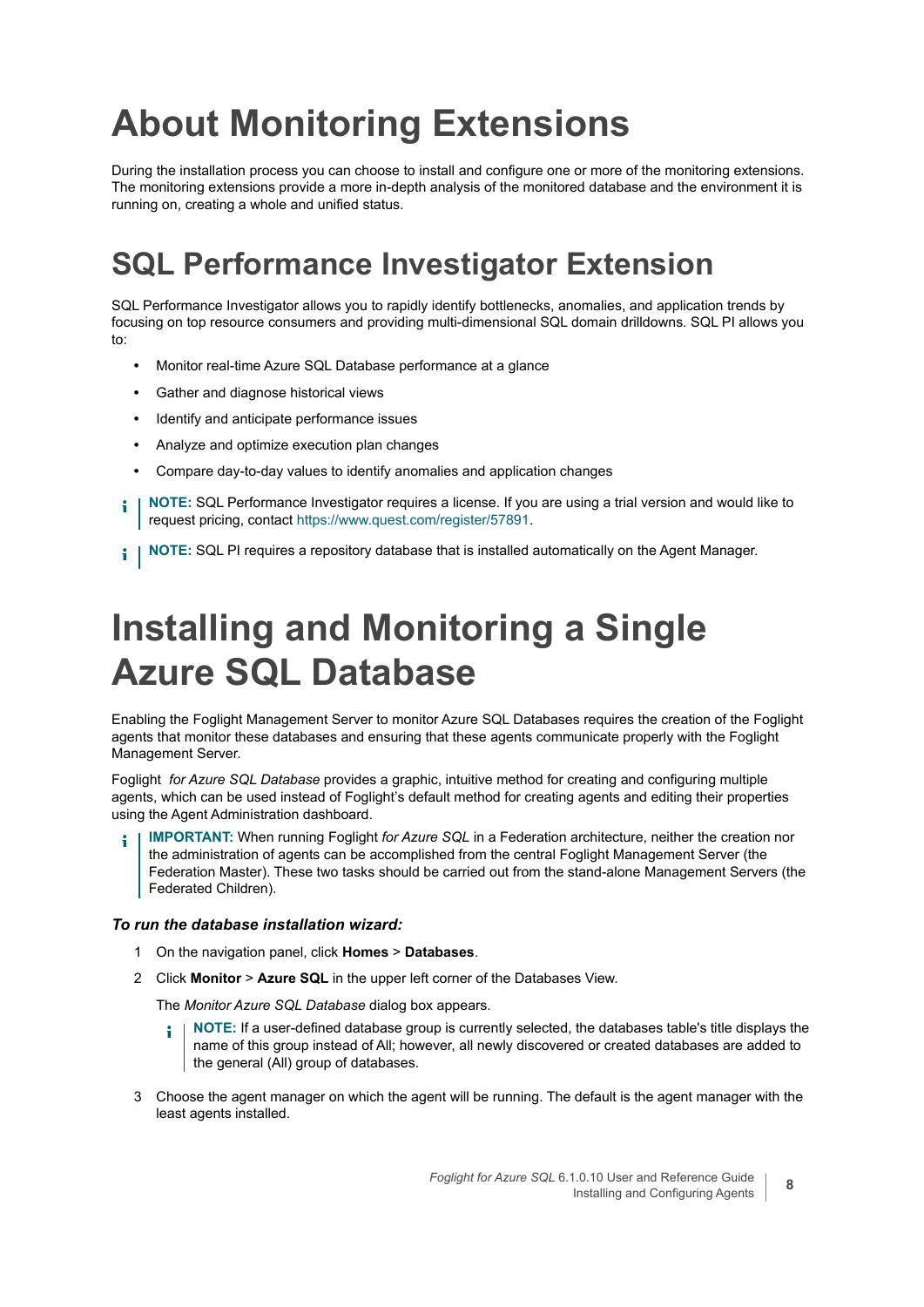a Click the **Agent Manager Host** *<agent manager>* link located at the top of the Azure Database Connection section.

A dialog box appears with a list of all agent managers connected to the Foglight management server.

- b Select the appropriate host name and click Set.
- **IMPORTANT:** You have the option set this host as the default for all future installations. i I
- 4 Specify the name of Azure SQL Database to be monitored in the Connection Details section.
	- a **Server Name** Specify the host name.
	- b **Database Name** Specify SQL database name.
	- c **Port** (optional) It is required only when the TCP/IP connection port of the Azure SQL Database is other than the default port (1433). If it is not specified, the default port (1433) will be used.
- 5 Select between *SQL Server Authentication* and *Azure Active Directory (AD) Authentication*. Specify the username and password to be used for monitoring the Azure SQL Database in the Login Credentials section.
- 6 Use the automatically generated agent name by selecting the checkbox in Configuration section. Or specify a unique agent name by deselecting the checkbox.
- 7 Optional In the Monitoring Extensions pane, click the SQL PI monitoring extension. You are prompted to choose the Agent Manager on which the SQL PI repository will be installed.
	- **NOTE:** The SQL Performance investigator requires an additional license, check the licensing ÷ information via **Click for Licensing Information**.
- 8 **Optional** To enable SQL Performance Investigator, select **SQL PI** in the **Monitoring Extension** section. The SQL PI Repository dialog is displayed. Select the Agent Manager on which the SQL PI
	- a repository should be installed. Then click **Apply**.
	- b If the SQL PI repository existed on the selected Agent Manager, no more action is required for the configuration.
	- c If no SQL PI repository exists on the selected Agent Manager, the **SQL PI Repository Settings**
- **NOTE:** To use gMSA authentication for connections to the PI Repository, select **Local User** in the ÷. Authentication drop-down. This requires that your FMS and Agent Manager are configured to run as a Windows Service logged on with the gMSA account. The gMSA account requires access to the SQL instance.
	- d If the given SQL PI repository user does not have sufficient privileges, the **Insufficient Privileges** dialog will be displayed. Enter an admin user and password, and then click **Grant Privileges.**
	- 9 Click **Monitor**.
		- **IMPORTANT:** If the monitoring verification fails, click the message that is displayed on the Status f. column and resolve the issue according to the instructions that appear in the dialog box. For example, insufficient privileges, incorrect credentials, or an Agent Manager that reached its full monitoring capacity.
	- 10 When the installation completes successfully, the *Monitoring Initialized Successfully* dialog box appears. Click **Add another Database** or **Finish** to exit.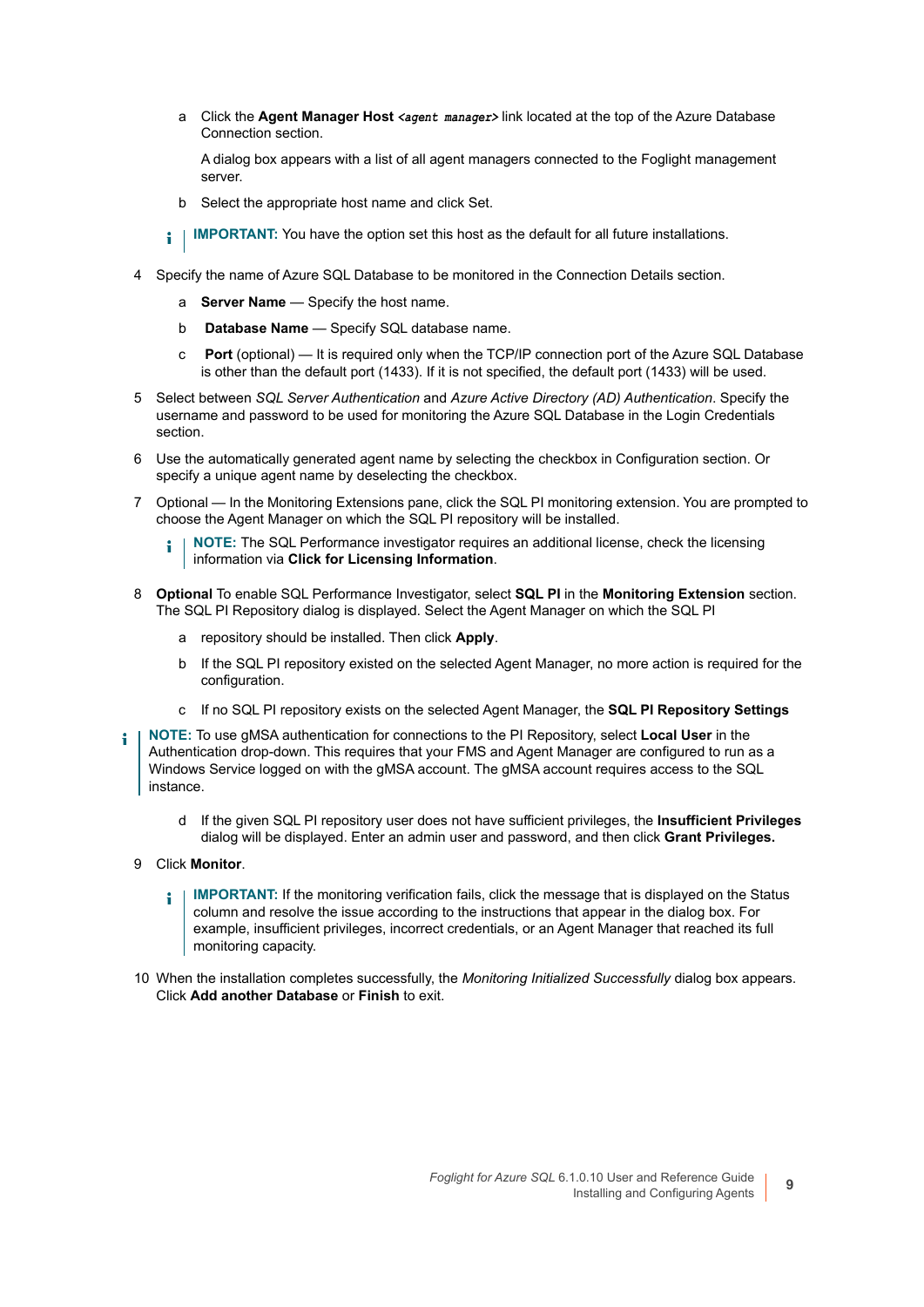# <span id="page-9-0"></span>**Using Foglight** *for Azure SQL Database*

Foglight *for Azure SQL Database* monitors the Azure SQL Database activity by connecting to and querying the Azure SQL Database. The agents provided monitor the Azure SQL Database system. The dashboards included with the cartridge provide a visual representation of the status of the major components of the Azure SQL agents. They allow you to determine any potential bottleneck in database performance.

This section provides agent configuration instructions and information on investigating Azure SQL Database performance. It covers the entire monitoring process, starting with the discovery of the databases and the connection with these databases, and proceeding with the use of the various drilldowns and the Global Administration options.

# <span id="page-9-1"></span>**Viewing the Databases Dashboard**

**NOTE:** The following section describes the various components of the Databases dashboard. To learn how ÷ to customize this dashboard's display and focus on a requested instance, see [Selecting an Instance to](#page-10-0)  [Monitor.](#page-10-0)

The Instance home page is launched by accessing the Databases dashboard.

#### *To access the Databases dashboard:*

1 Ensure that the navigation panel on the left is open.

To open the navigation panel, click the right-facing arrow on the left.

2 On the navigation panel, click **Homes** > **Databases**.

The Databases dashboard provides an at-a-glance view of the monitored environment, with all of the currently monitored database types.

The Databases dashboard includes these sections:

**•** Database cartridge type tiles — each tile represents a database type (SQL Server, SQL Server BI, Azure SQL, Oracle, SAP ASE, DB2, MongoDB, Cassandra, or All Instances) and displays the number of instances for each database type, along with a breakdown according to the instance health state severity (Normal, Warning, Critical, Fatal).

When selecting the Azure SQL Tile, an Azure SQL Databases table will be displayed. It shows the "regular" Azure SQL Databases.

- **•** Status section includes the following components:
	- **▪ Status summary** a color-coded bar, which provides a visual representation of the summarized health condition of all instances listed in the Database Group table.

The status summary bar provides a graphic representation of the monitored environment's current state, broken down to the number of instances and their current health state: Fatal, Critical, Warning, Normal or Unknown.

**▪ Database-specific health summary** — when the database group All is selected, this section displays all of the currently monitored instances for each database type, divided by their health state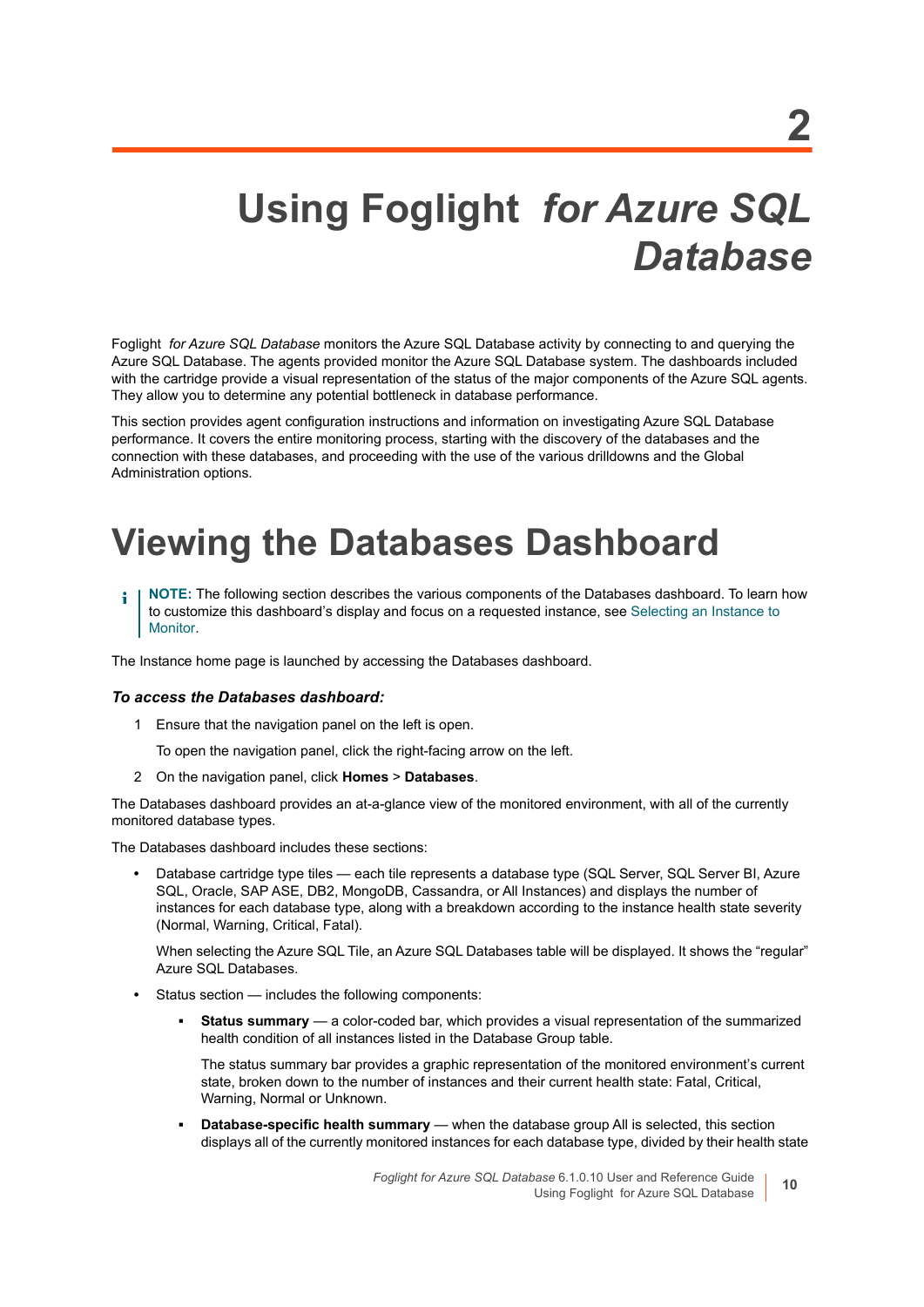(for example: four Azure SQL Databases, three of which have the health state Warning and one is indicated with the health state Fatal). When a user-defined database group is selected, this section displays data only about the agents included within the selected group.

- **NOTE:** The Status Indicators section can be used for filtering the Databases Group table to display i l only instances that meet a criterion set in this section. For details, see [Filtering the Display by](#page-11-0)  [Severity on page 12.](#page-11-0)
- **•** The **Monitor** button Use this button to add instances to be monitored.
- **•** The **Configure Alarms** button Takes you directly to the **Administration** > **Alarms** page. On the *Alarms* page you can view the alarms as well as configure the Alarm Template and alarm notification settings.
- **•** The **Settings** button After selecting one or more instances of the same database type, use this button to set options for collecting, storing, and displaying data for the selected instances, as well as configuring the connection to SQL Performance Investigator (if installed). For details, see [Administering Foglight for Azure](#page-21-3)  [SQL Database on page 22.](#page-21-3)
- **Currently selected database group table**  a list of all monitored databases within the database group that is currently selected in the Databases section. For details, see [Using the Currently Selected Database](#page-13-0)  [Group Table on page 14](#page-13-0).
- **The Show Quick View (<sup>36</sup>)** button provides the ability to open a quick view of the instance at the bottom of the screen.
- **••** The **Select dashboards** ( $\blacksquare$ ) button provides direct link to several drilldowns and panels, thereby saving the need to navigate to these locations through the Overview drilldown.
- **IMPORTANT:** If the display is filtered to show only Azure SQL Databases the Databases table is renamed to f Azure SQL.

# <span id="page-10-0"></span>**Selecting an Instance to Monitor**

Because the Databases dashboard displays by default all of the currently monitored databases, it is advisable to customize the dashboard's view to display only the relevant instances, and then preview such instances to decide which to monitor.

#### *To select an instance to monitor:*

- 1 Display only instances relevant for your needs, using one of the following methods:
	- **Filter by database type** if multiple database types are being monitored, click the database type tile that represents the requested type (in this case, Azure SQL).
	- **▪ Filter by severity** use the status indicators to display only instances of a specific database type that share a specific health state severity. For further details, see [Filtering the Display by Severity on](#page-11-0)  [page 12](#page-11-0).
	- **▪ Create user-defined groups** use the Databases area to create groups that contain only the databases that need to be monitored for a specific need. For further details, see [Creating User](#page-11-1)[defined Database Groups on page 12](#page-11-1).
- 2 View the selected instances' severity level, using the status indicators.
- 3 Click the requested instance to view a cue card with a preview of the instance's most significant performance indicators.
- 4 Click **Home Page** on the cue card to launch a full-screen view of the requested instance.
- **IMPORTANT:** Launching a full-screen view of the requested database by clicking the **Home Page** link can i be carried out only for instances monitored in Foglight *for Azure SQL Database* mode.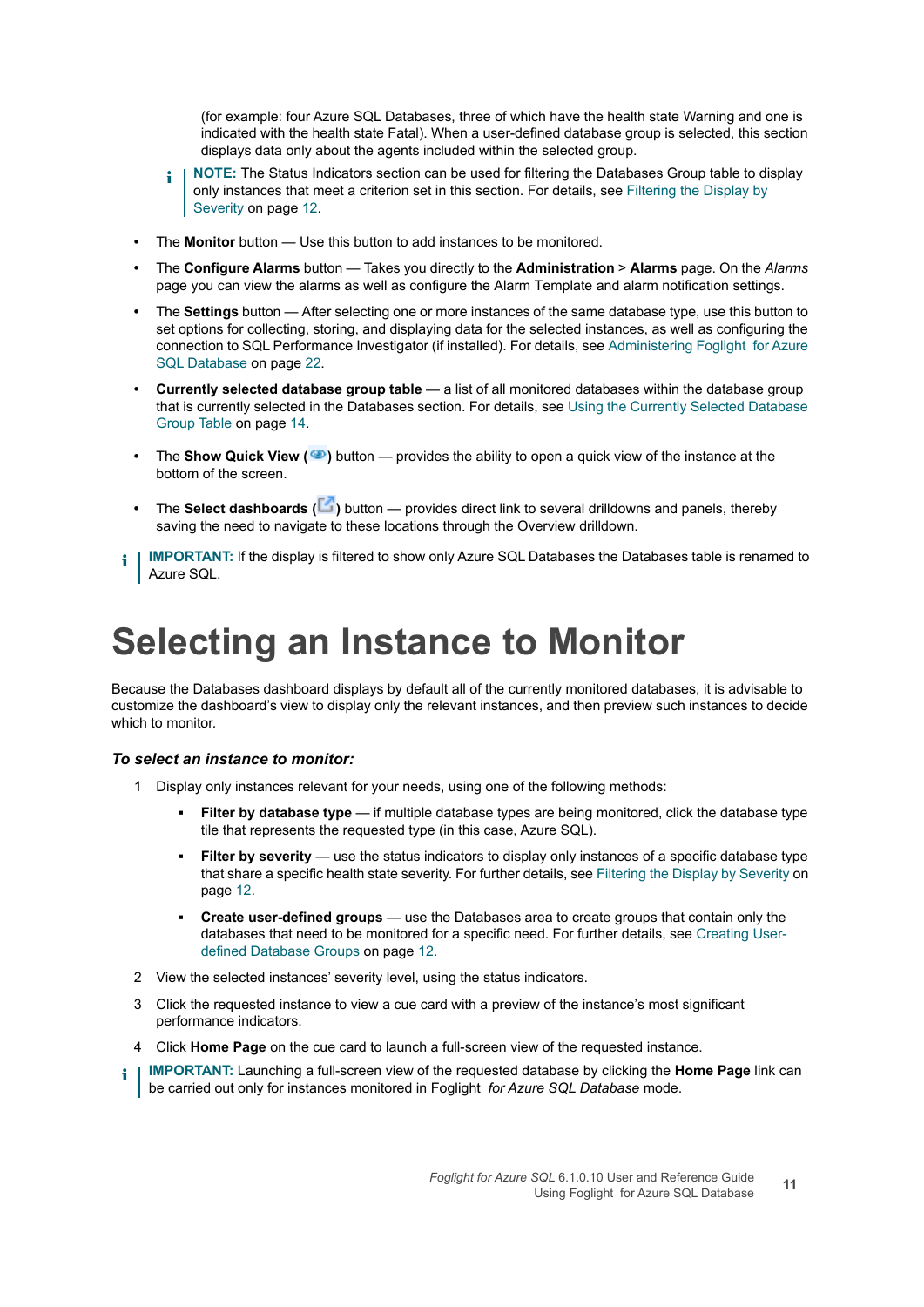### <span id="page-11-0"></span>**Filtering the Display by Severity**

The Status Indicators section can be used for filtering the Databases Group table to display only instances that meet a criterion set in this section.

#### *To filter the display by severity:*

1 Click a a certain type of severity within a a specific database type (for example: Azure SQL databases whose severity level is Critical).

The selected filter is shown in the table's title.

2 To select another filter, click the required status indicator (for example: **Azure SQL** > **Normal severity**).

#### <span id="page-11-1"></span>**Creating User-defined Database Groups**

Use the Databases area of the navigation pane to create, edit, and remove groups of database instances. Click **Edit Group** to add or remove database instances from the sub-group.

#### <span id="page-11-4"></span>*To create a database group:*

1 Select the parent database instance group, *Database Group*, under Databases in the navigation pane.



<span id="page-11-2"></span>2 Click the **button**.

The Add Group dialog box opens.

- 3 Type a name for the group in the Name field.
- 4 Type a description for the group (optional).
- 5 Select an instance in the Available column, and click [>] to move the instance to the Selected column. Alternatively, click [>>] to move all of the databases to the Selected column.
- <span id="page-11-3"></span>6 Click **OK**.

The group name appears in the Database Groups list.

The database instances are listed in the Databases pane.

After adding one or more user-defined groups, it is possible to add sub-groups to these groups.

#### *To add sub-groups to a selected group:*

- 1 Position the cursor on the requested group's name.
- 2 Repeat [Step 2](#page-11-2) to [Step 6](#page-11-3) described in [To create a database group: on page 12.](#page-11-4)
	- **NOTE:** The Add Group dialog box displays the name of the parent group in the Parent field. Before ÷ proceeding, ensure that the sub-group is added to the requested group.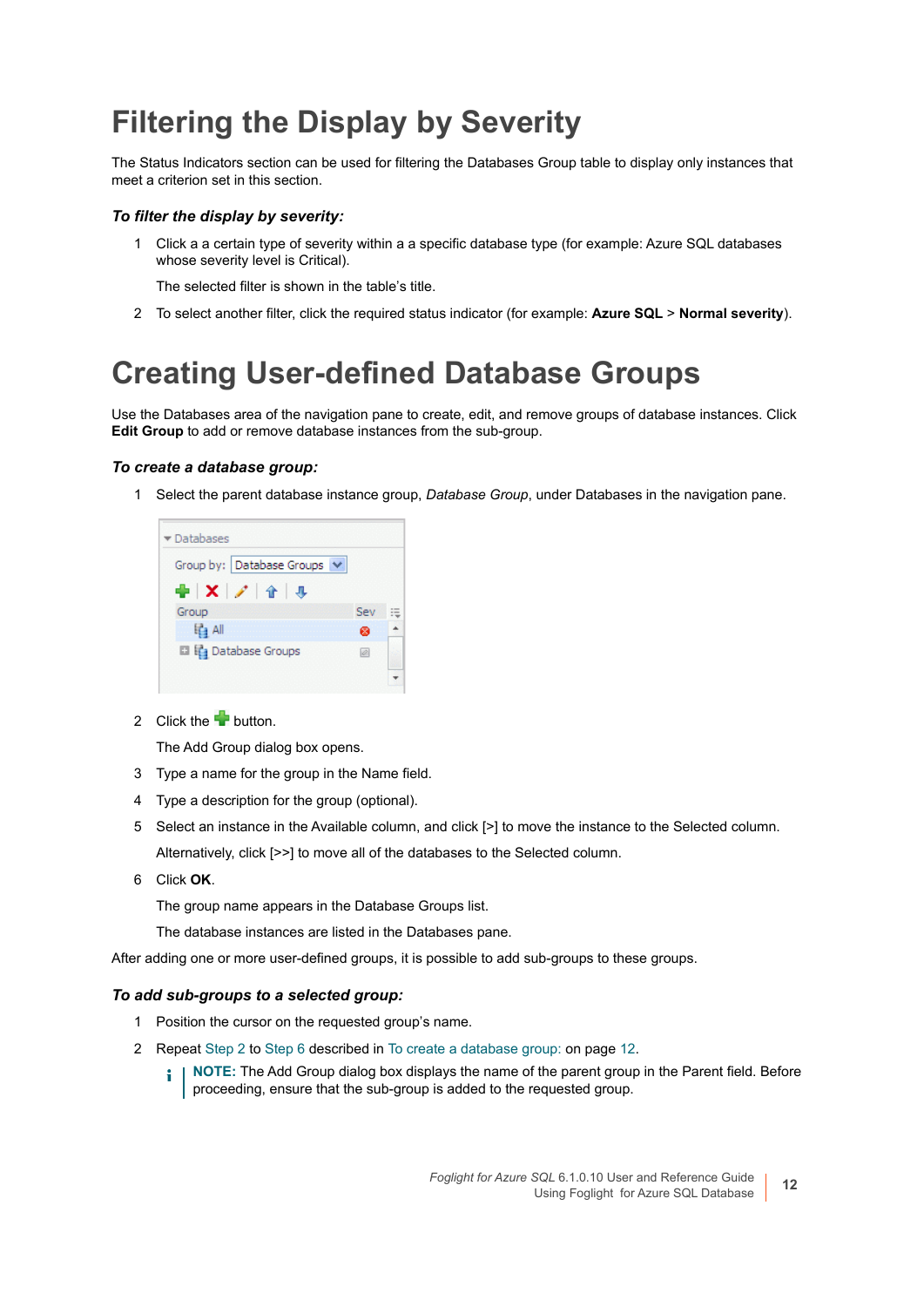#### *To remove a database group:*

- 1 Select the group to be removed.
- 2 Click the  $\mathsf{\Sigma}$  button.

The Remove Groups dialog box appears, asking approval to remove the selected group with all its sub groups.

3 Click **Remove**.

The group is removed from the Database Groups list.

#### *To edit a database sub-group:*

- 1 Select the requested group.
- 2 Click the button.

The Edit Group dialog box opens.

- 3 To add an instance to the group, select the requested instance in the Available column and click [>] to move the selected instance to the Selected column.
- 4 To remove an instance from the sub-group, select the requested instance in the Selected column, and click [<].

The selected instance moves to the Available column.

5 Click **OK**.

#### <span id="page-12-0"></span>**Components Shared by All Foglight** *for Azure SQL Database* **Screens**

The tables' **Customizer** button and the **In-context action** buttons are common to all Foglight *for Azure SQL Database* screens.

The **Customizer** button — use this button, which is found on the upper right corner of each table, to create a custom filter for the table. The filter is created by clicking **Customizer** and specifying the criteria that the various values should meet in order to be displayed in the table (having a specific name, exceeding a certain size, and so on). For detailed instructions and examples, see *Foglight User Guide > Working with Dashboards > Working with Tables*.

#### **Figure 1. Customizer button**



**In-context actions** buttons — found on the upper right corner of all screens:

- **Refresh** clicking this button retrieves the data acquired using the most recent sampling.
- **Agent Settings** when using panels whose configuration is set using the Databases Administration dashboard, clicking this button opens the relevant screen in the Databases Administration dashboard (for example, clicking this button from within the **Databases** > **Locks** panel opens the Locks screen).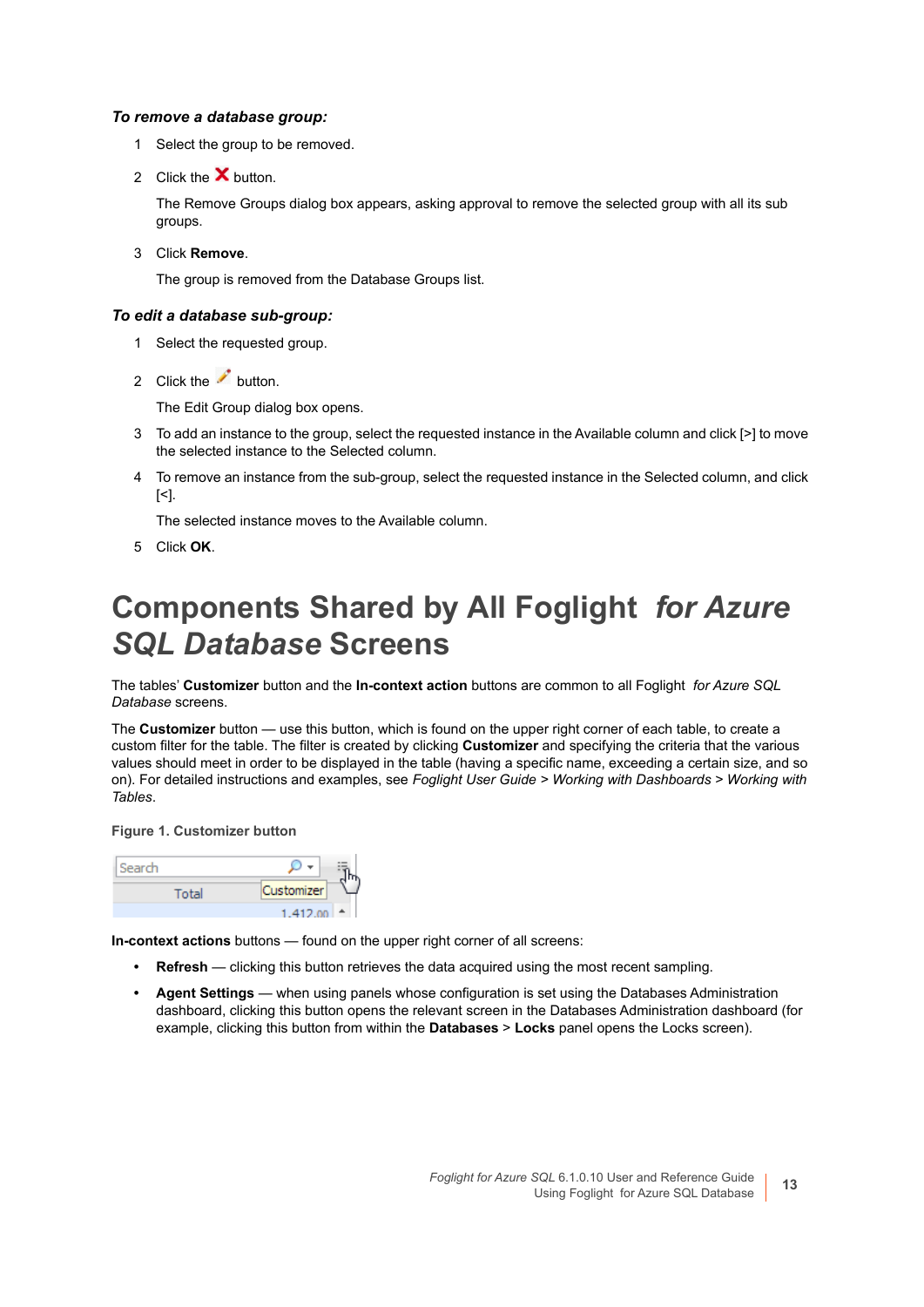## <span id="page-13-0"></span>**Using the Currently Selected Database Group Table**

The currently selected database group table displays the following columns.

|  |  | Table 1. Currently Selected Database Group Table |  |
|--|--|--------------------------------------------------|--|
|  |  |                                                  |  |

| <b>Name</b>               | <b>Description</b>                                                                                                                                                                                                  |  |  |  |  |  |  |
|---------------------------|---------------------------------------------------------------------------------------------------------------------------------------------------------------------------------------------------------------------|--|--|--|--|--|--|
| <b>Database</b>           |                                                                                                                                                                                                                     |  |  |  |  |  |  |
| Sev                       | The highest severity alarm of the Azure SQL Database, which determines the database's<br>health state.                                                                                                              |  |  |  |  |  |  |
| Name                      | The name of the Azure SQL Database. In addition, this row includes the Go to Home Page<br>button.                                                                                                                   |  |  |  |  |  |  |
| Version                   | The version number of the Azure SQL Database.                                                                                                                                                                       |  |  |  |  |  |  |
| Up Since                  | The date and time that the Azure SQL Database was last restarted.                                                                                                                                                   |  |  |  |  |  |  |
| Workload                  | The workload (average active sessions) for the Azure SQL Database. When holding the<br>cursor over the workload graph, the dwell displays a chart that shows the workload history<br>over the specified time range. |  |  |  |  |  |  |
| <b>DB</b> Alarms          | The number of warning, critical, and fatal alarms for the Azure SQL Database.                                                                                                                                       |  |  |  |  |  |  |
|                           | When holding the cursor over one of the alarm counts, the dwell displays the most recent<br>alarms invoked for this database, sorted by severity.                                                                   |  |  |  |  |  |  |
|                           | Clicking this field displays the Alarms list, which is listed by severity order. See the Foglight<br>Online Help, Monitoring System-Wide Alarms for details on the alarm information.                               |  |  |  |  |  |  |
| <b>System Utilization</b> |                                                                                                                                                                                                                     |  |  |  |  |  |  |
| Host                      | The name of the computer that is hosting the database.                                                                                                                                                              |  |  |  |  |  |  |
| <b>Monitoring Status</b>  |                                                                                                                                                                                                                     |  |  |  |  |  |  |
| Agent                     | The operational status of the monitoring agent.                                                                                                                                                                     |  |  |  |  |  |  |
|                           | When the agent instance is running, the State icon $(\blacksquare)$ is green, and holding the cursor over<br>the icon displays the message Collecting Data.                                                         |  |  |  |  |  |  |
|                           | When the agent instance is running but not collecting data, holding the cursor over the icon<br>displays one of the following status messages listed below.                                                         |  |  |  |  |  |  |
|                           | Starting<br>$\bullet$                                                                                                                                                                                               |  |  |  |  |  |  |
|                           | Stopped                                                                                                                                                                                                             |  |  |  |  |  |  |
|                           | Stopping                                                                                                                                                                                                            |  |  |  |  |  |  |
|                           | Unknown<br>$\bullet$                                                                                                                                                                                                |  |  |  |  |  |  |
|                           | When SQL PI is configured the SQL PI icon is displayed.                                                                                                                                                             |  |  |  |  |  |  |
|                           |                                                                                                                                                                                                                     |  |  |  |  |  |  |

# <span id="page-13-1"></span>**Foglight** *for Azure SQL Database* **Overview Dashboard**

The Foglight *for Azure SQL Database* Overview dashboard provides various detailed views that are accessible using the toolbar.

The Overview dashboard contents depends on whether an Azure SQL Database is selected.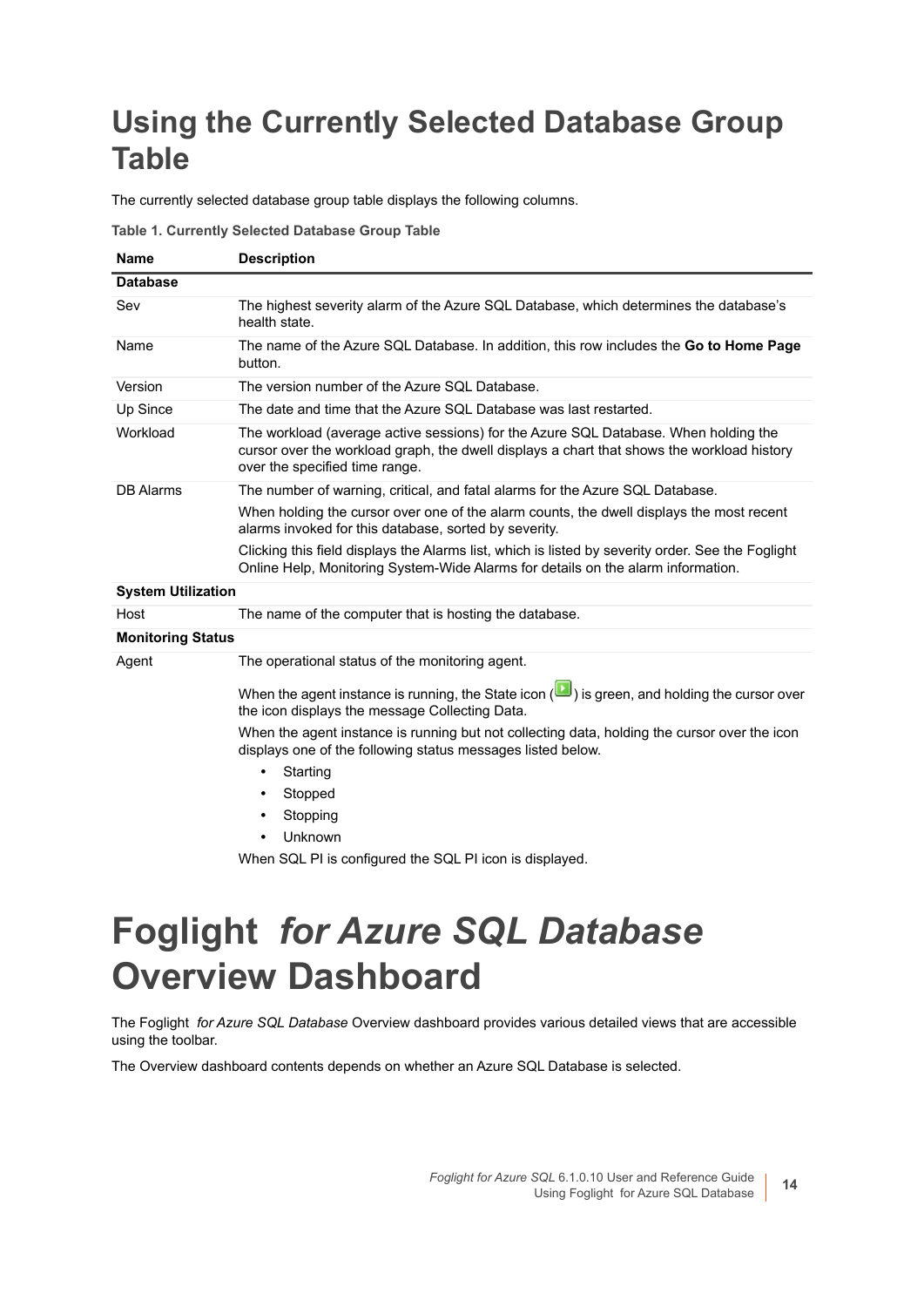#### <span id="page-14-0"></span>**Breakdown and Baseline Chart Formats**

Several charts can display information in either of the following formats:

- **•** Baseline format where a selected individual metric is displayed as a single line.
- **•** Breakdown format a representation of actual activity of a metric or a set of metrics, compared with the typical behavior of these metrics for the selected time range. A breakdown display can also present a single metric divided into various components. For example, space utilization is broken down by the various components that occupy the space.

### <span id="page-14-1"></span>**Home Page Toolbar**

The Foglight *for Azure SQL Database* Overview dashboard provides the following toolbar buttons.

|  | Table 2. Foglight for Azure SQL Database Home Page Toolbar |
|--|------------------------------------------------------------|
|--|------------------------------------------------------------|

| <b>Name</b>     | <b>Description</b>                                                                                                                                                                |  |  |  |  |  |  |  |
|-----------------|-----------------------------------------------------------------------------------------------------------------------------------------------------------------------------------|--|--|--|--|--|--|--|
| Overview        | Opens the Overview view.                                                                                                                                                          |  |  |  |  |  |  |  |
|                 | Opens the SQL Performance Investigator (SQL PI) drilldown, which displays<br>performance-related data at the following levels:                                                    |  |  |  |  |  |  |  |
| <b>SQL PI</b>   | High-level data — available for all instances.                                                                                                                                    |  |  |  |  |  |  |  |
|                 | In-depth data, delivered by means of the Cluster view or Instance view tree —<br>available only for instances or RACs that have Performance Analysis installed and<br>configured. |  |  |  |  |  |  |  |
|                 | Opens the Viewing the Blocking (Current) panel, which contains the following panels:                                                                                              |  |  |  |  |  |  |  |
| <b>Activity</b> | Blocking (Current)— see For more information, see Viewing the Blocking (Current)<br>panel on page 18.                                                                             |  |  |  |  |  |  |  |
|                 | Sessions - see Viewing Detailed Sessions Data on page 20.                                                                                                                         |  |  |  |  |  |  |  |

#### <span id="page-14-2"></span>**Overview view**

The upper section of the view includes general information on the monitored database:

- **•** Azure SQL Database
- **•** Collation
- **•** Elastic pool
- **•** Edition

Each tile is constructed of a title that state the name of the monitored issue and an aggregation of the alarms relevant to that issue.

The tiles are organized by priority:

- **•** Availability Shows information and alarms about the availability of the database. Also includes the monitoring state for that database.
- **•** HA/DR High Availability (HA) and Disaster Recovery (DR) state of the database. Displays the state of the resources used for availability. For example, Always On, Cluster, Replication, Mirroring, Log Shipping.
- **•** Storage Shows the space utilization level for all Data and Query store.
- **•** Compute Utilization— Provides general information collected from the server:
	- **▪** DTU— The DTU tile exists only when the database purchase model is DTU. A database transaction unit (DTU) purchasing model represents a blended measure of CPU, memory, reads, and writes.
	- **▪** CPU— Azure SQL CPU utilization compared to the general host CPU utilization.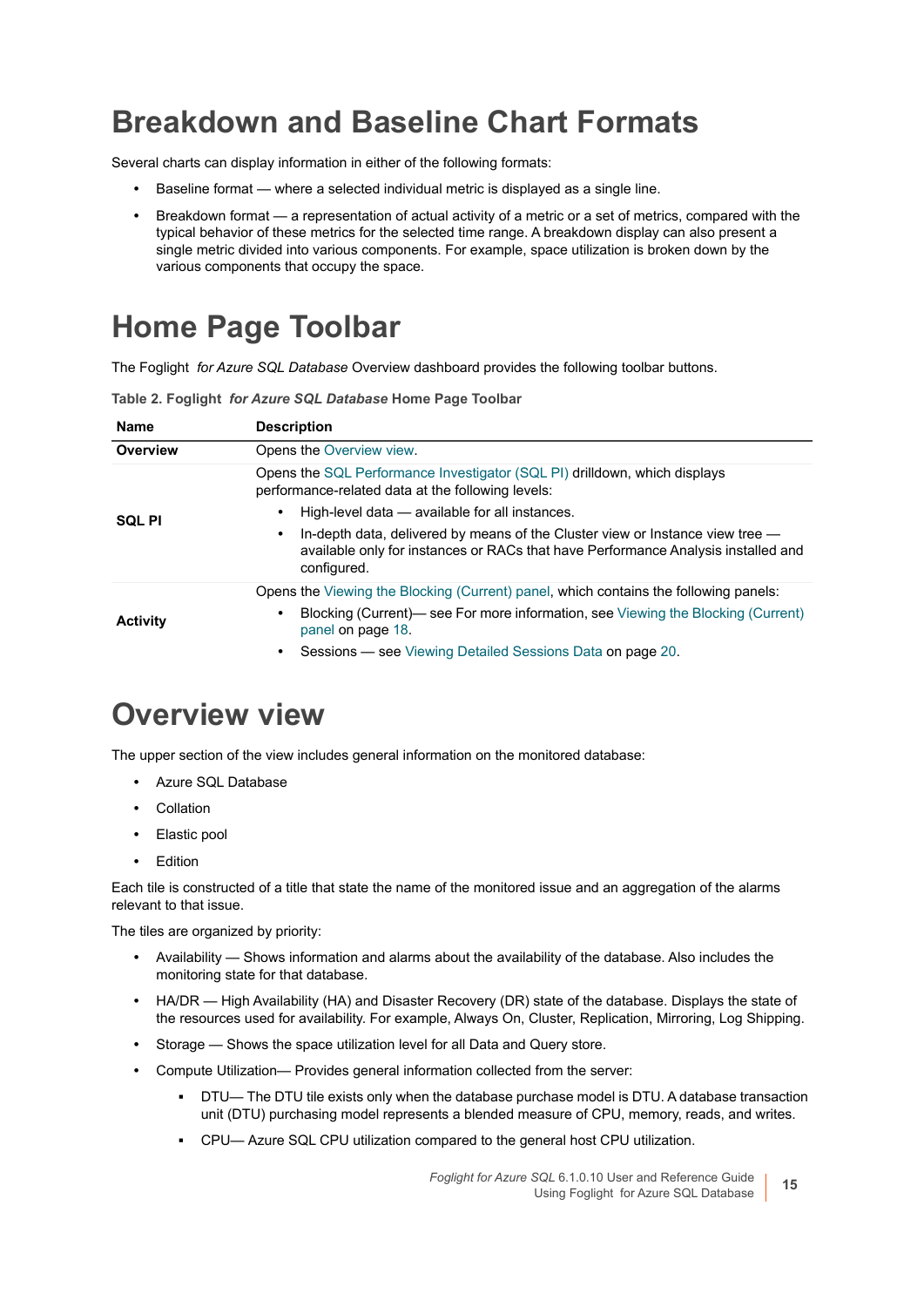- **▪** Data I/O— Utilization of data input or output on the monitored server.
- Log I/O— Utilization of log input or output on the monitored server.
- **•** Memory— Amount of memory Azure SQL uses compared to other processes and the total memory on the server.
- **•** Database Performance Summarizes general information collected from the SQL PI dashboard. The pie chart displays the average workload divided by resources over time. The graphs display the total workload trend over time.

The Database Performance tile also displays the following issues:

- **▪** Tuning recommendations
- **▪** Current sessions state (for example, Active, Inactive, and Blocked)

The right panel is used to display either alarms or Top 10 SQLs:

- **•** Alarms
	- **NOTE:** Only the three resources would directly be displayed, according to the importance. The state f. of backup's alarms is also displayed.
		- **▪** Display all active alarms for the underlined database.
		- **▪** Enable sorting by creation time or severity.
- **•** Top 10 SQLs Displays the 10 SQLs with the longest duration.

# <span id="page-15-0"></span>**SQL Performance Investigator (SQL PI)**

The SQL PI view provides the ability to perform a more in-depth analysis and investigation of the database activity and resource consumption by adding a dimension view of the activity, locked objects, and blocking history.

### <span id="page-15-1"></span>**Performance Tree**

The performance tree provides iterative (up to three levels) access to any of the key dimensions associated with Azure SQL Database activity, based on the OLAP multidimensional model and an database view of the database activity. Domain nodes offer a hierarchical view of all types of Azure SQL Database activity characteristics.

Selecting a dimension from the tree determines what subset of activity is displayed. Iterative drill-down into domains of interest provides increasingly refined focus and diagnosis.

#### *For example, to begin the investigation by first identifying the most active User, follow the steps described below:*

- 1 Select the Users node, to display the most active database users in the selected time range. That is, the database users who consumed the highest amount of the selected resource.
- 2 Select the first user, to focus the entire window on that user's activity.
- 3 Identify the most demanding SQL statement that this specific user has executed, by expanding the user node and then selecting the SQL statement dimension node.

This displays the most active SQL statements executed by this user.

- 4 Select a specific SQL statement to focus the entire window on the selected statement's activity.
- 5 Select **Client Machines** under the selected SQL Statement, to view the computers on which the statement was run.

In a similar manner, such iterative drilldowns can be carried out into any Azure SQL Database dimension of interest, to gain a complete understanding of the causes of its behavior.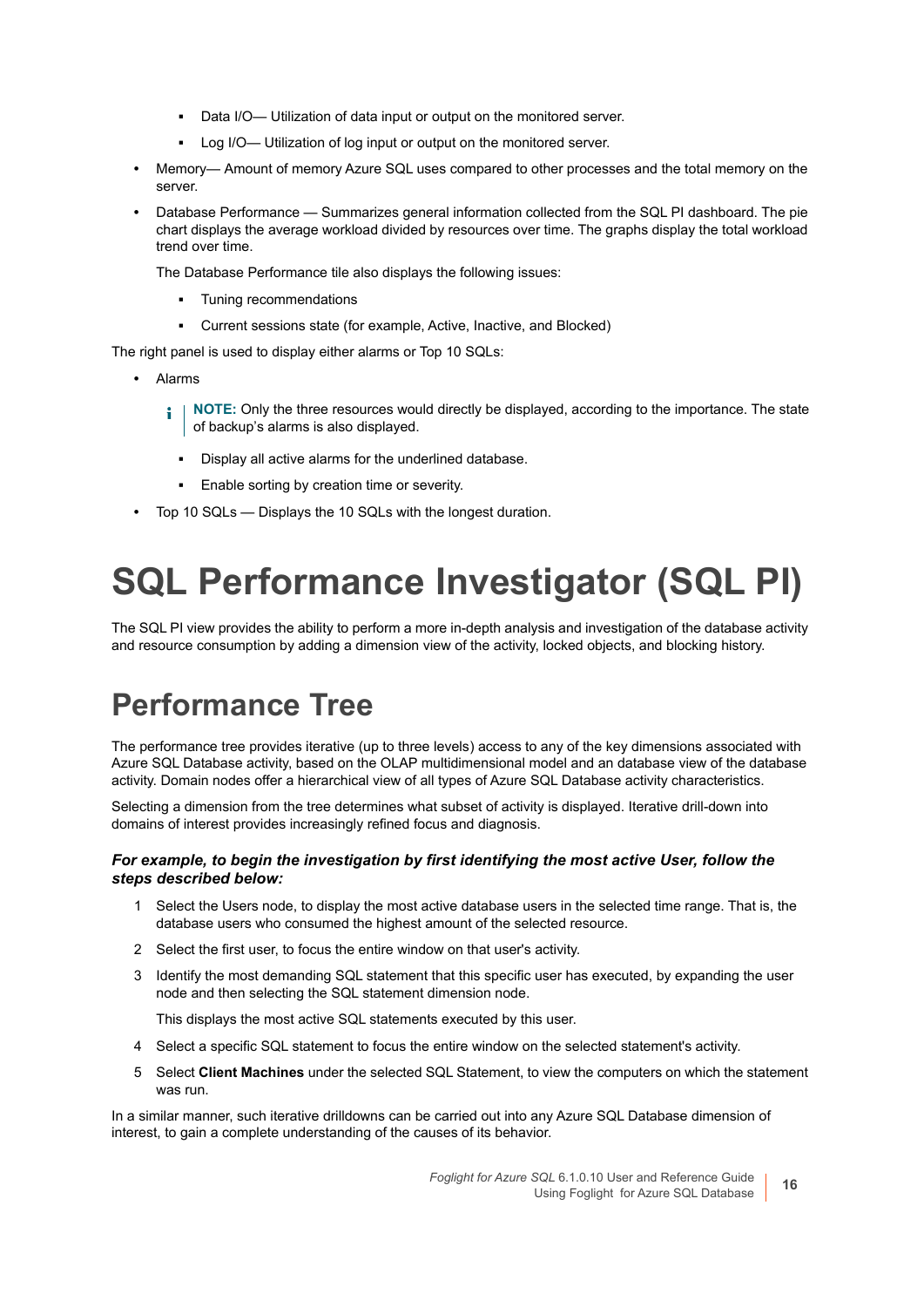The default Azure SQL Database dimensions are as follows:

- **•** SQL Statements The executed SQL queries.
- **•** TSQL Batches— A batch of SQL statements. That is a group of two or more SQL statements or a single SQL statement that has the same effect as a group of two or more SQL statements.
- **•** Programs names of the programs that connected to Azure SQL Database and executed the SQL statements.
- **•** Users Azure SQL Database login names used for logging in to Azure SQL Database.
- **•** Client Machines The machines on which the client executable (connected to Azure SQL Database) is running.
- **•** Context Info Displays the information set by the DBMS\_APPLICATION\_INFO.SET\_CLIENT\_INFO procedure.
- **•** Command Types Executed SQL command type (for example, INSERT and SELECT).
- **•** Locked Objects Displays the objects that experienced locks, the duration of the lock and the type of the lock. The object view can be sorted by selecting a dimension in the performance tree, for example: by selecting a database name only the locked object that occurred on that database will be displayed.

#### <span id="page-16-0"></span>**Viewing Historical Metrics**

The History section view is divided into two sections that are correlated to each other:

- **•** Resource consumption charts This section displays data in five different charts:
	- Workload chart Displays the database resource activity over the selected time frame by emphasizing the resources by colors.
	- **Baseline chart Displays the database workload compared to the baseline over time.**
	- Breakdown chart Activity of the database by second.
	- **▪** Resource Breakdown Pie chart Displays the resource breakdown usage by % of the total database activity.
	- **■** All wait events pop up Displays details of the wait events that the database is waiting on during the selected time range.
- **•** Overview section- Displays a graphical representation of the metrics highlighted in the Workload related Metrics table below.
	- **▪** Workload related Metrics A table that displays a variety of resource consumption metrics which can give an in-depth of the database activity, each resource holds its default metrics.

Selecting each dimension in the performance tree together with a specific resource effects the data displayed for each Level.

**•** For example, by selecting the Lock resource the Database view dimension will present only locks related data, the SQL Statements dimension will present only the statements that were experiencing locks and DB users the were experiencing locks and so on through all the dimensions and resources.

### <span id="page-16-1"></span>**Blocking History**

The Lock Analysis displays all locks that took place within the selected time range.

The lock analysis feature is integrated as part of the performance tree and it displays all the lock trees including further details for both the blocker and the blocked session including:

- **•** Lock event start date
- **•** SPID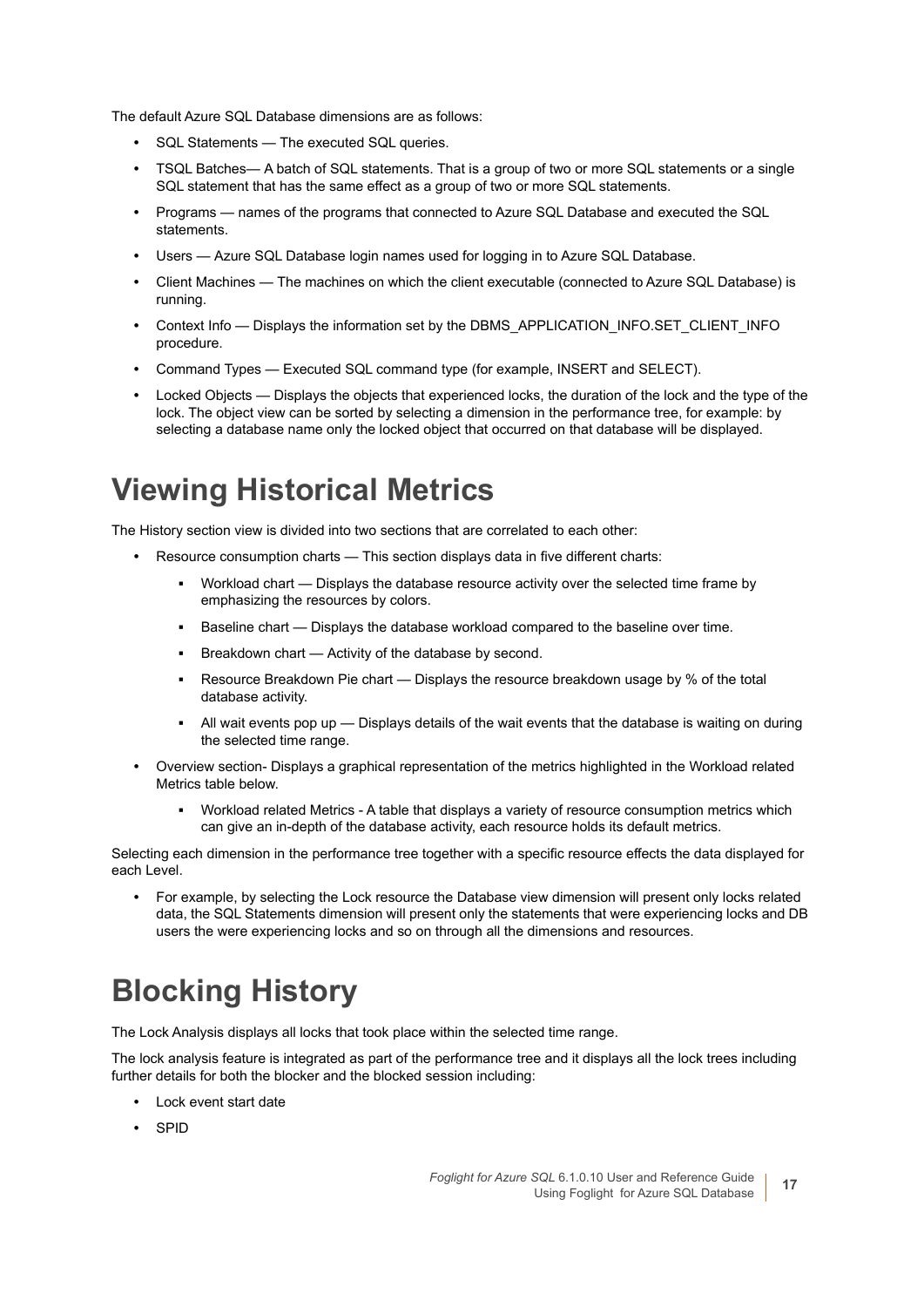- **•** Blocked By
- **•** Resource
- **•** Lock Resource Type
- **•** Status
- **•** Duration
- **•** Program
- **•** User
- **•** SQL Text
- **•** Machine
- **•** Command Type

## <span id="page-17-0"></span>**Viewing Execution Plans**

This view presents the execution plan of a selected SQL and the cost of it. A Historical execution plan can be generated from History by selecting the statement or batch and by clicking **Open Plan in SSMS** in the top of the table.

# <span id="page-17-1"></span>**Azure SQL Activity Drilldown**

Use the Azure SQL Activity drilldown to carry out the operations described in the following topics:

- **•** Viewing information about current blocking processes using the Blocking (Current) panel. For details, see [Viewing the Blocking \(Current\) panel](#page-17-2).
- **•** Viewing information about sessions that experienced the highest contention of a specified contention criterion — using the Sessions panel. For details, see [Viewing Detailed Sessions Data on page 20](#page-19-0).

## <span id="page-17-2"></span>**Viewing the Blocking (Current) panel**

The **Blocking (Current)** panel provides details for all current lock conflicts.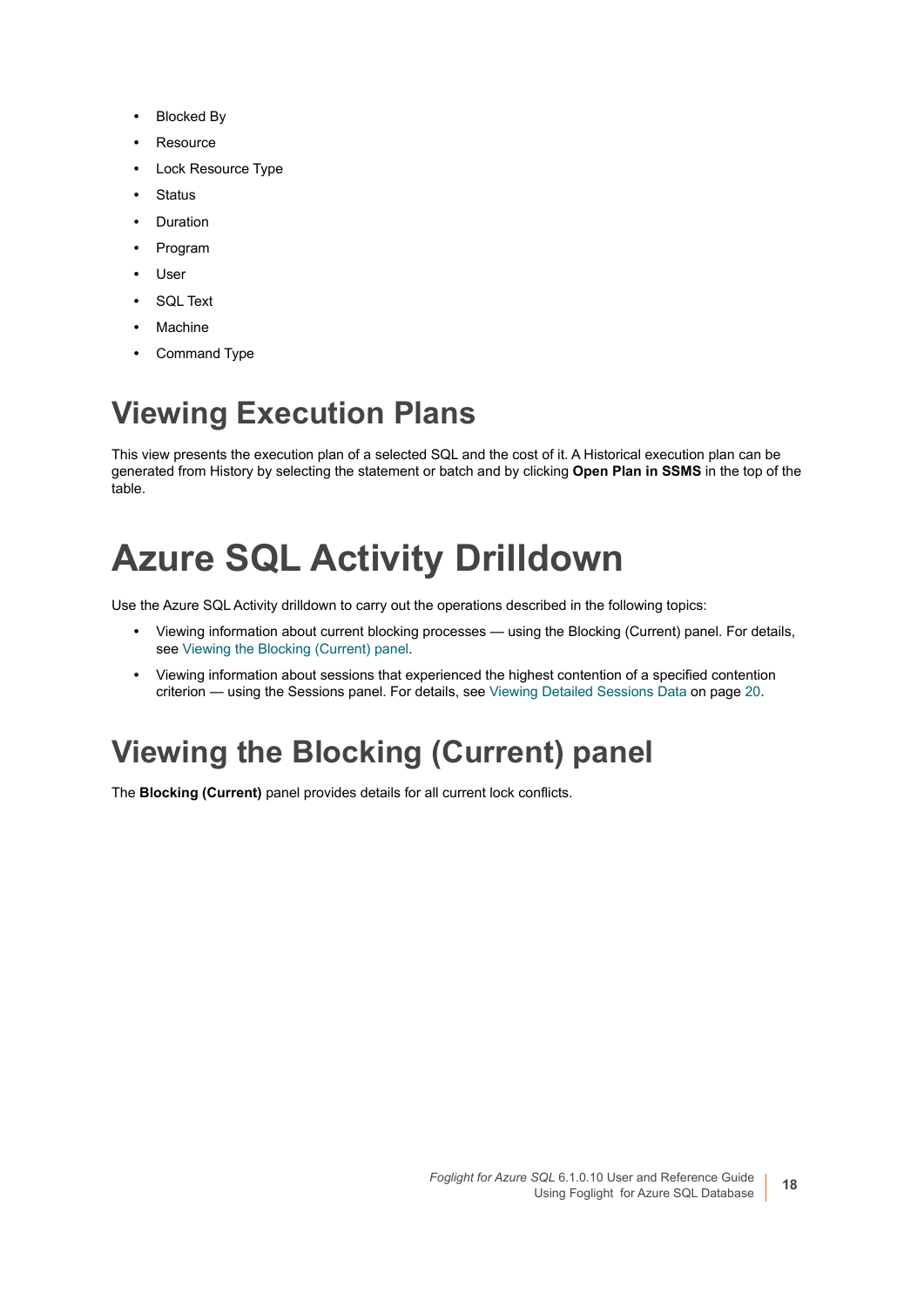|                         |                                            | E Databases > Overview > Blocking (Current) |                                                                              |                     |  |                                                                |            |        |  |                                                                           | G+ Friday, October 23, 2020 3:55:09 PM - Now 60 minutes $\mathbf{w} = \begin{bmatrix} \mathbf{a} \\ \mathbf{b} \end{bmatrix}$ Reports $\mathbf{w}$                      |        |                                           |                   |
|-------------------------|--------------------------------------------|---------------------------------------------|------------------------------------------------------------------------------|---------------------|--|----------------------------------------------------------------|------------|--------|--|---------------------------------------------------------------------------|-------------------------------------------------------------------------------------------------------------------------------------------------------------------------|--------|-------------------------------------------|-------------------|
| AVCORE-TEMP             |                                            |                                             | <b>I</b> Overview Activity <del>▼</del>                                      |                     |  |                                                                |            |        |  |                                                                           |                                                                                                                                                                         |        |                                           |                   |
|                         |                                            |                                             |                                                                              |                     |  |                                                                |            |        |  |                                                                           |                                                                                                                                                                         |        |                                           |                   |
| <b>Blocking Current</b> |                                            |                                             |                                                                              |                     |  |                                                                |            |        |  |                                                                           |                                                                                                                                                                         |        |                                           |                   |
| Blocking                |                                            |                                             |                                                                              |                     |  |                                                                |            |        |  |                                                                           |                                                                                                                                                                         |        |                                           |                   |
|                         |                                            |                                             |                                                                              |                     |  |                                                                |            |        |  |                                                                           |                                                                                                                                                                         | Search |                                           | $\rho$ = $\equiv$ |
| spid $\triangle$        | <b>Blocked</b><br>Session<br>$\mathbf{ID}$ | Status                                      | <b>Wait Resource</b>                                                         |                     |  | Object Wait Open Open<br>Resource Time Resultsets Transactions |            |        |  | CPU Memory Logical Physical Lock<br>Usage Reads IO Level Lock Mode Status |                                                                                                                                                                         |        | <b>SQL Text</b>                           |                   |
| $\boxplus$ 214          | $\overline{\phantom{0}}$                   | running, blocking                           |                                                                              | vcore-temp 106.90 1 |  | $\mathbf{1}$                                                   | 29.00 0.03 | 112.00 |  |                                                                           | 1.00 KEY RangeS-U GRANT DECLARE @Sql NVARCHAR(1000); DECLARE @TableName NVARCHAR(100); DECLA ^                                                                          |        |                                           |                   |
|                         | 220 214                                    |                                             | running, blocked KEY: 8:72057606724583424 (ffffffffffff) vcore-temp 579.57 1 |                     |  | $\overline{2}$                                                 | 25.00 0.03 | 110.00 |  |                                                                           | 1.00 KEY RangeS-U WAIT UPDATE [dynamic_202010230845] SET [BNAME] = LTRIM(RTRIM(BNAME)) FROM                                                                             |        |                                           |                   |
|                         |                                            |                                             |                                                                              |                     |  |                                                                |            |        |  |                                                                           |                                                                                                                                                                         |        |                                           |                   |
|                         |                                            |                                             |                                                                              |                     |  |                                                                |            |        |  |                                                                           |                                                                                                                                                                         |        |                                           |                   |
|                         |                                            |                                             |                                                                              |                     |  |                                                                |            |        |  |                                                                           |                                                                                                                                                                         |        |                                           |                   |
|                         |                                            |                                             |                                                                              |                     |  |                                                                |            |        |  |                                                                           |                                                                                                                                                                         |        |                                           |                   |
|                         |                                            |                                             |                                                                              |                     |  |                                                                |            |        |  |                                                                           |                                                                                                                                                                         |        |                                           |                   |
|                         |                                            |                                             |                                                                              |                     |  |                                                                |            |        |  |                                                                           |                                                                                                                                                                         |        |                                           |                   |
|                         |                                            |                                             |                                                                              |                     |  |                                                                |            |        |  |                                                                           |                                                                                                                                                                         |        |                                           |                   |
|                         |                                            |                                             |                                                                              |                     |  |                                                                |            |        |  |                                                                           |                                                                                                                                                                         |        |                                           |                   |
|                         |                                            |                                             |                                                                              |                     |  |                                                                |            |        |  |                                                                           |                                                                                                                                                                         |        |                                           |                   |
|                         |                                            |                                             |                                                                              |                     |  |                                                                |            |        |  |                                                                           |                                                                                                                                                                         |        |                                           |                   |
| $\rightarrow$           |                                            |                                             |                                                                              |                     |  |                                                                |            |        |  |                                                                           |                                                                                                                                                                         |        |                                           | $+$ $+$           |
|                         |                                            | Number of Blocked Processes                 |                                                                              |                     |  |                                                                |            |        |  |                                                                           |                                                                                                                                                                         |        |                                           |                   |
|                         |                                            |                                             |                                                                              |                     |  |                                                                |            |        |  |                                                                           | 環                                                                                                                                                                       |        |                                           |                   |
|                         |                                            |                                             |                                                                              |                     |  |                                                                |            |        |  |                                                                           |                                                                                                                                                                         |        |                                           |                   |
|                         |                                            |                                             |                                                                              |                     |  |                                                                |            |        |  |                                                                           |                                                                                                                                                                         |        | <b>Blocked Processes</b><br>Lead Blockers |                   |
|                         |                                            |                                             |                                                                              |                     |  |                                                                |            |        |  |                                                                           |                                                                                                                                                                         |        |                                           |                   |
|                         |                                            |                                             |                                                                              |                     |  |                                                                |            |        |  |                                                                           | 15:56 15:58 16:00 16:02 16:04 16:06 16:08 16:10 16:12 16:14 16:16 16:18 16:20 16:22 16:24 16:28 16:30 16:32 16:34 16:38 16:49 16:44 16:48 16:48 16:48 16:50 16:52 16:54 |        |                                           |                   |

This panel allows carrying out the tasks detailed in the following topics:

- **•** Handling Blocking Sessions, using the *Blocking* table. For details, see [Handling blocking sessions.](#page-18-0)
- **•** Monitoring the processes blocked during the reporting period, using the *Number of Blocked Processes* chart. For details, see [Monitoring blocked processes for the sampled interval on page 20.](#page-19-1)

#### <span id="page-18-0"></span>**Handling blocking sessions**

The *Blocking* table displays all connections that are either currently waiting on locks held by others, or are causing others to wait, highlighting who is waiting on whom, and the resources involved.

To create a custom filter for this table, use the options accessible by clicking the **Customizer** button at the table's upper right side. For details, see [Components Shared by All Foglight for Azure SQL Database Screens on page](#page-12-0)  [13.](#page-12-0)

The hierarchy in this tree diagram represents the blocking chains. It shows who is blocking whom, by displaying one entry for each session that is blocked, and one for each session that is blocking another but is not blocked itself. Sessions at the top of the tree (those that do not have a *parent* in the tree) are at the head of the blocking chain, and are therefore the root cause of all blocking. Such sessions appear as *Lead Blockers* in the *Number of Blocked Processes* chart.

| <b>Parameter</b>                    | <b>Description</b>                                                                                                                                                                                 |
|-------------------------------------|----------------------------------------------------------------------------------------------------------------------------------------------------------------------------------------------------|
| <b>SPID</b>                         | Unique number the Server has assigned for identifying the selected session.                                                                                                                        |
| <b>Blocked</b><br><b>Session ID</b> | Session ID that is currently blocked.                                                                                                                                                              |
| <b>Status</b>                       | Status of the session (Blocked, Blocking, or both). For sessions at the head of the<br>blocking chain (those that are not blocked), this will indicates if the session is Runnable or<br>Sleeping. |
|                                     | <b>Wait Resource</b> Resource for which the session is waiting.                                                                                                                                    |
| <b>Object</b><br><b>Resource</b>    | Object that is owned by the selected session and waited by the other session involved in<br>the lock.                                                                                              |
| <b>Wait Time</b>                    | How long this session has been waiting for the lock (measured in seconds). If the value<br>displayed is 0, the session is not waiting.                                                             |

**Table 3. The** *Blocking* **table displays the following parameters:**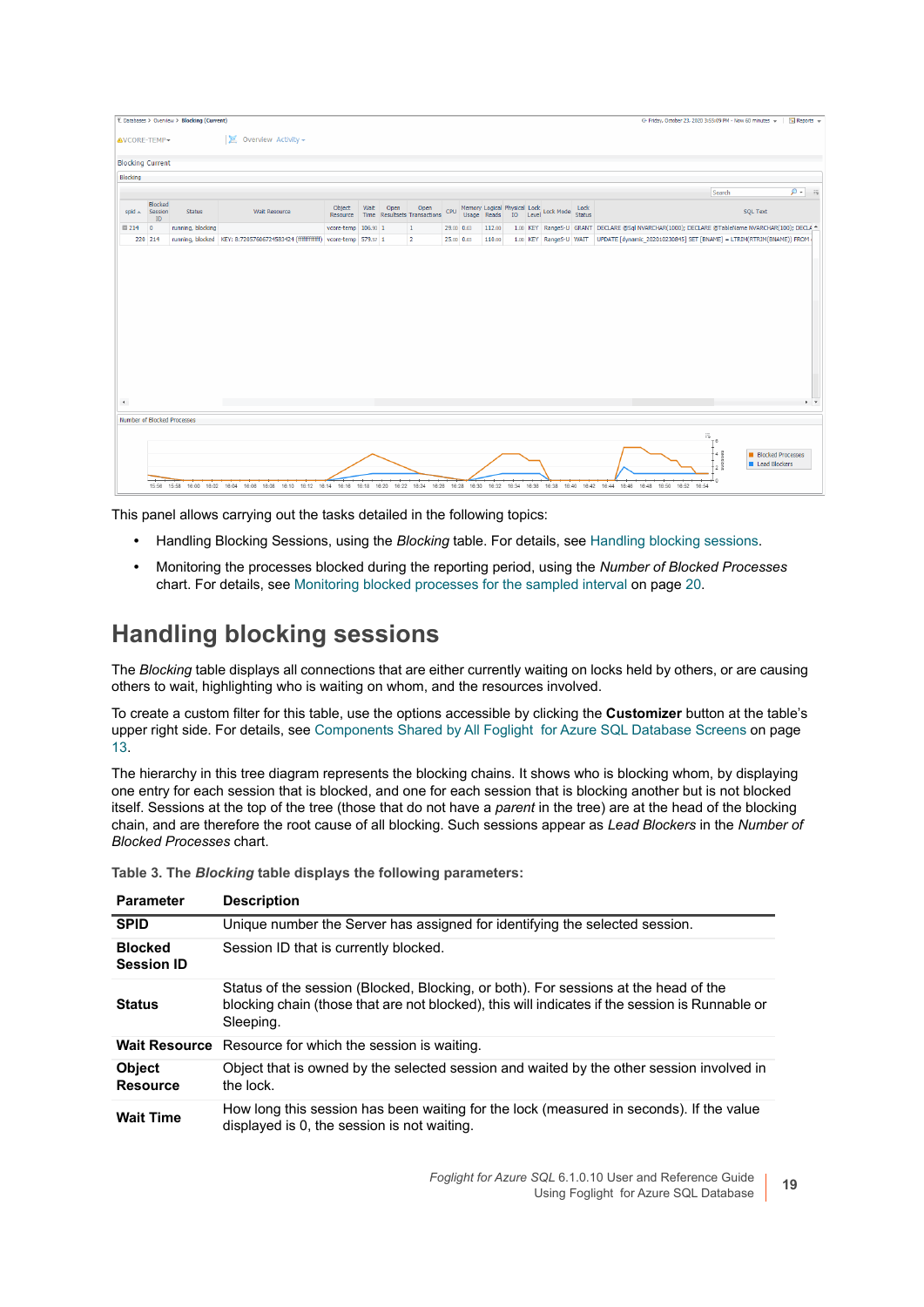**Table 3. The** *Blocking* **table displays the following parameters:**

| <b>Parameter</b>           | <b>Description</b>                                                                                                                    |
|----------------------------|---------------------------------------------------------------------------------------------------------------------------------------|
| <b>Open Result</b><br>sets | Number of result sets that are open for the session.                                                                                  |
| Open<br><b>Transaction</b> | Number of transactions that are open for the session.                                                                                 |
| <b>CPU</b>                 | Total amount of CPU consumed by the session so far.                                                                                   |
| <b>Memory</b><br>Usage     | Total amount of memory consumed by the session so far.                                                                                |
| <b>Logical Reads</b>       | Number of logical reads that have been performed by the session.                                                                      |
| <b>Physical I/O</b>        | Total amount of I/O resources consumed by the session so far. This information can be<br>useful when deciding which sessions to kill. |
| <b>Lock Level</b>          | Locked resource type of the session.                                                                                                  |
| Lock Mode                  | Mode of the locked session.                                                                                                           |
| <b>Lock Status</b>         | Current status of the locked session.                                                                                                 |
| <b>SQL Text</b>            | Text of the locked SQL query.                                                                                                         |

#### <span id="page-19-1"></span>**Monitoring blocked processes for the sampled interval**

The *Number of Blocked Processes* chart displays the number of Azure SQL Database sessions that were involved in blocks over time. Use this chart to review the frequency and duration of lock conflicts in Azure SQL Database.

This chart displays the following indicators:

- **Blocked Processes** number of sessions that were waiting on locks held by others.
- **Lead Blockers** number of sessions that were not blocked, but were blocking others. Lead Blockers correspond to sessions in the Blocking table that do not have a parent in the Blocking chain (at level 1 in the tree).

#### <span id="page-19-0"></span>**Viewing Detailed Sessions Data**

The Sessions screen allows you to trace the activity of all currently connected sessions, as well as their resource consumption.



**NOTE:** The refresh rate of the data displayed on the Sessions panel can be set by selecting a value from the i Refresh interval drop-down list, which appears on the panel's upper right side.

> *Foglight for Azure SQL* 6.1.0.10 User and Reference Guide Using Foglight for Azure SQL Database **<sup>20</sup>**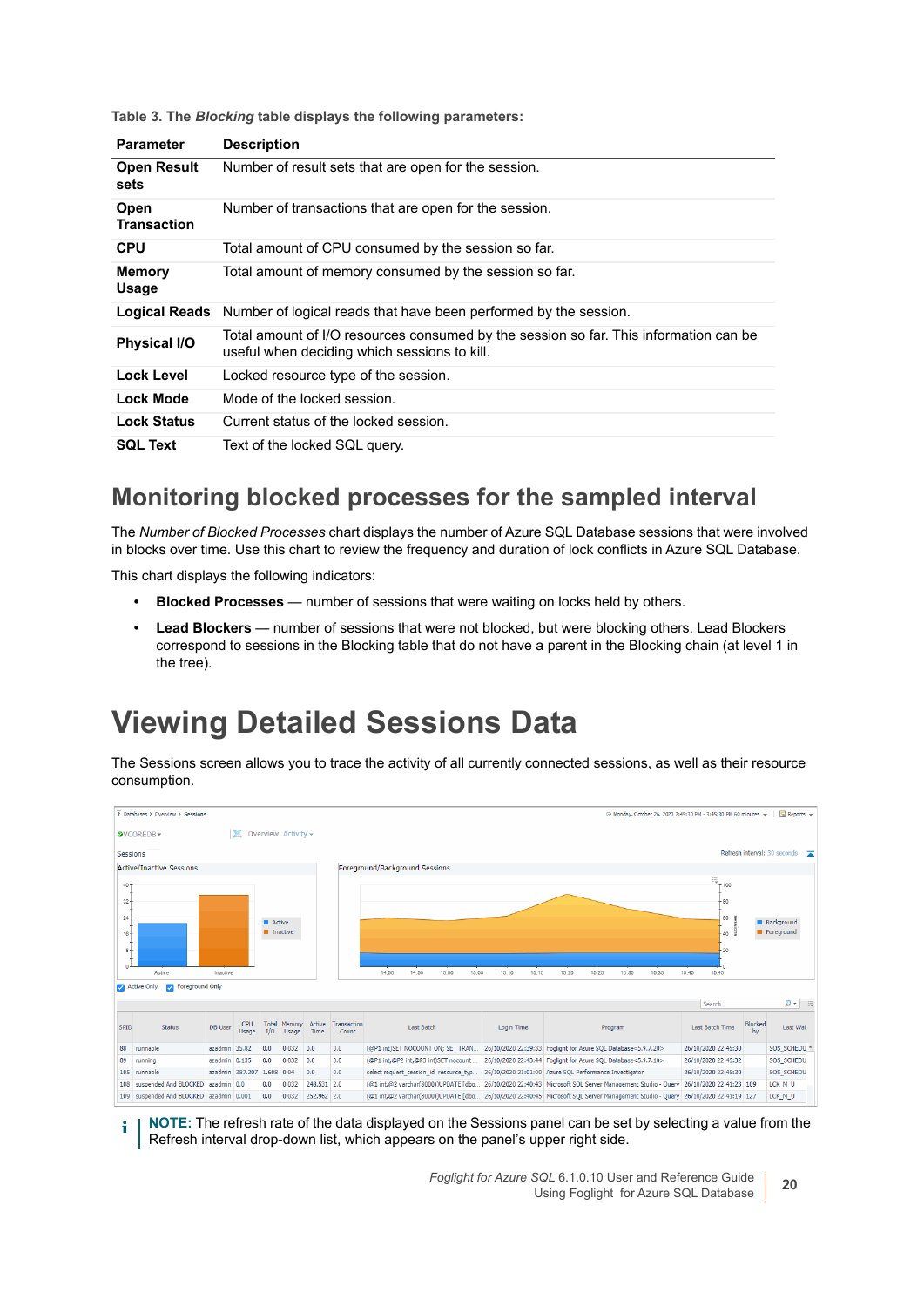This panel can also be used to carry out the tasks described in the following sections:

#### **Active/Inactive Sessions**

The diagram displays the distribution of the currently connected sessions between active and inactive sessions.

#### **Foreground/Background Sessions**

The diagram displays the distribution of the currently connected sessions between foreground and background sessions.

#### **Sessions List**

The Sessions view in the table can be filtered by the Active only and Foreground Only check boxes:

- **•** Active only selected by default, presenting only the active sessions that are currently running, by clearing the check box, all inactive sessions will be presented as well.
- **•** Foreground only selected by default, presenting only the user sessions, by clearing the check box, the background sessions will be presented as well.

The Sessions list provides detailed information about the sessions as follows:

- **•** SPID Session identifier.
- **•** Status Indicates the status of the session.
- **•** DB User The login name for this session.
- **•** CPU Usage The CPU usage of this session.
- **•** Total I/O The total I/O of this session.
- **•** Memory Usage The memory usage of this session.
- **•** Active Time The active time of this session.
- **•** Transaction Count The number of open transactions. This parameter's value corresponds to the value of the session's @@trancount — a global variable that reflects the level of nested transactions.
- **•** Last Batch The latest batch ran by this process.
- **•** Login Time The time when the user logged into the session.
- **•** Program The name of the program the user is running to access Azure SQL Database.
- **•** Last Batch Time The time when the last batch started execution.
- **•** Blocked by The session ID that blocks this session.
- **•** Last Wait Type The type of the last wait.
- **•** Last Wait Resource The resource for which the session is currently waiting.
- **•** Physical Write The total number of data/index pages written to disk by the selected session. Normally SQL users do not have to wait for database write operations to complete. Most modifications to database pages are made in the buffer cache.
- **•** Logical Reads The total number of logical reads carried out by the selected session.
- **•** Physical Reads The total number of physical reads carried out by the selected session.
- **•** Last Tran. Start Time The start time of the last transaction.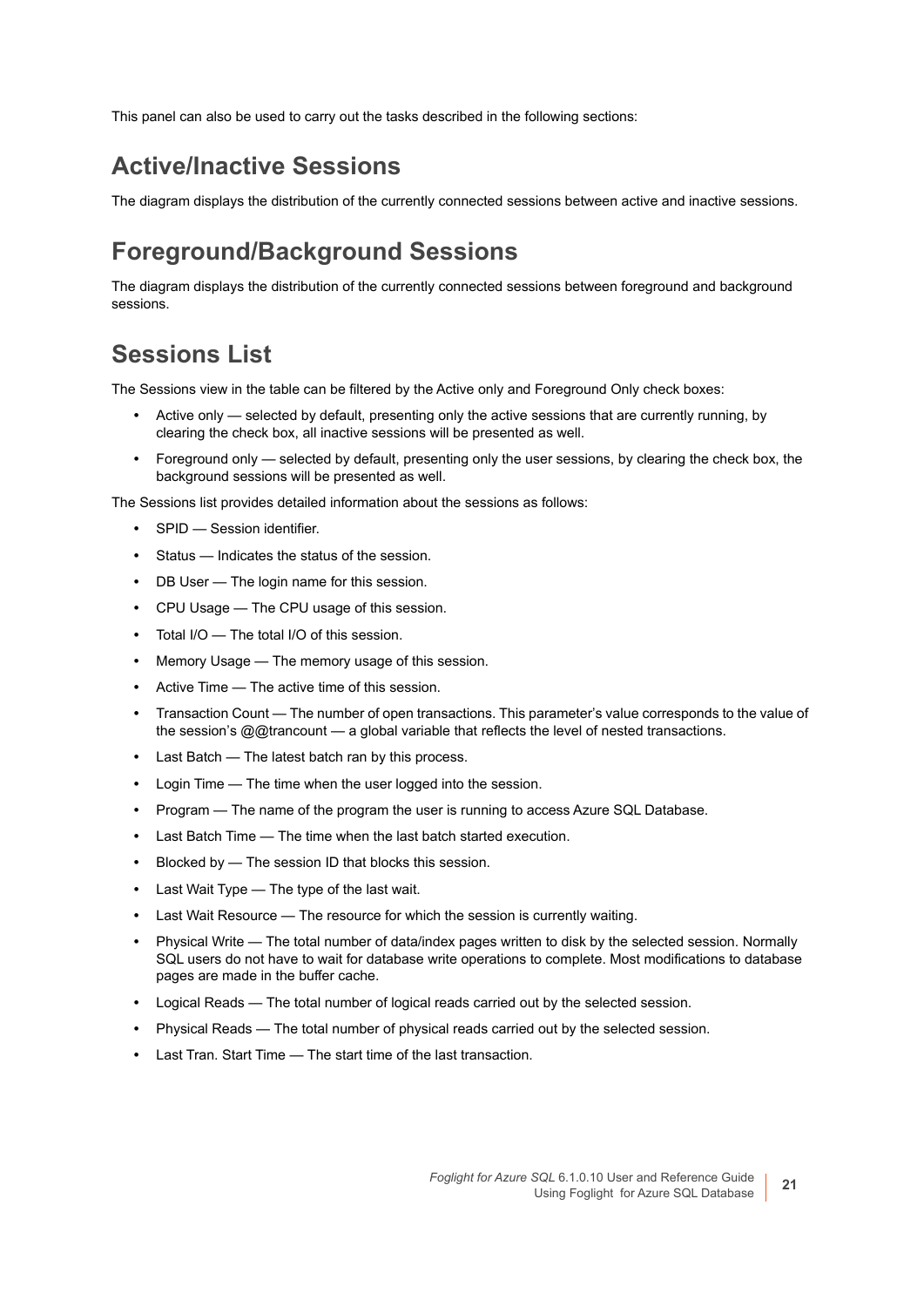# <span id="page-21-3"></span><span id="page-21-0"></span>**Administering Foglight** *for Azure SQL Database*

You use the Databases Administration dashboard to set options for collecting, storing, and displaying data about monitored Azure SQL databases.

# <span id="page-21-1"></span>**Opening the Databases Administration Dashboard**

You can edit settings for one or more Azure SQL databases on the **Databases** > **Administration** dashboard.

**NOTE:** If you attempt to select instances of more than one type of database, such as a SQL Server database ÷ and an Azure SQL Database, an error message is displayed.

#### *To open the Databases Administration dashboard:*

- 1 In the navigation panel, under **Homes**, click **Databases**.
- 2 Select the row check boxes beside one or more Azure SQL databases.
- 3 Click **Settings** and then click **Administration**.

The Administration dashboard opens, containing settings for all the selected agents. Settings are broken down into categories, which are organized under an Azure SQL tree.

**TIP:** The list of agents you selected can be found by clicking **Selected Agents**.

# <span id="page-21-2"></span>**Reviewing the Administration Settings**

Use the Databases Administration dashboard to set options for collecting, storing, and displaying data, which apply to all of the currently selected agents. Click a category of settings on the left (for example: Connection Details) to open a view containing related settings on the right.

The metrics defined on the Databases Administration dashboard apply to all of the agents that were selected before opening the Administration dashboard. As a result, the same unit of measure and aggregation value for display are enforced for all currently selected agents.

To view the full list of selected agents, click **Selected Agents** button at the upper right corner of the screen. To change the list of agents to which the metrics apply, exit the Databases Administration dashboard, select the required agents, and re-open the dashboard.

If the settings vary between the selected agents (for example: one agent uses the measurement unit kilobyte, while another uses megabyte), the fields that contain non-identical values are displayed as empty and marked with

an Inconsistent Values (20) icon.

Changes made to settings should be saved before selecting another category of settings.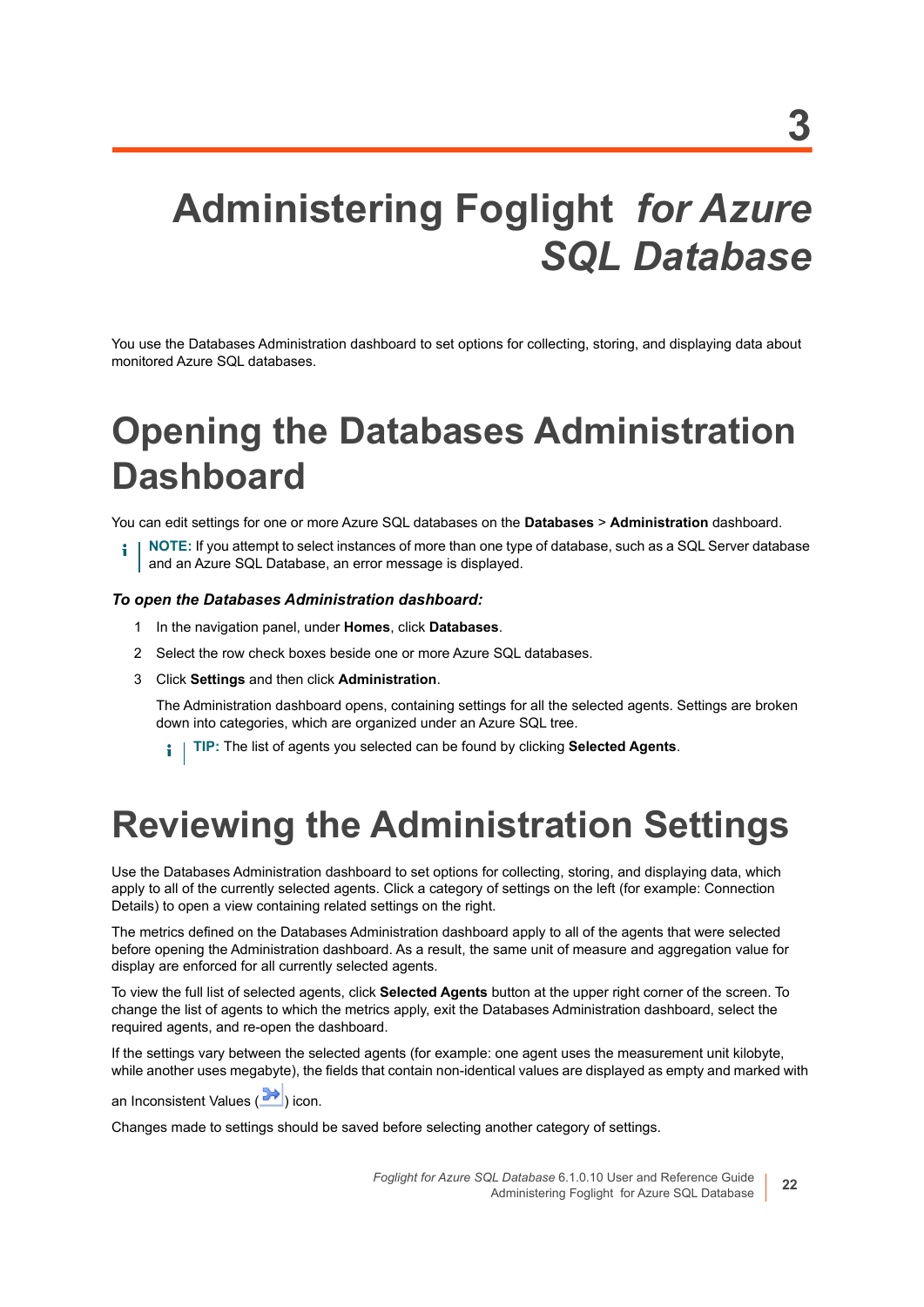#### *To save changes made in an Administration dashboard view:*

- 1 In the Database Administration dashboard, select a category of settings from the left-hand panel.
- 2 Make changes to settings as necessary.
- 3 Click **Save changes** at the bottom of the view.

If you attempt to exit the view without saving changes, a Warning dialog box prompts you to confirm your action.

# <span id="page-22-0"></span>**Customizing Alarms for Foglight** *for Azure SQL Database* **Rules**

**NOTE:** Foglight 6.1.0 introduces Alarm Templates, which provide a simplified method for customizing alarm i l rules and applying them to agents. As part of this change, the Sensitivity Level feature has been deprecated.

Many Foglight *for Azure SQL Database* multiple-severity rules trigger alarms. To improve your monitoring experience, you can use alarm templates to customize when alarms are triggered and whether they are reported. You can also set up email notifications.

This section covers the following topics:

- **•** [Introducing the Alarms View](#page-22-1)
- **•** [Modifying Alarm Templates](#page-22-2)
- **•** [Configuring Email Notifications](#page-24-0)
- **•** [Cloning Agent Settings](#page-28-0)
- **•** [Reviewing Rule Definitions](#page-28-1)

#### <span id="page-22-1"></span>**Introducing the Alarms View**

The Alarms view enables you to modify global settings and agent-specific settings for alarms.

#### *To open the Alarms view:*

- 1 Open the Administration dashboard as described in [Opening the Databases Administration Dashboard on](#page-21-1)  [page 22](#page-21-1).
- 2 Click **Alarms**.

The list of agents that you selected on the Databases dashboard is shown in the upper right corner of the view.

- 3 From the Alarms view, you can complete the following tasks:
	- **▪** [Modifying Alarm Templates](#page-22-2)
	- **▪** [Configuring Email Notifications](#page-24-0)
	- **▪** [Cloning Agent Settings](#page-28-0)

#### <span id="page-22-2"></span>**Modifying Alarm Templates**

Foglight 6.1.0 uses alarm templates to gather alarm rules into a domain-specific template that is easily modified and applied to targets. You can customize how the alarms generated by the default Foglight *for Azure SQL Database* rules are y assigning alarm templates via the **Alarm Template Settings** tab. You can apply an existing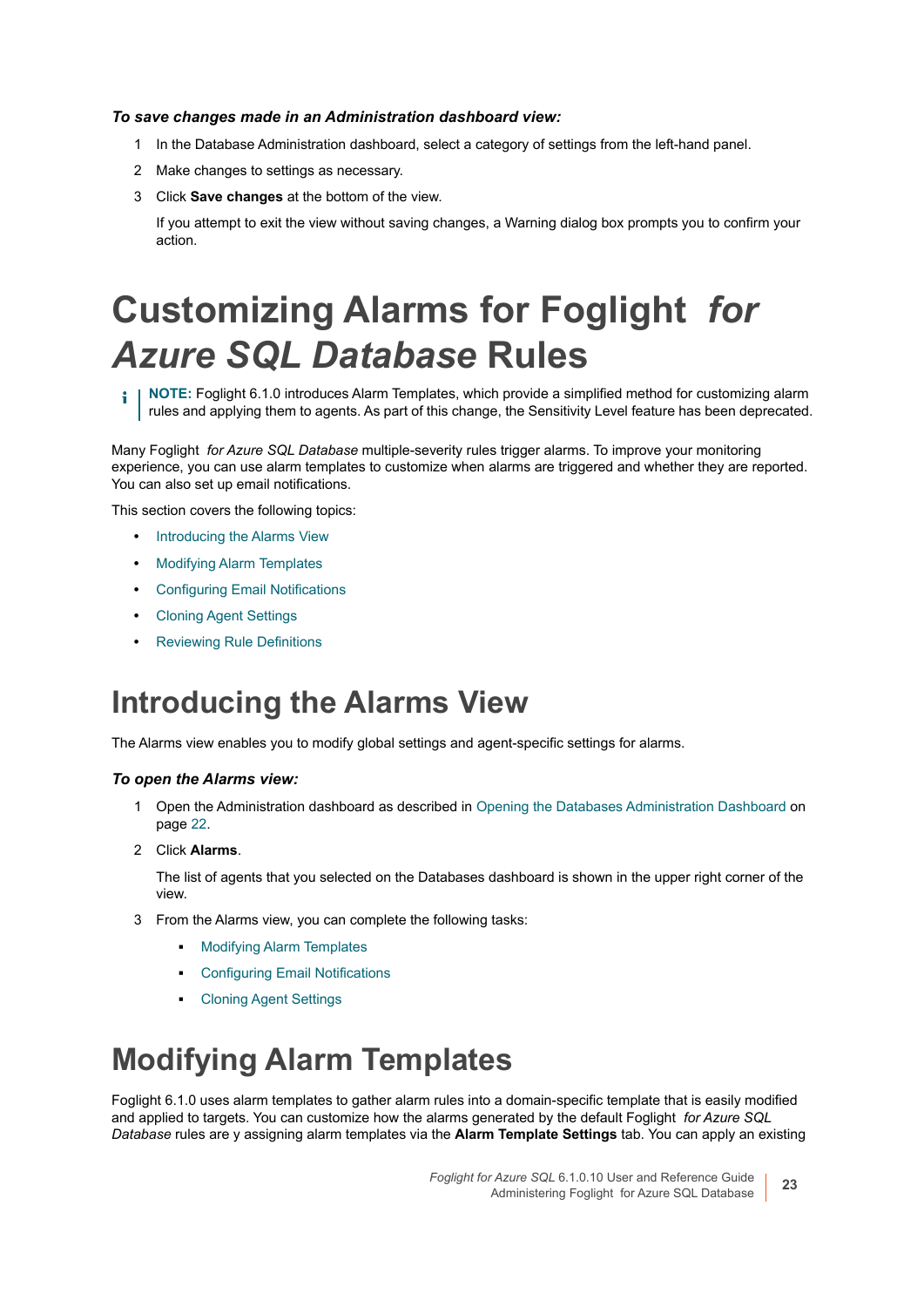template, create a new template using an existing template as reference, or create a template based on an agent. All changes to alarm templates apply to the selected agents.

Refer to **Viewing, Creating, and Managing Alarm Templates** in the *Foglight 6.1.0 User Guide* for more information.

**IMPORTANT:** Avoid editing Foglight *for Azure SQL Database* rules in the Administration > Rules & ÷ Notifications > Rule Management dashboard. Default rules may be modified during regular software updates and your edits will be lost. Always use the Alarm Templates dashboard.

The Alarms list controls the contents displayed to the right and the tasks that are available.

- **All Alarms** Displays all rules with configured alarms and indicates whether alarms are enabled. In this view, you can enable or disable alarms for all the rules at once. You can also set email notifications and define mail server settings. When viewing all alarms, the Alarm Template Settings tab is displayed, enabling configuration of alarm templates
- **Category of rules** Displays a set of related rules with configured alarms. In this view, you can set email notifications for the category of rules.
- **Rule name** Displays the Email Notification Status for the selected rule. If the rule has multiple severity levels, displays the notification configured for each severity level. In this view, you can enable or disable email notifications for the alarm and edit alarm messages.

You can complete the following tasks:

- **•** [Modifying alarm threshold values](#page-24-1)
- **•** [Modifying alarm threshold values](#page-24-1)
- **•** [Configuring Email Notifications](#page-24-0)

Your changes are saved separately and applied over the default rules. This protects you from software upgrades that may change the underlying default rules.

#### **Assign an Alarm Template to selected agents**

You can override the alarm rules for the selected agents by assigning an alarm template. You can use the template to enable or disable alarms for all rules or an individual rule, or to change the threshold values of an alarm rule.

To see descriptions of the rules, follow the steps described in [Reviewing Rule Definitions on page 29.](#page-28-1)

#### *To assign an existing alarm template:*

- 1 In the Alarms view, click the **Alarm Template Settings** tab.
- 2 Select **Assign a template to selected agent(s)**,
- 3 Do one of the following:
	- **▪** Select an alarm template from the drop-down.
	- **▪** Click **Save and Navigate.**

OR

- **▪** Select **Create a new template** from the drop-down. This will allow you to create a new template based of an existing template.
- **▪** In the **Clone from** field, select the template to copy.
- **▪** Enter a name for the new template.
- **▪** Click **Save and Navigate.**
- 4 The template will be displayed in the Alarm Template dashboard. Refer to **Viewing, Creating, and Managing Alarm Templates** in the *Foglight 6.1.0 User Guide* for more information on editing alarm templates.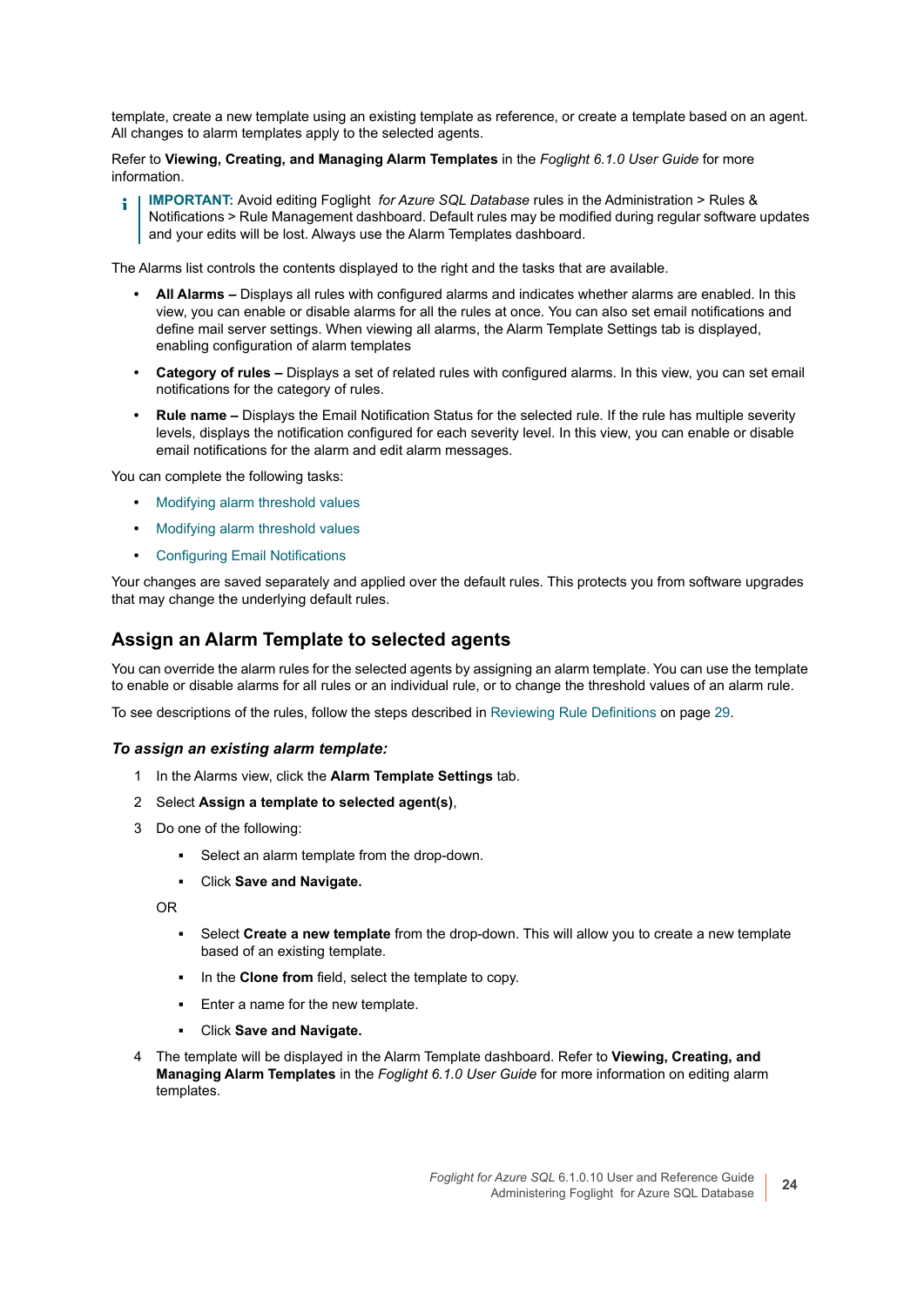#### <span id="page-24-1"></span>**Modifying alarm threshold values**

You can and should modify the thresholds associated with alarms to better suit your environment. If you find that alarms are firing for conditions that you consider to be acceptable, you can change the threshold values that trigger the alarm. You can also enable or disable severity levels to better suit your environment.

When a rule has severity levels, a Threshold section appears in the Alarm Settings tab showing the severity levels and bounds by agent. Many rules, such as Baseline rules, do not have severity levels and thresholds.

When editing thresholds, ensure that the new values make sense in context with the other threshold values. For most metrics, threshold values are set so that Warning < Critical < Fatal.

#### *To change severity levels and thresholds:*

- **IMPORTANT:** The procedure below is a summary. Refer to **Viewing, Creating, and Managing Alarm**  ÷ **Templates** in the *Foglight 6.1.0User Guide* for more information on editing alarm templates for more information on working with alarm templates.
	- 1 In the **Navigation** panel, click **Alarm Templates**.
	- 2 If you have previously configured an alarm template, select that template.

Otherwise, click the Factory Template to view the default rules. Duplicate the factory template to make an editable copy, selecting the appropriate domains.

- 3 Click the appropriate domain tab (SQL Server, SQL Analysis Services, etc).
- 4 Scroll or search to find the alarm rule you want to edit. Click the rule to select it.
- 5 Edit the rules using the procedure described in **Viewing, Creating, and Managing Alarm Templates** in the *Foglight 6.1.0 User Guide*

#### <span id="page-24-0"></span>**Configuring Email Notifications**

We recommend that you set email notifications for the alarms you are most interested in tracking closely. For example, you may want to be notified by email of any Critical or Fatal situation. Or you may want to be informed whenever a key metric, such as CPU usage, is no longer operating within acceptable boundaries.

You can set up email notifications that are generated when an alarm fires and/or on a defined schedule, as described in the following topics:

- **•** [Configuring an email server](#page-24-2)
- **•** [Defining Default Email settings](#page-24-3)
- **•** [Defining email notifications, recipients, and messages](#page-25-0)
- **•** [Defining variables to contain email recipients](#page-27-0)
- **•** [Defining scheduled email notifications](#page-27-1)

#### <span id="page-24-2"></span>**Configuring an email server**

You need to define the global mail server variables (connection details) to be used for sending email notifications. The setting of the email should be configured in **Foglight Administration > Email configuration**.

#### <span id="page-24-3"></span>**Defining Default Email settings**

You can define a default email address to be used by every new agent created in the future, by selecting the Default email button when configuring email notification.

The Email addresses entered are applied to all monitored agents not only for the agents that were selected to enter the Alarm administration.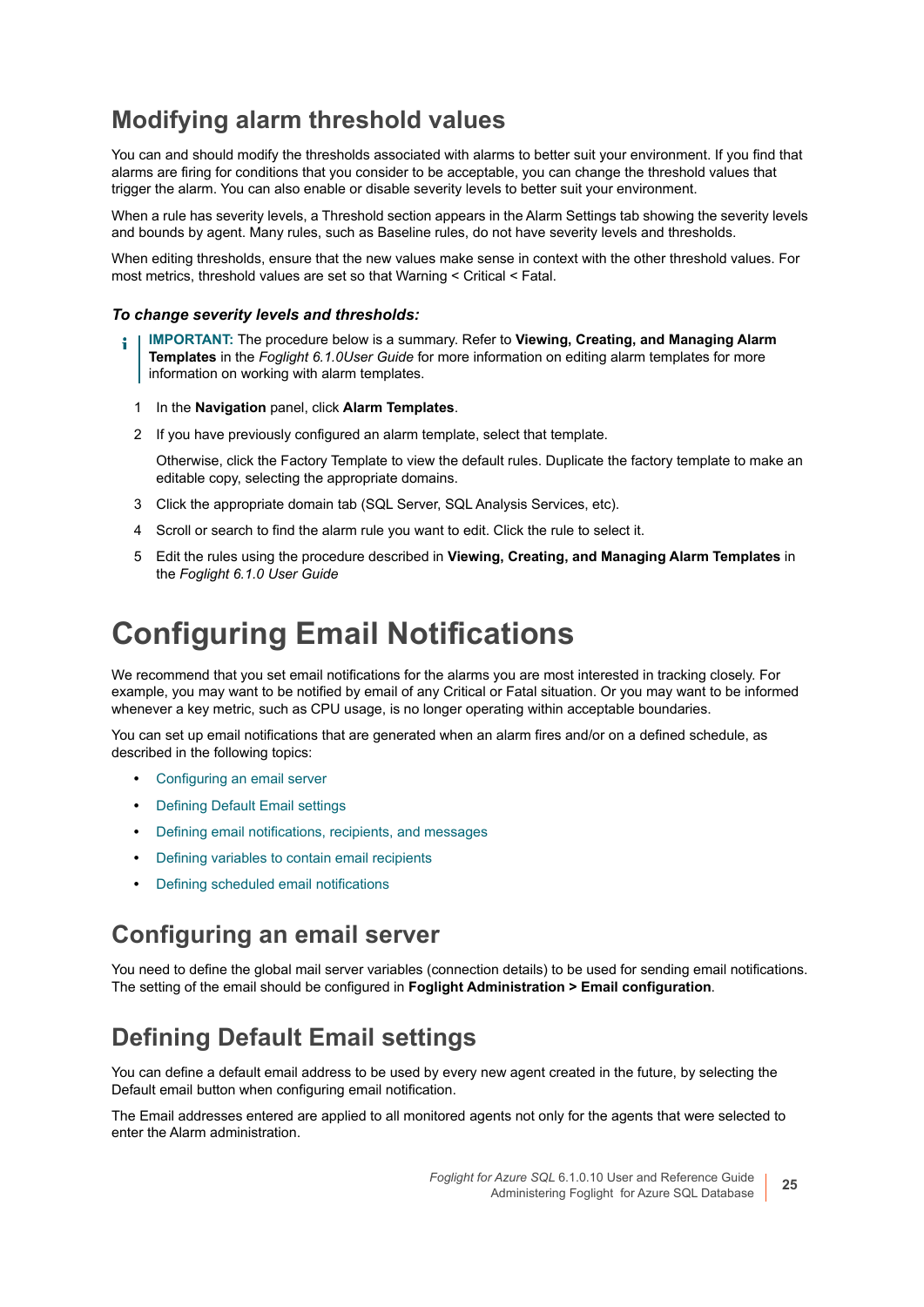#### **Enabling or disabling email notifications**

You can enable or disable email notifications for all alarms, a category of alarms, or a selected rule. Email notifications are sent only if all the following conditions are met:

- **•** The alarm email notification setting is enabled for the affected rule.
- **•** The alarm is triggered by changes in the monitored environment.
- **•** Alarm notification is enabled at the triggered severity level. See [Defining email notifications, recipients, and](#page-25-0)  [messages on page 26](#page-25-0).

#### *To enable or disable email notifications:*

- 1 In the Alarms view, click the **Settings** tab.
- 2 Decide on the scope for the change: all alarms, a category of rules, or a selected rule.
- 3 Complete the steps for the selected scope:

**Table 4. Enable or disable email notification settings**

| <b>Scope</b>      | <b>Procedure</b>                                                                                                                                                                              |
|-------------------|-----------------------------------------------------------------------------------------------------------------------------------------------------------------------------------------------|
| All alarms        | Click All Alarms. In the Alarms Settings tab, click the Define Email Settings button.<br>Select either <b>Enabled</b> or <b>Disabled</b> from the Alarms notification status list. Click Set. |
| Category of rules | Click a category. Click the <b>Define Email Settings</b> button. Select either <b>Enabled</b> or<br>Disabled from the Alarms notification status list. Click Set.                             |
| Selected rule     | Click a rule. In the Alarms Settings tab, click the Define Email Settings tab. Click the<br>link that displays the alarm notification status. Select Enabled or Disabled and click<br>Set.    |

4 Click **Save changes**.

#### <span id="page-25-0"></span>**Defining email notifications, recipients, and messages**

You control who receives email messages, the subject line, and some text in the body of the email. The body of the email always contains information about the alarm. This information is not editable. You can also control whether an email is sent based on severity levels. You can set different distribution lists for different rules and different severity levels, or set the same notification policy for all rules.

#### *To configure email notifications:*

- 1 In the Alarms view, click the **Settings** tab.
- 2 Decide on the scope for the change: all alarms, a category of rules, or a selected rule.
- 3 Complete the steps for the selected scope:

**Table 5. Configure email notification settings**

| <b>Scope</b>      | <b>Procedure</b>                                                                                                                                                                                                                                                                                                                                                                     |  |
|-------------------|--------------------------------------------------------------------------------------------------------------------------------------------------------------------------------------------------------------------------------------------------------------------------------------------------------------------------------------------------------------------------------------|--|
| All alarms        | Click All Alarms. In the All Alarms tab, click the Define Email Settings button. Continue<br>to Step 4.                                                                                                                                                                                                                                                                              |  |
| Category of rules | Click a category. Click the Define Email Settings button. Continue to Step 4.                                                                                                                                                                                                                                                                                                        |  |
| Selected rule     | Click a rule. Click the <b>Email Notification Settings</b> tab.<br>To change the severity level that warrants an email notification, click the link that<br>٠<br>displays the severities. Select the desired level of severity and click Set.<br>To configure email recipients and the message, select the tab for a severity level,<br>٠<br>and click <b>Edit</b> . Skip to Step 5. |  |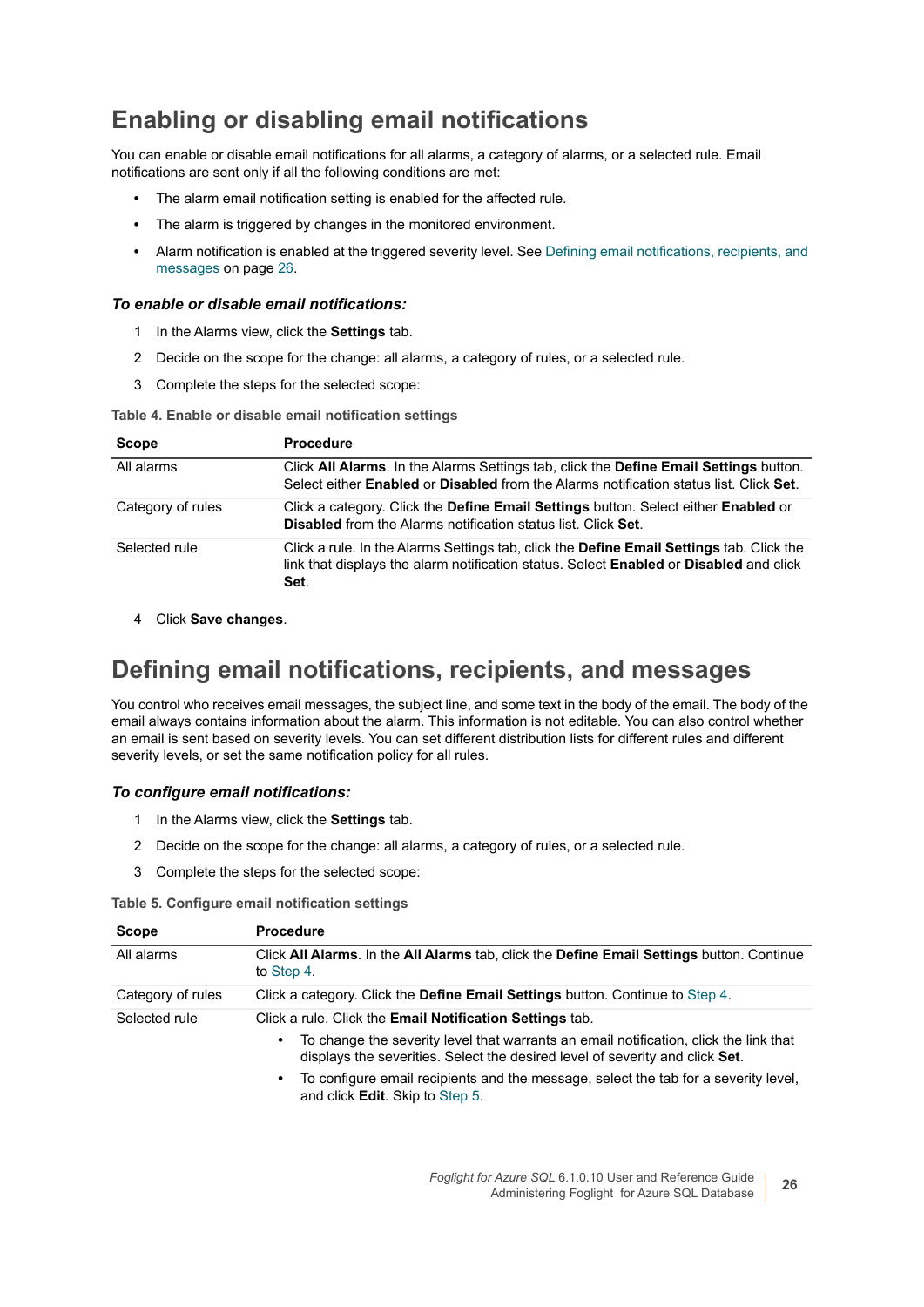- <span id="page-26-0"></span>4 If you selected **All Alarms** or a category, in the Email Notification Settings dialog box, do one of the following:
	- **▪** To change the severity levels that warrant an email notification, from the **Messages will be enabled for severities** box, select the desired levels of severity.
	- **▪** To configure the same email recipients and message for all severity levels, click **Configure mail recipients for all Severities** and then click **All severities**.
	- **▪** To configure different email recipients and messages for each of the severity levels, click **Configure mail recipients for the following options** and then click a severity level.
- <span id="page-26-1"></span>5 In the Message Settings dialog box, configure the email recipients and message.
	- **▪ To** Type the addresses of the people who need to take action when this alarm triggers.
	- **▪ CC** Type the addresses of the people who want to be notified when the alarm triggers.
	- **i** | NOTE: If a mail server is not found, you are prompted to configure a mail server. For instructions, see [Configuring an email server on page 25](#page-24-2).

You can use registry variables in place of email addresses. Type the variable name between two hash (#) symbols, for example: #EmailTeamName#. For more information, see Defining variables to contain email [recipients on page 28.](#page-27-0)

- **▪ Subject** Optional. Edit the text of the subject line to better suit your environment. Avoid editing the variables, which are identified with the  $@$  symbol.
- **Body Prefix Optional**. Add text that should appear above the alarm information in the body of the email.

| Message Settings | ×<br>Enter the recipient email address or multiple addresses separated by comma.                                                                                                                                                                                                                                       |
|------------------|------------------------------------------------------------------------------------------------------------------------------------------------------------------------------------------------------------------------------------------------------------------------------------------------------------------------|
|                  | <b>Note:</b> the system supports entering names of registry variables, surrounded by<br>pound keys (#registry name#), in the To and CC field.                                                                                                                                                                          |
| To:              | jsmith@dell.com, lsingh@dell.com                                                                                                                                                                                                                                                                                       |
| CC:              | pgarcia@dell.com                                                                                                                                                                                                                                                                                                       |
| Subject:         | ?<br>@Severity@ alarm for @DBType@ instance @InstanceName@<br>on host @Hostname@ was generated: @AlarmMessage@                                                                                                                                                                                                         |
|                  | Body prefix:<br>We need to take action on this alarm immediately.<br>After you investigate this alarm, contact the line of<br>business owners to brief them on the issue and<br>possible resolutions.                                                                                                                  |
| Body:            | Foglight for <dbtype> has generated a <severity><br/>alarm for instance <instance name=""> on host <host name=""><br/>Alarm:<br/><alarm name=""><br/>Severity: <severity><br/>Message: &lt; Alarm message&gt;<br/>Created on: <date creation="" of=""></date></severity></alarm></host></instance></severity></dbtype> |
|                  | Cancel<br>Set                                                                                                                                                                                                                                                                                                          |

- 6 Click **Set** to save the message configuration and close the dialog box.
- 7 If the Edit Notification Settings dialog box is open, click **Set**.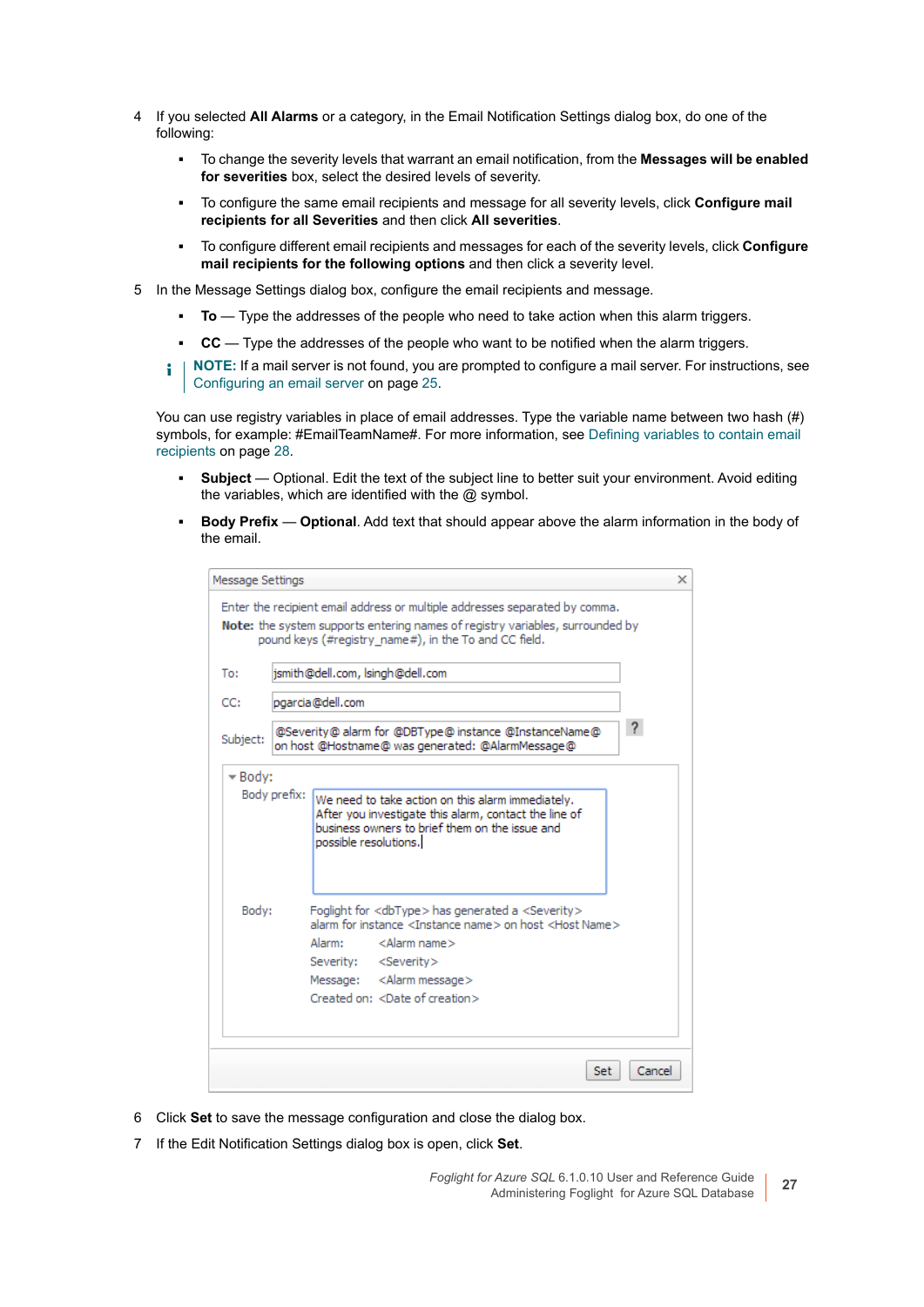8 Click **Save changes**.

#### <span id="page-27-0"></span>**Defining variables to contain email recipients**

You can create registry variables that contain one or more email addresses and (optionally) their scheduled notifications, and use these registry variables when defining email notifications. This procedure describes how to create a registry value. For schedules, see [Defining scheduled email notifications](#page-27-1).

#### *To create a registry variable:*

- 1 On the navigation panel, under Dashboards, click **Administration > Rules & Notifications > Manage Registry Variables**.
- 2 Click **Add**.

The New Registry Variable Wizard opens.

- 3 Select the registry variable type **String**, and click **Next**.
- 4 In the Name field, enter a name, for example: **EmailTeamName**

Optional — Add a description.

- 5 Click **Next**.
- 6 Select **Static Value**.
- 7 In the Enter desired value box, enter one or more email addresses (separated by commas).
	- **NOTE:** Email groups are not permitted. i I
- 8 Click **Finish**.

The Edit Registry Variable dashboard displays the newly created registry variable.

To use a registry variable in email notifications, type the variable name between two hash (#) symbols, for example: **#EmailTeamName#**. For more information, see [Defining email notifications, recipients, and](#page-25-0)  [messages on page 26](#page-25-0).

#### <span id="page-27-1"></span>**Defining scheduled email notifications**

If someone wants to receive an email about an alarm on a regular basis, such as once a day, you use a registry variable schedule to set up the notification.

#### *To schedule the sending of email notifications for a registry variable:*

- 1 If you are continuing from [Defining variables to contain email recipients on page 28,](#page-27-0) the registry variable is already open for editing in the Edit Registry Variable dashboard.
- **TIP:** To edit a different variable, navigate to the **Administration > Rules & Notifications > Manage**  i **Registry Variables** dashboard, click the variable name, and select **View and Edit Details**.
	- 2 In the Performance Calendars List table, click **Add**.

The Performance Calendar Wizard opens.

- 3 Select a schedule, for example: **End of Day**
- 4 Click **Next**.
- 5 Select **Static Value**.
- 6 In the Enter desired value box, enter one or more email addresses (separated by commas) that should received email notifications based on the schedule.
- **TIP:** The addresses may the same as or different from those assigned to the registry variable.÷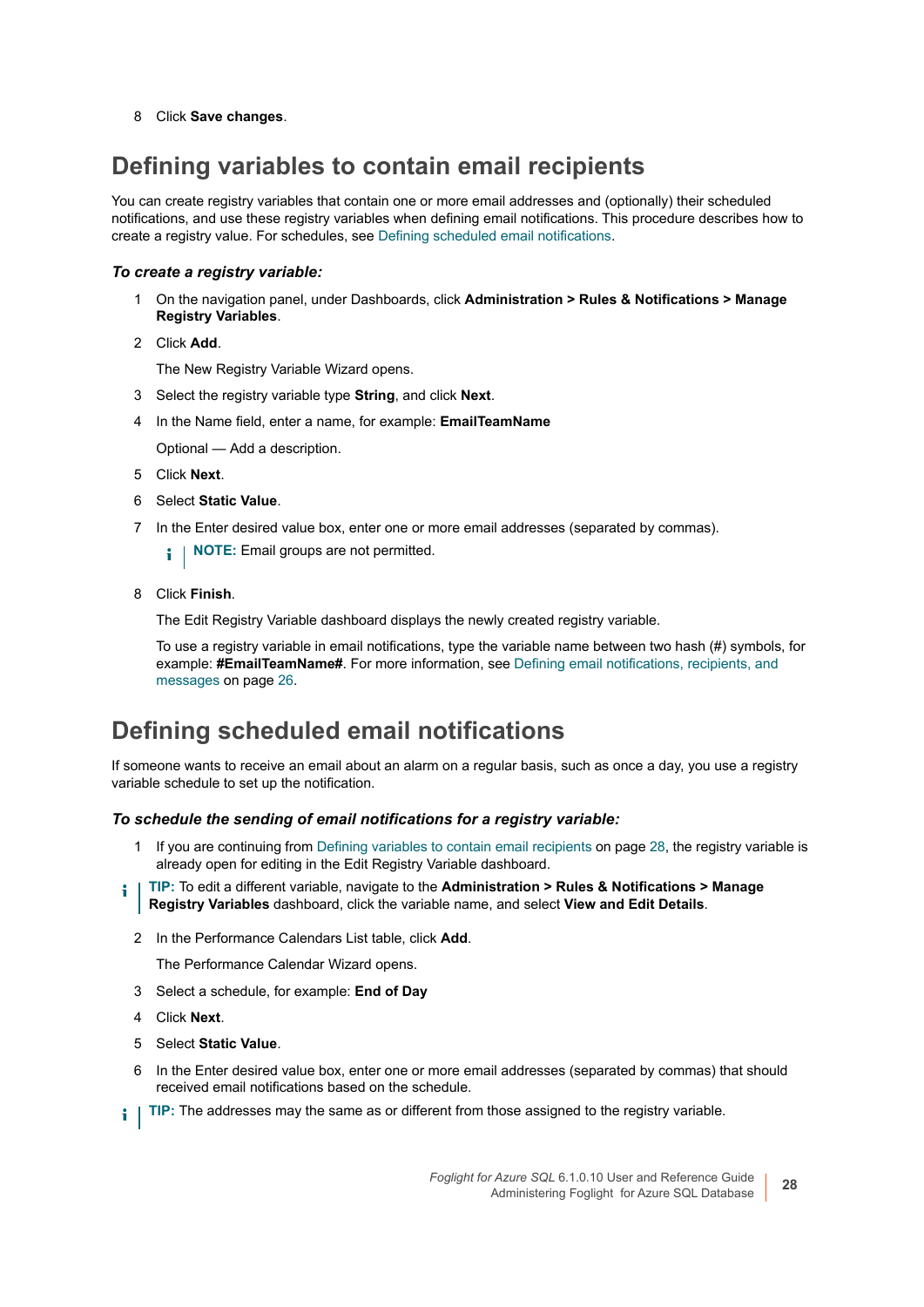7 Click **Finish**.

The Edit Registry Variable dashboard displays the newly created schedule. If desired, repeat to add other schedules.

### <span id="page-28-0"></span>**Cloning Agent Settings**

You may want an agent to have the same settings as another agent. For example, if you add new agents, you may want them to use the same settings as an existing agent. In this case, you can clone the settings from one agent to other agents. This process does not link the agents; in the future if you update the source agent, you also need to update the target agents.

This procedure walks you through selecting the source agent from the Databases dashboard. However, you can also open the Administration dashboard with multiple agents selected. In this case, you select the source agent in Clone Alarm-related Settings to Other Agents dialog box.

#### *To clone alarm-related settings:*

- 1 On the Databases dashboard, select the check box for the agent with the settings you want to clone.
- 2 Click **Settings** and then **Administration**.
- 3 In the Administration dashboard, click **Alarms**.
- 4 Click **Set configuration on selected agents**.

The Clone Alarm settings cross agents dialog box opens.

- 5 In the Select the source agent drop-down list, you should see the agent you selected.
- 6 In the Select the target agents table, select the check boxes for agents that should inherit settings from the source agent.

| Select the target agents:<br>Search<br>г<br>agent |  |
|---------------------------------------------------|--|
|                                                   |  |
|                                                   |  |
| MyHost01-MyINSTANCE01<br>г                        |  |
| MyHost02-My INSTANCE02<br>┍                       |  |
|                                                   |  |
|                                                   |  |

- 7 Click **Apply**.
- 8 When prompted for confirmation, click **Yes**.

#### <span id="page-28-1"></span>**Reviewing Rule Definitions**

If you want to review the conditions of a rule, open the rule in the Rule Management dashboard.

**IMPORTANT:** Avoid editing Foglight *for Azure SQL Database* rules in the Rule Management dashboard. ÷ These rules may be modified during regular software updates and your edits will be lost. Always use the alarm templates to modify rules.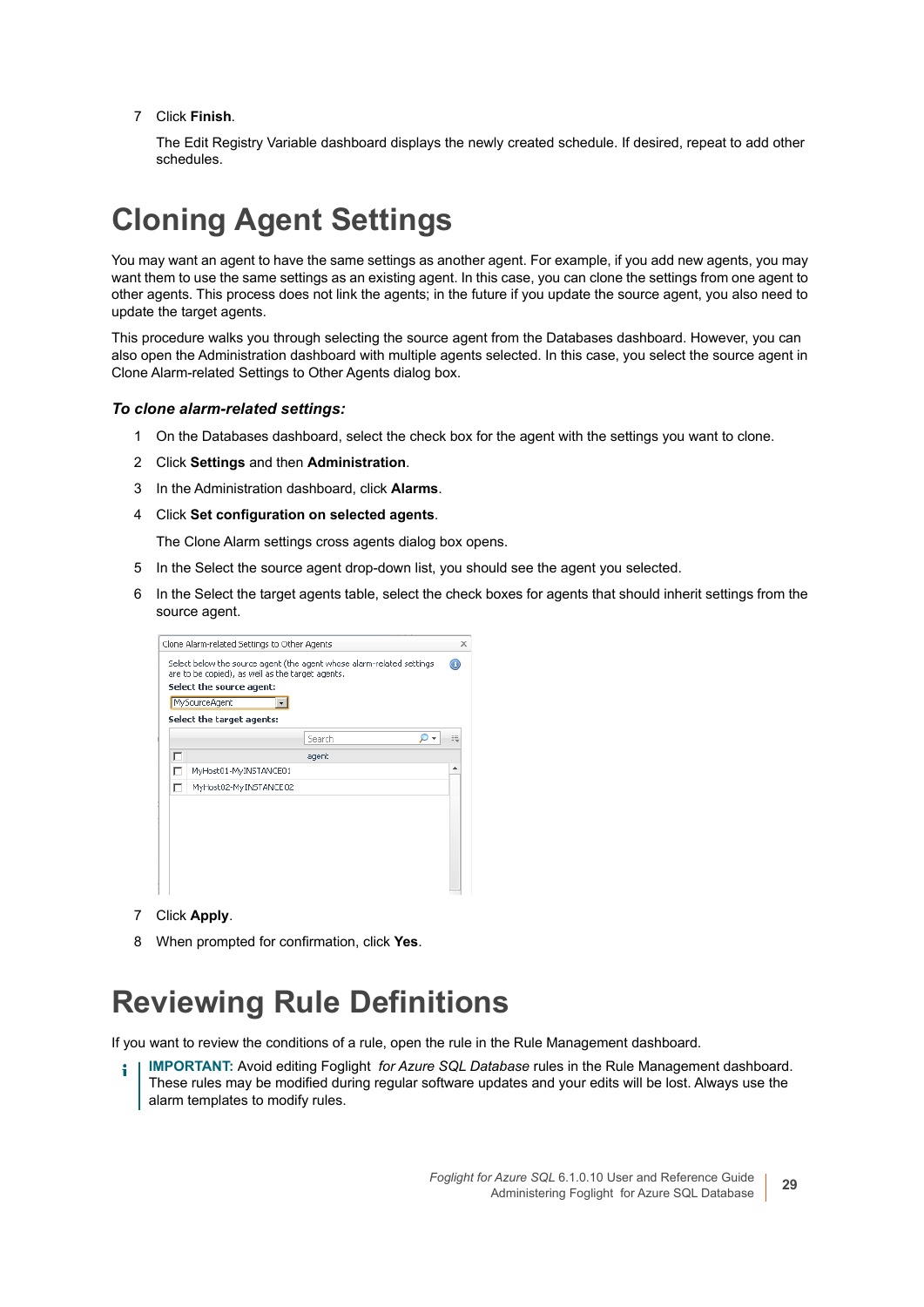You can create user-defined rules from the Rule Management dashboard. If you want to modify a rule, it is recommended to copy the rule and create a user-defined rule. User-defined rules need to be managed from the Rule Management dashboard; these rules are not displayed in the Alarms view of the Databases Administration dashboard. For help creating rules, refer to the online help from the Rule Management dashboard.

#### *To open the Rule Management dashboard:*

- 1 On the navigation panel, under **Homes**, click **Administration**.
- 2 In the Rules & Notifications dashboard, click **Rules**.
- 3 Type **Azure** in the Search field to see the list of predefined rules for Azure SQL databases.

The Foglight *for Azure SQL Database* rules are displayed. From here, you can review threshold values, alarm counts, and descriptions.

- 4 To see the full rule definition, click a rule and then click **View and Edit**.
- 5 In the Rule Detail dialog box, click **Rule Editor**.
- 6 When you are done your review, click Rule Management in the breadcrumbs to return to the dialog box.

# <span id="page-29-0"></span>**Defining Connection Details**

Use the Connection Details category to define global connection settings, which apply to all instances and hosts selected in the view. You can enable user-defined collections and set VMware connection details.

**NOTE:** The following sections instructs how to define the connection settings for monitored Azure SQL ÷ databases.

#### <span id="page-29-1"></span>**Defining the Connection Settings for the Monitored Azure SQL databases**

The Connection Details view contains a table that displays all the agents that were selected before entering the Databases Administration dashboard.

#### *To define the connection settings for the requested agents:*

- 1 Select the check boxes to the left of the agents for which uniform credentials are to be set. To cancel the selection, click **Select None** and select again.
- 2 Click **Set Credentials**.

The Edit Instance Credentials dialog box opens.

- 3 Use the Connection Details section to enter or accept the default port (1433).
- 4 Use the Specify Login Credentials section to select the type of authentication, specify the user name and the password used for connecting to the Azure SQL Database.
- 5 Click **Set** to proceed to the next stage of validating the database's connectivity.

#### <span id="page-29-2"></span>**Validating Connectivity and Starting to Monitor the databases**

After setting the default credentials for the host, these newly created credentials can now be used by the wizard to attempt to log in to the databases.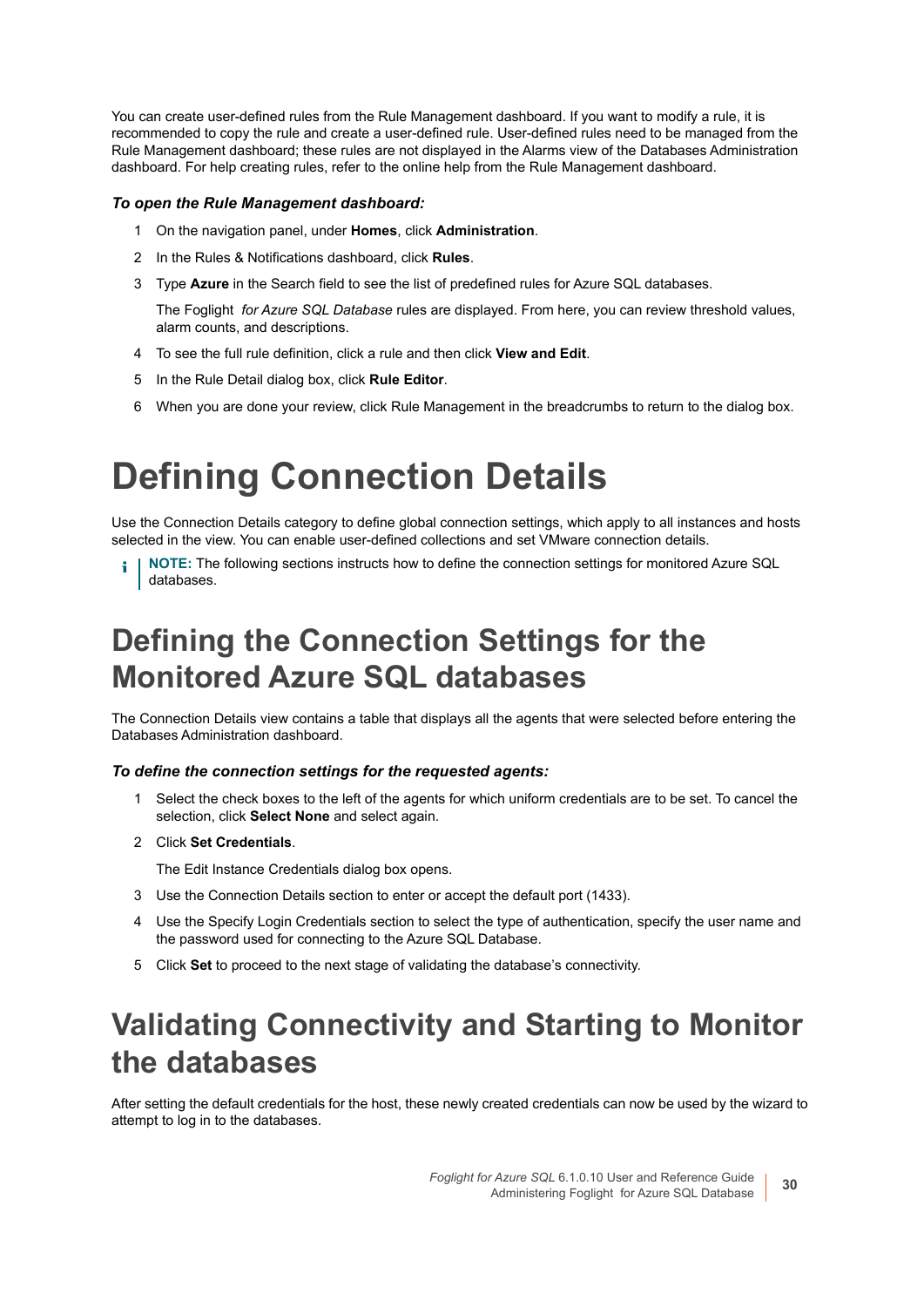#### *To validate the databases' connectivity:*

1 Click **Test connection**.

The Verifying Connectivity progress bar appears.

At the end of this process, any connectivity issues are listed in the Status column of the database table. When the connection is successful, the Status column displays the status message *Validated*, which indicates that the database connected successfully and the specified Azure SQL user has the required permissions.

If the connection failed verification, the Status column displays one of several connectivity status messages.

The messages, causes, and appropriate responses are:

- **▪** Invalid username/password check the credentials and try again.
- Incorrect port— check if the SQL Azure port is correct and try again.
- Wrong Database Credentials modify the login credentials.
- Insufficient Privileges grant the user the privileges required for connecting to the database, by clicking the status **Insufficient Privileges**.

The Insufficient Privileges dialog box opens.

| <b>Insufficient Privileges</b>                         |                                                                        | × |
|--------------------------------------------------------|------------------------------------------------------------------------|---|
| The credentials provided have insufficient privileges. |                                                                        |   |
|                                                        | For more information refer to the required permissions.                |   |
|                                                        | Either provide a sysadmin account for granting the required privileges |   |
| or grant them manually via this script.                |                                                                        |   |
| completing the granting stage.                         | Note: sysadmin credentials are not saved. They are required only for   |   |
| Authentication:                                        | <b>SOL Server Authentication</b>                                       |   |
| Server Admin User:                                     |                                                                        |   |
|                                                        |                                                                        |   |
| Server Admin Password:                                 |                                                                        |   |
|                                                        |                                                                        |   |
|                                                        |                                                                        |   |
|                                                        |                                                                        |   |

Use this dialog box to specify a Server Admin user with sufficient privileges.

Select the type of authentication. Type a Server Admin user and password, and then click **Grant privileges**.

If the Server Admin credentials entered were incorrect, the column displays the status *Wrong Sysadmin credentials*.

After correcting the mistakes that resulted in the connectivity failure, click again **Validate connectivity**.

- 2 Click **Validate connectivity** on the status bar.
- 3 Click **Save Changes**.

The Applying Modified Settings progress bar appears.

# <span id="page-30-0"></span>**Administering SQL Performance Investigator**

The SQL Performance Investigator view in the Administration dashboard allows you to enable and disable SQL PI monitoring for selected agents.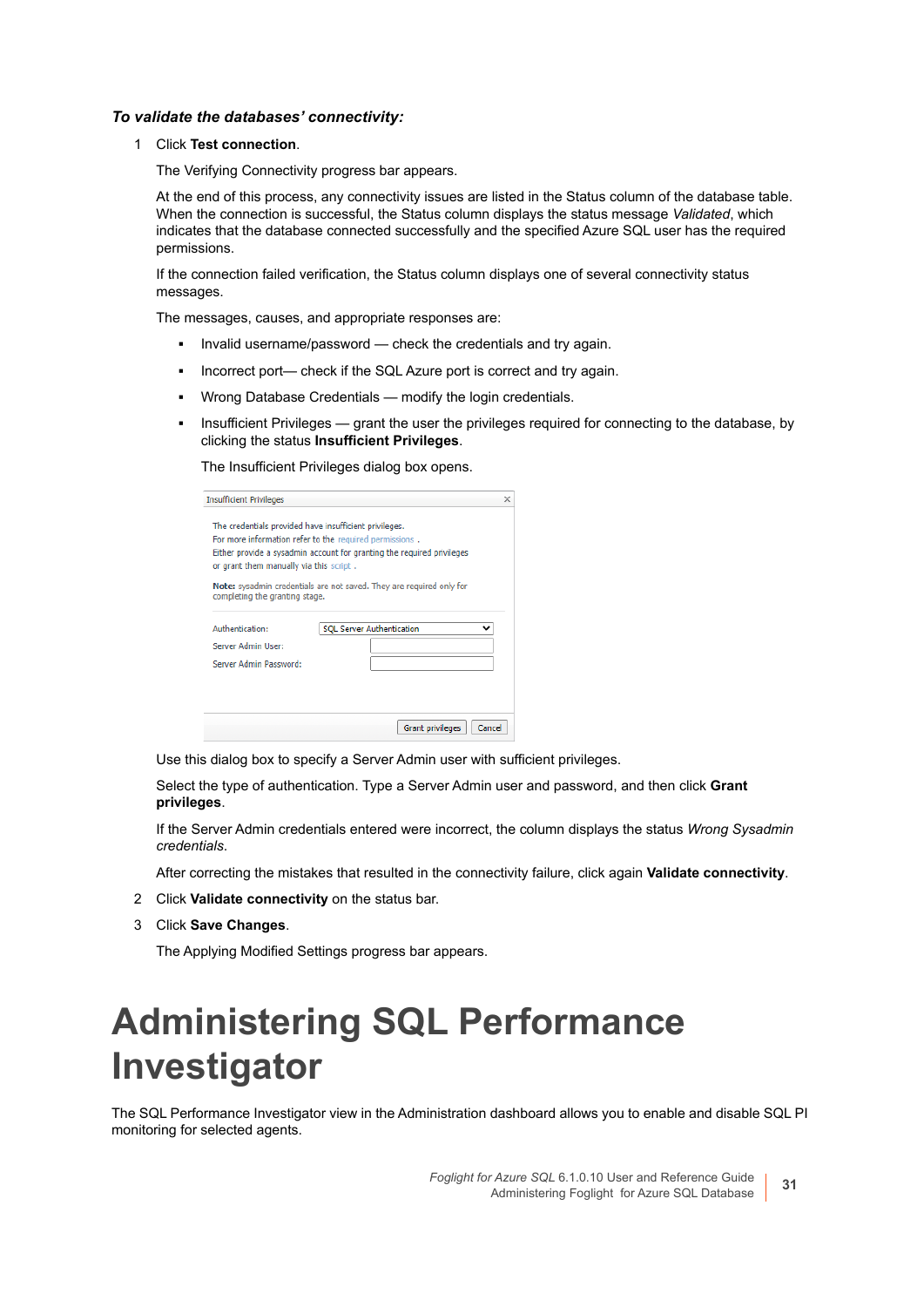# **Reporting**

<span id="page-31-0"></span>Foglight *for Azure SQL Database* enables generating reports about various aspects of the selected database. This section provides information on how to generate the various reports, as well as a brief description of each report.

**NOTE:** For detailed information regarding the use and configuration of reports, see *Foglight User Guide* > Working with Reports.

For details, see these topics:

**•** [Generating Reports for a Foglight for Azure SQL Database](#page-31-1)

# <span id="page-31-1"></span>**Generating Reports for a Foglight** *for Azure SQL Database*

#### *To generate reports for a selected database:*

- 1 Go to **Dashboards** > **Reports**.
- 2 Click **Run a Report**.

The Run Report dialog box opens.

- 3 On the first screen, *Select Template*, Go to **All Templates**.
- 4 Select the requested report.
- 5 Click **Next**.
- 6 Select the requested time range.
- 7 Select the database or for which the report will be generated.
- 8 Click **Next**.
- 9 Assign a name for the report.
- 10 Select the report format (PDF, Excel or XML).
- 11 Use the *Email Recipients* field to type the name of the report's recipients.
- 12 Click **Finish**.

The report generation process starts. Upon successful completion of this process, the Report Generated Confirmation dialog box opens.

13 Click **Download Now** to download the file.

Open the file using a relevant program for the selected format.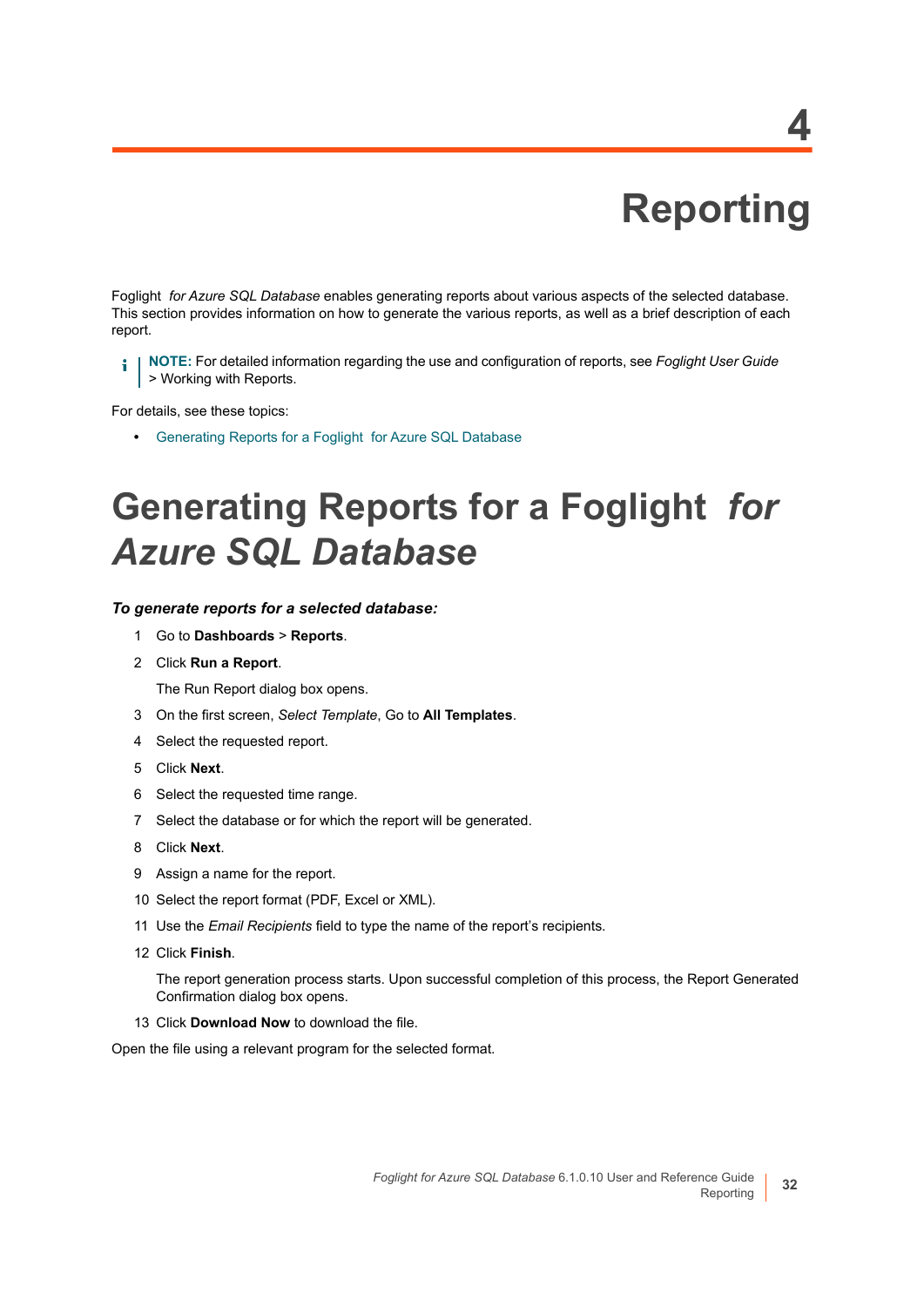**5**

<span id="page-32-0"></span>This section describes the collections that are used with monitored Azure SQL databases:

- **•** [Overview of Collections](#page-32-1)
- **•** [SQL Performance Investigator Metrics](#page-41-0)

# <span id="page-32-1"></span>**Overview of Collections**

Foglight *for Azure SQL Database* collects raw data for a set of collection types. This data is used by the Rules to trigger alarms and is used to populate dashboards. The collections data tables are not viewable from Foglight *for Azure SQL Database*, but the data is implemented in the various drilldowns of Foglight *for Azure SQL Database*.

**NOTE:** Several collections contain metrics whose name ends with Rate are not documented in this guide. i They are used for plotting the original metric (usually called by the same name without the "Rate" suffix) on a graph for the selected time range.

### <span id="page-32-2"></span>**Usability**

#### **Purpose**

Retrieves database usability based on response time and database availability.

#### **Collection Type**

Azure SQL

#### **Collection Sampling Settings**

| <b>Frequency Mode</b>      | <b>Collection Interval (Seconds)</b> |
|----------------------------|--------------------------------------|
| <b>Realtime Collection</b> | 60                                   |
| Online                     | 300                                  |
| Offline                    | 60                                   |

#### **Metric Descriptions**

| <b>Metric</b> | <b>Description</b>                                                                       |
|---------------|------------------------------------------------------------------------------------------|
| Response Time | Average duration of the SQL statements that executed during the specified time<br>range. |
| Up Since      | The Azure SQL DB startup time.                                                           |
| Uptime        | The amount of time Azure SQL DB was running since it was created.                        |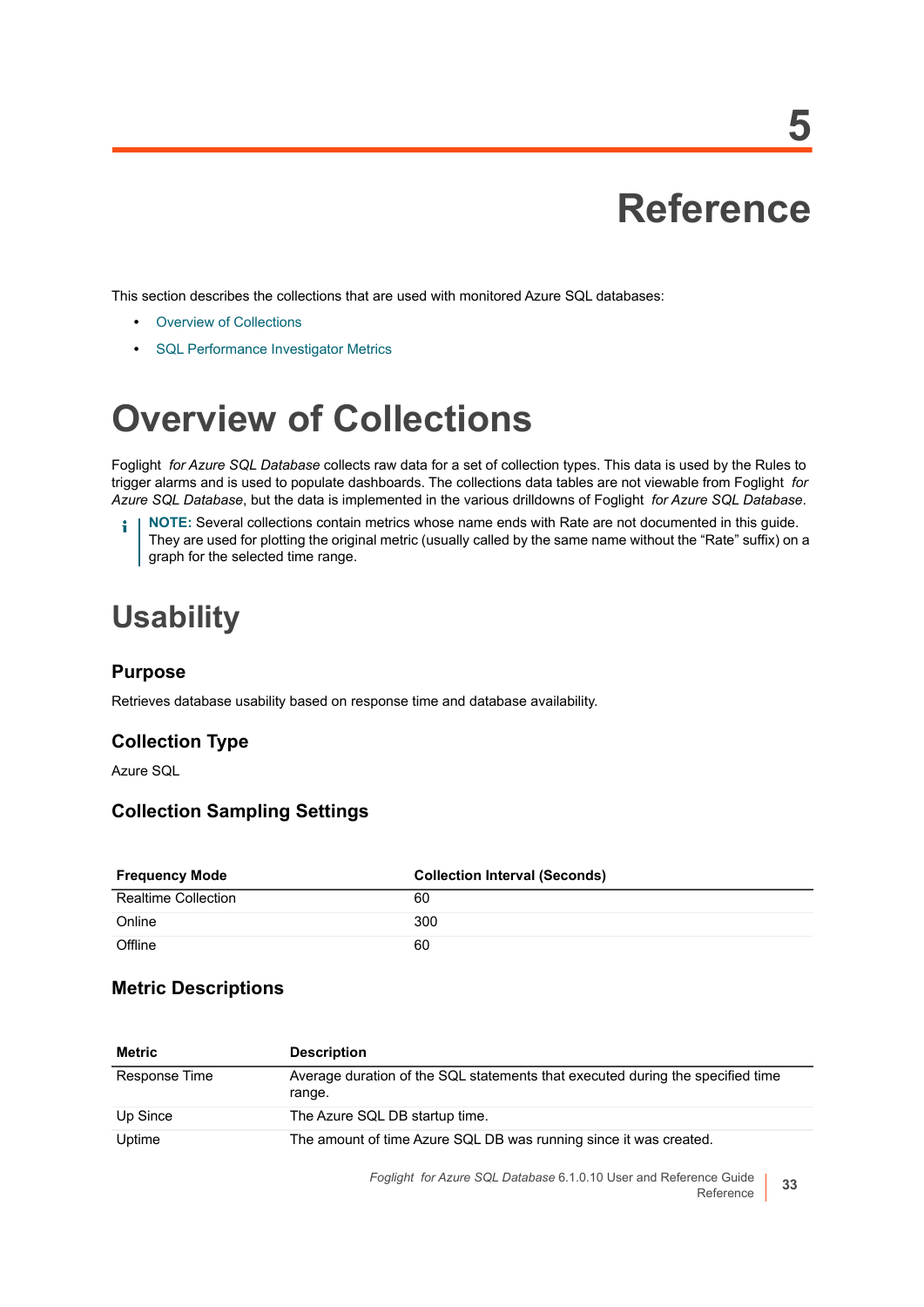### <span id="page-33-0"></span>**Query Store**

#### **Purpose**

Collects query store information.

#### **Collection Type**

Azure SQL

#### **Collection Sampling Settings**

| <b>Frequency Mode</b> | <b>Collection Interval (Seconds)</b> |
|-----------------------|--------------------------------------|
| Realtime Collection   | 60                                   |
| Online                | 300                                  |
| Offline               | 900                                  |

#### **Metric Descriptions**

| <b>Metric</b>                | <b>Description</b>                                                                                                                                                                         |
|------------------------------|--------------------------------------------------------------------------------------------------------------------------------------------------------------------------------------------|
| <b>Desired State</b>         | The desired operation mode of Query Store.                                                                                                                                                 |
| <b>Actual State</b>          | The actual operation mode of Query Store. Difference between actual<br>mode and desired mode indicates a problem.                                                                          |
| ReadOnly Reason              | When the desired_state_desc is READ WRITE and the<br>actual_state_desc is READ_ONLY, readonly_reason returns a bit<br>map to indicate why the Query Store is in readonly mode.             |
|                              | 1 - database is in read-only mode                                                                                                                                                          |
|                              | 2 - database is in single-user mode                                                                                                                                                        |
|                              | 4 - database is in emergency mode                                                                                                                                                          |
|                              | 8 - database is secondary replica (applies to Always On and Azure SQL<br>Database geo-replication). This value can be effectively observed only<br>on readable secondary replicas          |
|                              | For other modes, refer to SQL online docs.                                                                                                                                                 |
| flush interval minutes       | The period for regular flushing of Query Store data to disk in minutes.<br>Default value is 15 minutes.                                                                                    |
|                              | <b>Change by using the ALTER DATABASE <database> SET</database></b><br>QUERY STORE (DATA FLUSH INTERVAL SECONDS =<br><interval>) statement.</interval>                                     |
| interval_length_minutes      | The statistics aggregation interval in minutes. Arbitrary values are not<br>allowed. Use one of the following: 1, 5, 10, 15, 30, 60, and 1440<br>minutes. The default value is 60 minutes. |
| Storage Size                 | Size of Query Store on disk.                                                                                                                                                               |
| Max Storage Size             | Maximum disk size for the Query Store.                                                                                                                                                     |
| current storage size percent | Size of Query Store on disk in percentage.                                                                                                                                                 |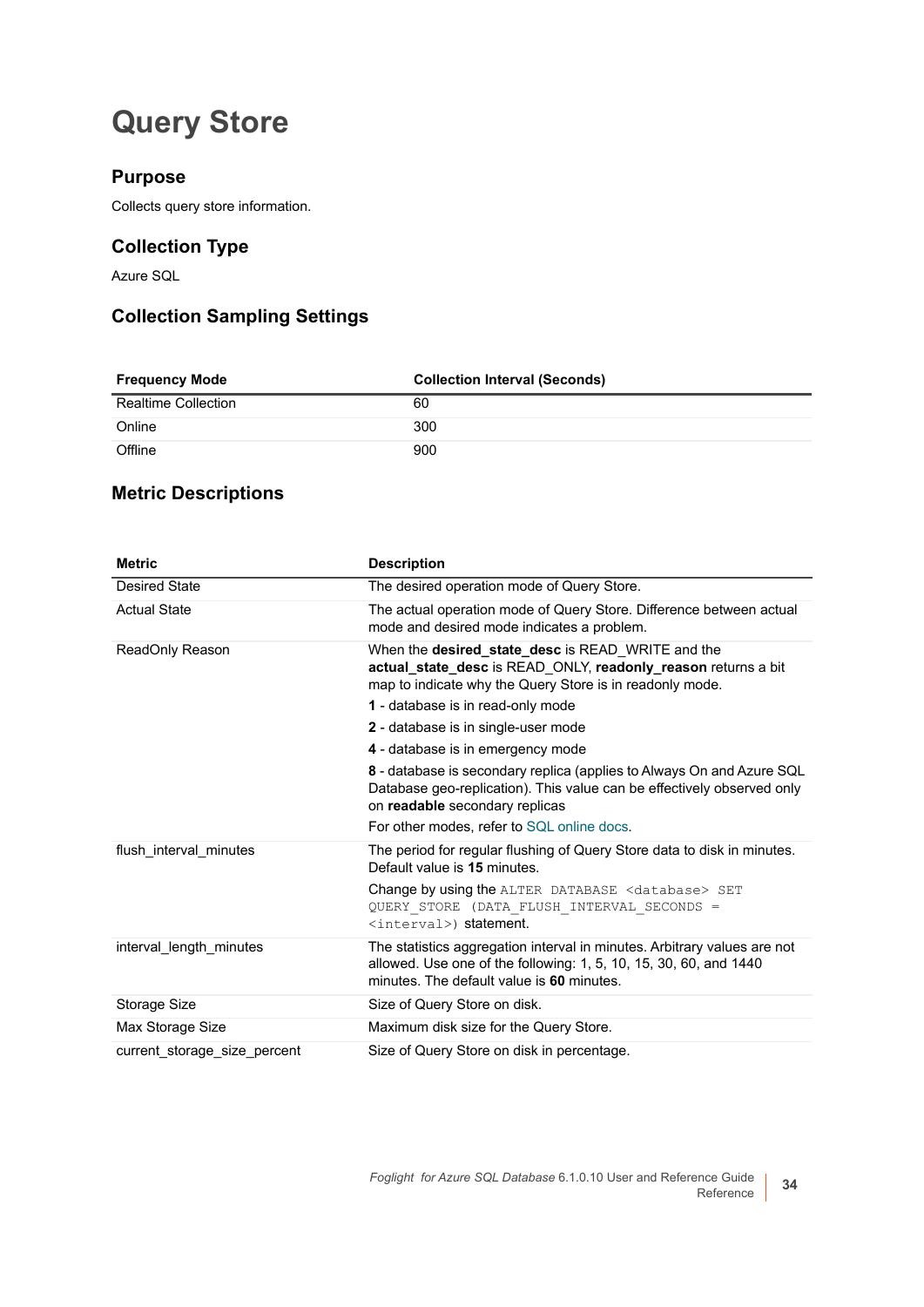| <b>Metric</b>              | <b>Description</b>                                                                                                                                                                                                                                |
|----------------------------|---------------------------------------------------------------------------------------------------------------------------------------------------------------------------------------------------------------------------------------------------|
| stale_query_threshold_days | Number of days that the information for a query is kept in the Query<br>Store. Default value is 30. Set to 0 to disable the retention policy.                                                                                                     |
|                            | For SQL Database Basic edition, default is 7 days.                                                                                                                                                                                                |
|                            | Change by using the ALTER DATABASE <database> SET<br/>QUERY STORE ( CLEANUP POLICY = (<br/>STALE QUERY THRESHOLD DAYS = <value> ) ) statement.</value></database>                                                                                 |
| Max Plans per Query        | Limits the maximum number of stored plans. Default value is 200. If the<br>maximum value is reached, Query Store stops capturing new plans for<br>that query. 0 indicates there is no limitation with regards to the number<br>of captured plans. |
| Query Capture Mode         | Actual capture mode of Query Store. can be:                                                                                                                                                                                                       |
|                            | ALL - all queries are captured<br>$\bullet$                                                                                                                                                                                                       |
|                            | AUTO - capture relevant queries based on execution count and<br>$\bullet$<br>resource consumption                                                                                                                                                 |
|                            | NONE - stop capturing new queries. Query Store will continue to<br>$\bullet$<br>collect compile and runtime statistics for queries that were<br>captured already                                                                                  |
| Cleanup Mode               | Actual size-based cleanup mode of Query Store. can be:                                                                                                                                                                                            |
|                            | • OFF - no cleanup.                                                                                                                                                                                                                               |
|                            | AUTO - size based cleanup will be automatically activated when<br>$\bullet$<br>size on disk reaches 90 percent of max_storage_size_mb                                                                                                             |
|                            | Size based cleanup removes the least expensive and oldest<br>$\bullet$<br>queries first. It stops when approximately 80 percent of<br>max_storage_size_mb is reached                                                                              |
| Capture Wait Stats         | Indicates whether Query Store performs capture of wait statistics.                                                                                                                                                                                |
| Storage Utilization (%)    | Percentage of current storage size out of the Max Storage Size.                                                                                                                                                                                   |

## <span id="page-34-0"></span>**Query Store Top SQLs**

#### **Purpose**

Collects query store top SQLs.

#### **Collection Type**

Azure SQL

#### **Collection Sampling Settings**

| <b>Frequency Mode</b>      | <b>Collection Interval (Seconds)</b> |
|----------------------------|--------------------------------------|
| <b>Realtime Collection</b> | 300                                  |
| Online                     | 300                                  |
| Offline                    | 300                                  |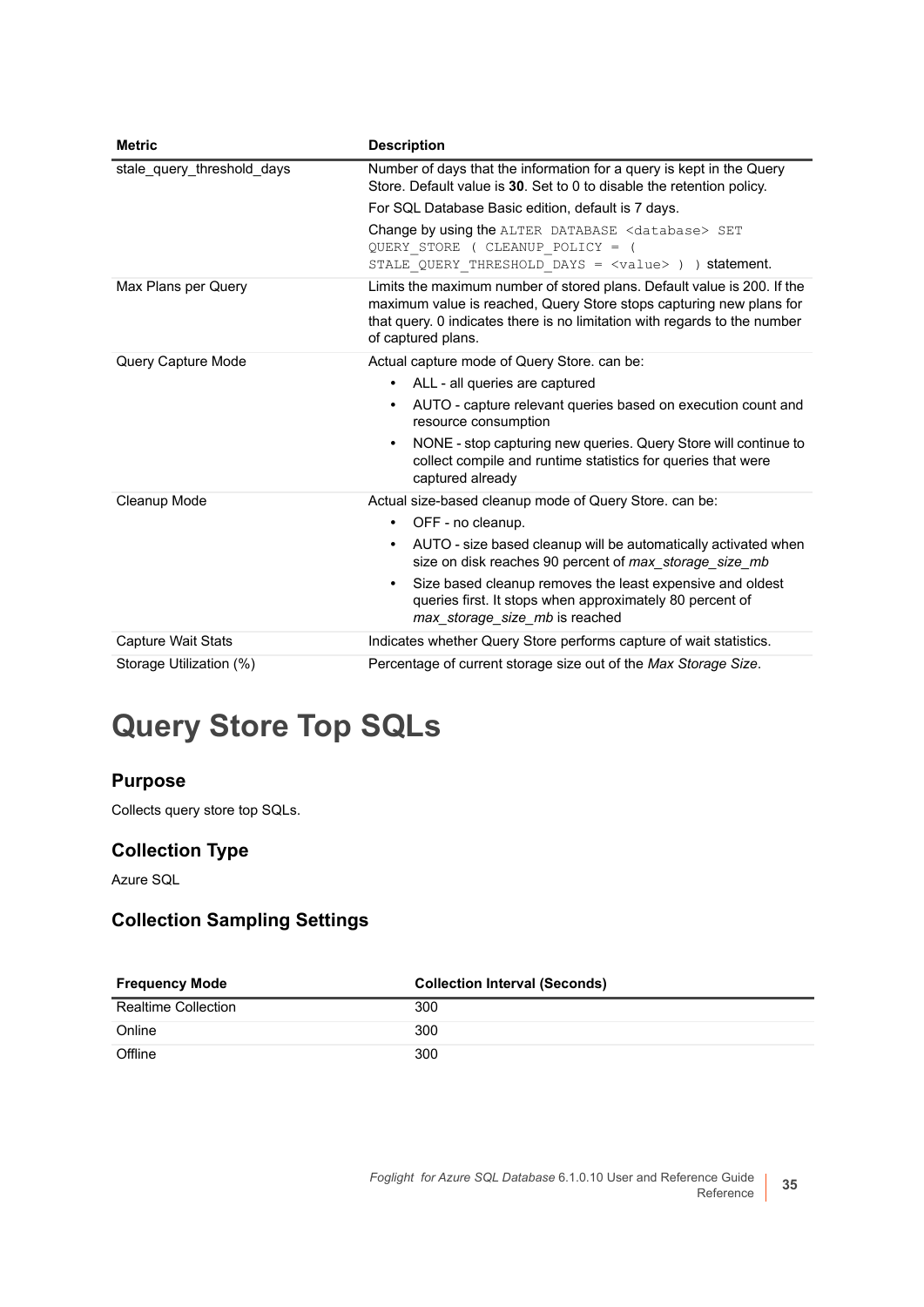#### **Metric Descriptions**

| <b>Metric</b>                | <b>Description</b>                                                                         |
|------------------------------|--------------------------------------------------------------------------------------------|
| Query ID                     | Query ID                                                                                   |
| Interval ID                  | Runtime Stats Interval ID                                                                  |
| <b>Object Name</b>           | The database object that the query is part of.                                             |
|                              | Ad-hoc query will be NULL.                                                                 |
| Average Duration             | Average duration for the query plan within @LastMinutes.                                   |
| Average CPU Time             | Average CPU time for the query plan within @ LastMinutes                                   |
| Average Logical IO Reads     | Average number of logical I/O reads for the query plan within @LastMinutes                 |
| Average Logical IO Writes    | Average number of logical I/O writes for the query plan within @LastMinutes                |
| Average Physical IO Reads    | Average number of physical I/O reads for the query plan within @LastMinutes                |
| Average Memory Grant         | Average memory grant for the query plan within @LastMinutes.                               |
| Average Tempdb Space<br>Used | Average number of page reads for the query plan within @LastMinutes                        |
| Max DOP                      | Maximum DOP (degree of parallelism) for the query plan within @LastMinutes                 |
| Average Log IO               | Average number of bytes in the database log used by the query plan, within<br>@LastMinutes |
| <b>Total Executions</b>      | Total count of executions for the query plan within @LastMinutes.                          |
| Plan ID                      | Plan ID.                                                                                   |
| Last Plan ID                 | Previous plan ID.                                                                          |
| <b>Total Duration</b>        | Total duration for the query plan within @LastMinutes                                      |
| <b>Total CPU</b>             | Total CPU time for the query plan within @LastMinutes                                      |
| <b>CPU Percentage</b>        | The CPU percentage of this query out of total CPU.                                         |
| LOG IO Percentage            | The LOG IO percentage of this query out of total LOG IO.                                   |
| DATA IO Percentage           | The DATA IO percentage of this query out of total DATA IO.                                 |

## <span id="page-35-0"></span>**Version Info**

#### **Purpose**

General Data about the database.

#### **Collection Type**

Azure SQL

#### **Collection Sampling Settings**

| <b>Frequency Mode</b>      | <b>Collection Interval (Seconds)</b> |
|----------------------------|--------------------------------------|
| <b>Realtime Collection</b> | 3600                                 |
| Online                     | 3600                                 |
| Offline                    | 86400                                |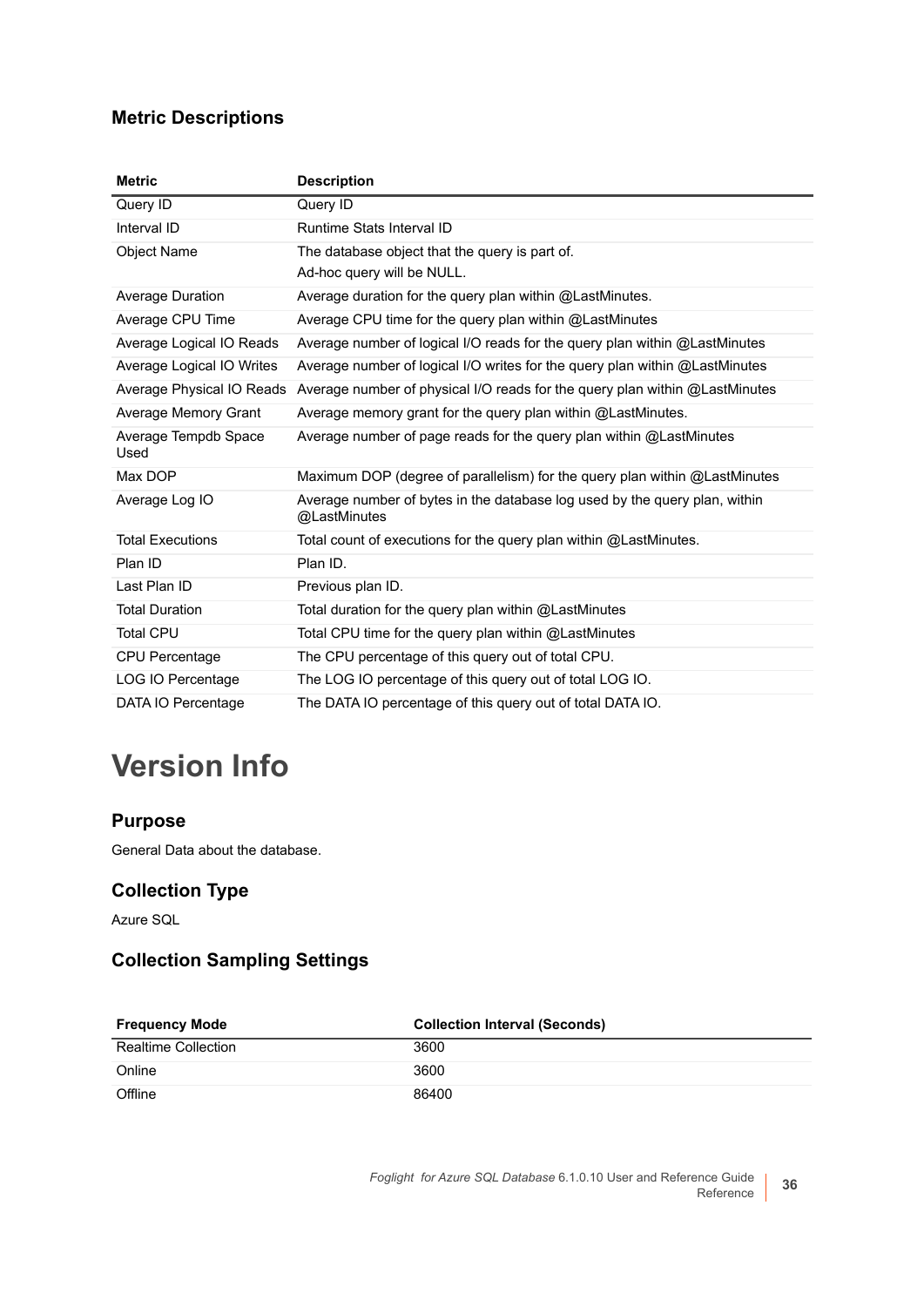#### **Metric Descriptions**

| <b>Metric</b>          | <b>Description</b>                                         |
|------------------------|------------------------------------------------------------|
| Service Tier           | The service tier for the database or data warehouse.       |
| Service Tier Type      | Purchase model. Can be DTU-based or yCore-based.           |
| <b>Pricing Tier</b>    | The pricing tier of the database.                          |
| Elastic Pool Name      | The name of the elastic pool that the database belongs to. |
| <b>Product Version</b> | Version of the Azure SQL Database.                         |
| Product Level          | Level of the version of the Azure SQL Database.            |
| Collation              | Name of the default collation for the server.              |
| Version                | Azure SQL DB version.                                      |

#### <span id="page-36-0"></span>**Resource Stat**

#### **Purpose**

Collection of average CPU, I/O, and memory consumption for an Azure SQL Database.

#### **Collection Type**

Azure SQL

#### **Collection Sampling Settings**

| <b>Frequency Mode</b>      | <b>Collection Interval (Seconds)</b> |
|----------------------------|--------------------------------------|
| <b>Realtime Collection</b> | 30                                   |
| Online                     | 60                                   |
| Offline                    | 300                                  |

#### **Metric Descriptions**

| <b>Metric</b>        | <b>Description</b>                                                                                                                   |
|----------------------|--------------------------------------------------------------------------------------------------------------------------------------|
| Sample Time          | UTC time indicates the end of the reporting interval.                                                                                |
| Avg CPU $(\%)$       | Average compute utilization in percentage of the limit of the service tier.                                                          |
| Avg Data $IO$ (%)    | Average data I/O utilization in percentage of the limit of the service tier.                                                         |
| Avg Log Write (%)    | Average write I/O throughput utilization as percentage of the limit of the service tier.                                             |
| Avg Memory Usage (%) | Average memory utilization in percentage of the limit of the service tier.                                                           |
|                      | This includes memory used for storage of In-Memory OLTP objects.                                                                     |
| Avg DTU $(\%)$       | Average DTU consumption in terms of a percentage of the maximum allowed DTU<br>limit in the performance level for the user database. |
| Max DTU $(\%)$       | Maximum DTU consumption in terms of a percentage of the maximum allowed<br>DTU limit in the performance level for the user database. |
| Max Workers (%)      | Maximum concurrent workers (requests) in percentage of the limit of the<br>database's service tier.                                  |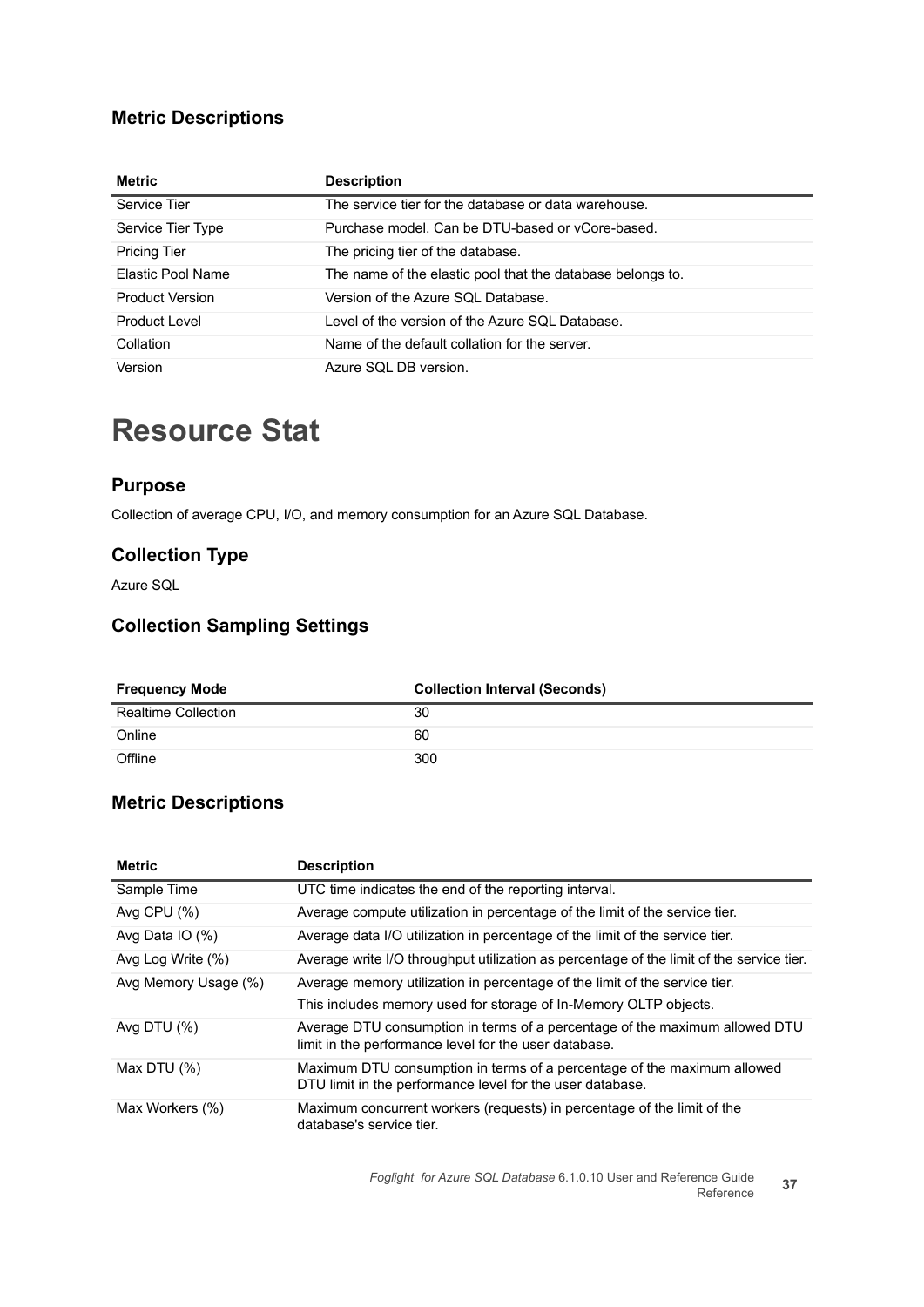| <b>Metric</b>               | <b>Description</b>                                                                                                                                                                                                                                                                                                                         |
|-----------------------------|--------------------------------------------------------------------------------------------------------------------------------------------------------------------------------------------------------------------------------------------------------------------------------------------------------------------------------------------|
| Max Session (%)             | Maximum concurrent sessions in percentage of the limit of the database's service<br>tier.                                                                                                                                                                                                                                                  |
| XTP Storage Utilization (%) | Storage utilization for In-Memory OLTP in percentage of the limit of the service tier.<br>This includes memory used for storage of the following In-Memory OLTP objects:<br>memory-optimized tables, indexes, and table variables. It also includes memory<br>used for processing ALTER TABLE operations. 0 if In-Memory OLTP is not used. |
| Samples                     | Number of samples.                                                                                                                                                                                                                                                                                                                         |
| <b>DTU Limit</b>            | Current max database DTU setting for this database during this interval. NULL if<br>database using the vCore-based model.                                                                                                                                                                                                                  |
| <b>CPU Limit</b>            | Number of vCores for this database during this interval. NULL if database using the<br>DTU-based model.                                                                                                                                                                                                                                    |

#### <span id="page-37-0"></span>**Wait Statistics**

#### **Purpose**

Collects Database wait events grouped into resource categories.

#### **Collection Type**

Azure SQL

#### **Collection Sampling Settings**

| <b>Frequency Mode</b>      | <b>Collection Interval (Seconds)</b> |
|----------------------------|--------------------------------------|
| <b>Realtime Collection</b> | 30                                   |
| Online                     | 60                                   |
| Offline                    | 300                                  |

#### **Metric Descriptions**

| Metric    | <b>Description</b>                                  |
|-----------|-----------------------------------------------------|
| Wait Type | Name of the wait type.                              |
| Wait Time | Total wait time for this wait type in milliseconds. |

#### <span id="page-37-1"></span>**Database Connections Summary**

#### **Purpose**

Collects and gather aggregated information about recent state of sessions connected to the Azure SQL DB.

#### **Collection Type**

Azure SQL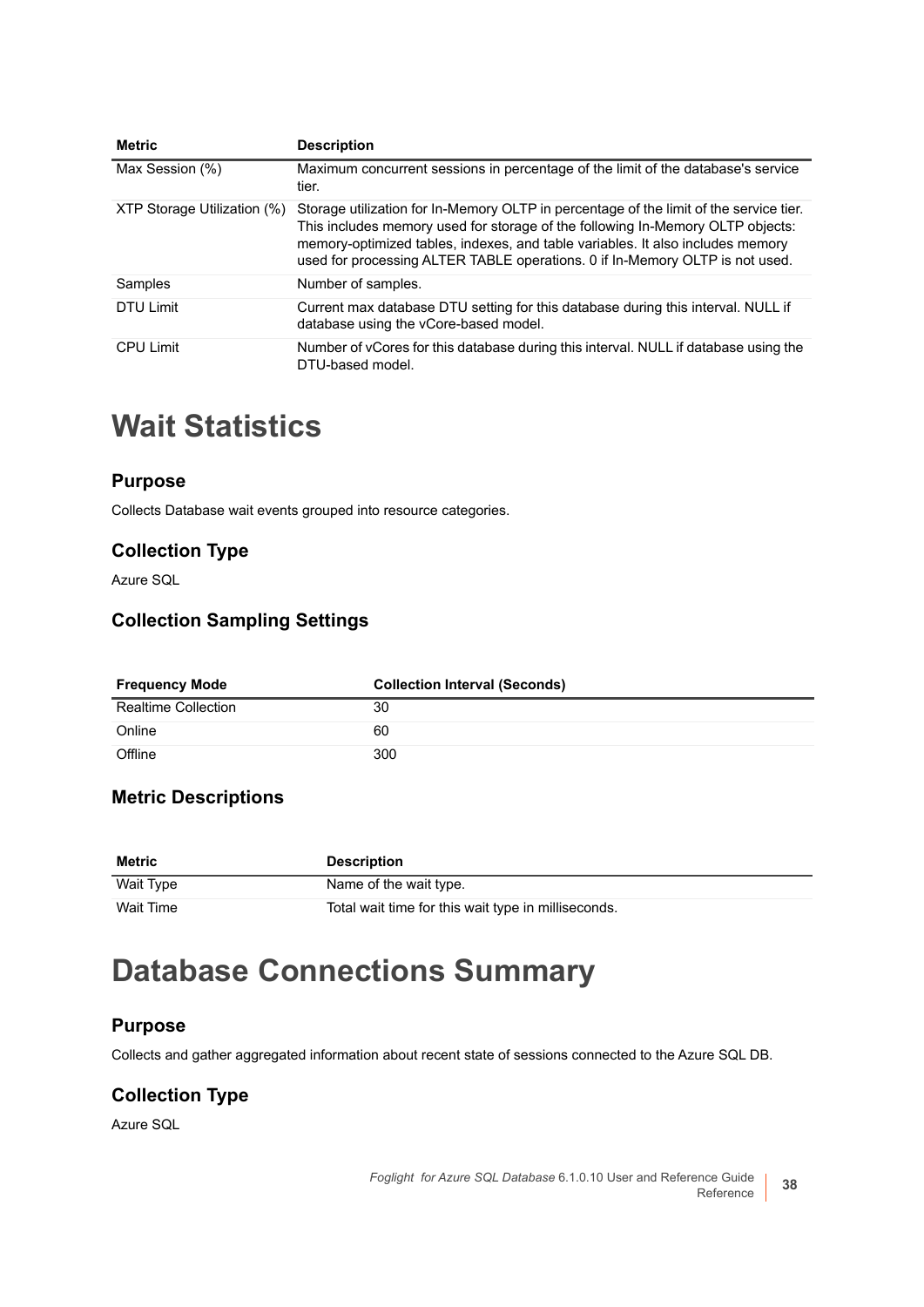#### **Collection Sampling Settings**

| <b>Frequency Mode</b>      | <b>Collection Interval (Seconds)</b> |
|----------------------------|--------------------------------------|
| <b>Realtime Collection</b> | 30                                   |
| Online                     | 60                                   |
| Offline                    | 300                                  |

#### **Metric Descriptions**

| <b>Metric</b>              | <b>Description</b>                                                                                              |
|----------------------------|-----------------------------------------------------------------------------------------------------------------|
| <b>Total Connections</b>   | This shows the total number of Azure SQL DB sessions. It includes user and<br>system sessions.                  |
| <b>Blocked Sessions</b>    | The total number of blocked sessions.                                                                           |
| User Connections           | This shows the number of Azure SQL DB user (non-system) sessions.                                               |
| <b>System Connections</b>  | The number of Azure SQL DB system sessions.                                                                     |
| User Active Connections    | The number of non-system sessions that are actively processing in Azure<br>SQL DB or that are waiting on locks. |
| client hosts               | Number of total client machines.                                                                                |
| All Active Sessions        | The number of all Azure SQL DB active connections.                                                              |
| Lead Blockers              | The total number of lead blocker sessions.                                                                      |
| User Inactive Sessions     | The number of non-system sessions that are not actively processing in<br>Azure SQL DB.                          |
| <b>Foreground Sessions</b> | The number of foreground sessions.                                                                              |
| <b>Background Sessions</b> | The number of background sessions.                                                                              |

### <span id="page-38-0"></span>**Database Replication**

#### **Purpose**

Collects Database replication status.

#### **Collection Type**

Azure SQL

#### **Collection Sampling Settings**

| <b>Frequency Mode</b>      | <b>Collection Interval (Seconds)</b> |
|----------------------------|--------------------------------------|
| <b>Realtime Collection</b> | 60                                   |
| Online                     | 300                                  |
| Offline                    | 300                                  |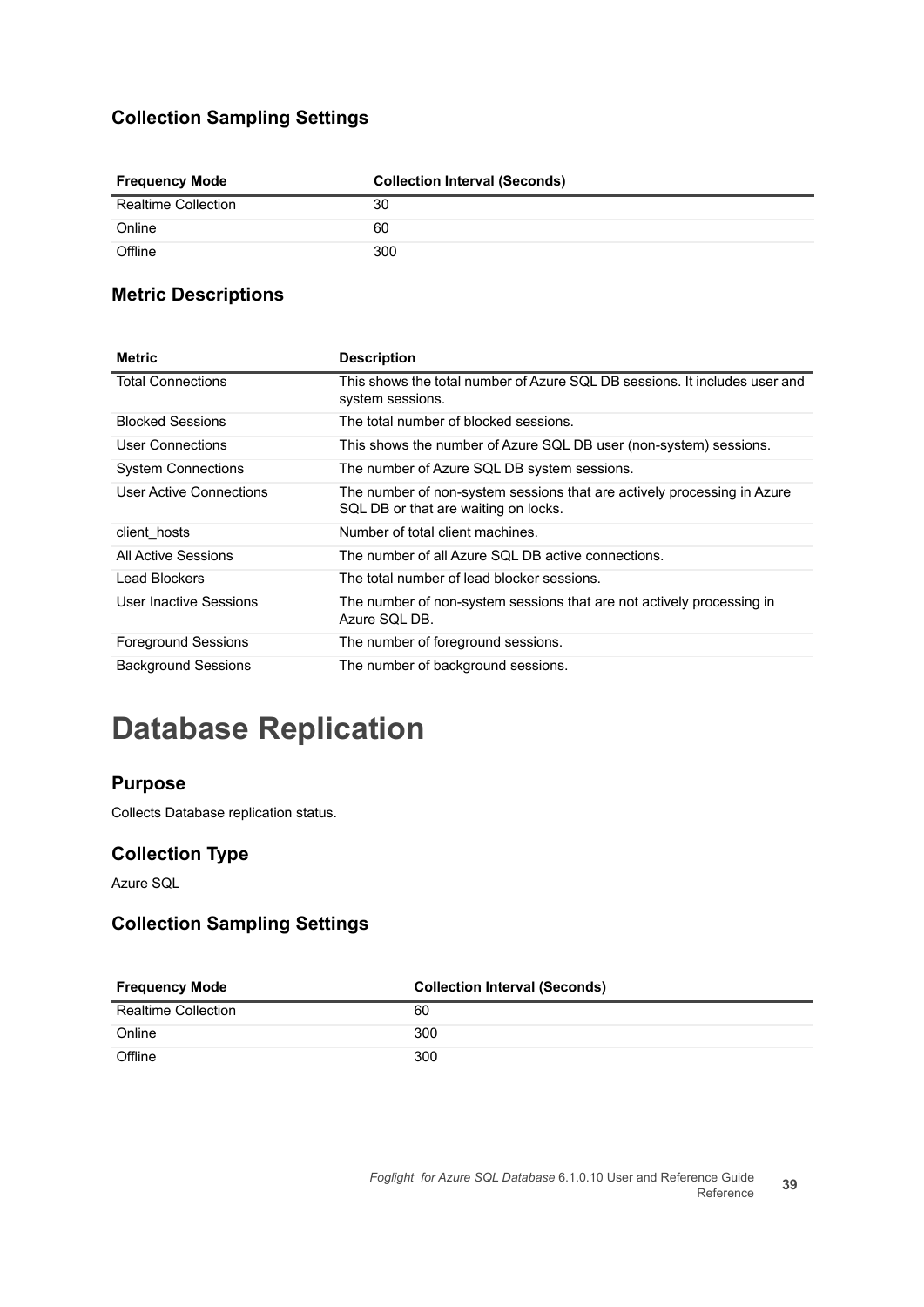#### **Metric Descriptions**

| <b>Metric</b>            | <b>Description</b>                                                                                                                                                                                                                                                                                                                                                                                                               |
|--------------------------|----------------------------------------------------------------------------------------------------------------------------------------------------------------------------------------------------------------------------------------------------------------------------------------------------------------------------------------------------------------------------------------------------------------------------------|
| Partner Server           | Name of the SQL Database server containing the linked database.                                                                                                                                                                                                                                                                                                                                                                  |
| <b>Partner Database</b>  | Name of the linked database on the linked SQL Database server.                                                                                                                                                                                                                                                                                                                                                                   |
| <b>Last Replication</b>  | The timestamp of the last transaction's acknowledgement by the<br>secondary based on the primary database clock. This value is available<br>on the primary database only.                                                                                                                                                                                                                                                        |
| Replication Lag (Sec)    | Time difference in seconds between the last replication value and the<br>timestamp of that transaction's commit on the primary based on the<br>primary database clock. This value is available on the primary database<br>only.                                                                                                                                                                                                  |
| <b>Replication State</b> | The state of geo-replication for this database, one of:                                                                                                                                                                                                                                                                                                                                                                          |
|                          | SEEDING: The geo-replication target is being seeded but the two<br>$\bullet$<br>databases are not yet synchronized. Until seeding completes, you<br>cannot connect to the secondary database. Removing secondary<br>database from the primary will cancel the seeding operation.                                                                                                                                                 |
|                          | CATCH UP: The secondary database is in a transactionally<br>$\bullet$<br>consistent state and is being constantly synchronized with the<br>primary database.                                                                                                                                                                                                                                                                     |
|                          | PENDING: This is not an active continuous-copy relationship.<br>$\bullet$<br>This state usually indicates that the bandwidth available for the<br>interlink is insufficient for the level of transaction activity on the<br>primary database. However, the continuous-copy relationship is<br>still intact.                                                                                                                      |
| Geo-replication Role     | Geo-replication role, one of:                                                                                                                                                                                                                                                                                                                                                                                                    |
|                          | PRIMARY: The database id refers to the primary database in the<br>$\bullet$<br>geo-replication partnership.                                                                                                                                                                                                                                                                                                                      |
|                          | SECONDARY: The database_id refers to the primary database in<br>$\bullet$<br>the geo-replication partnership.                                                                                                                                                                                                                                                                                                                    |
| <b>Last Commit</b>       | The time of last transaction committed to the database. If retrieved on the<br>primary database, it indicates the last commit time on the primary<br>database. If retrieved on the secondary database, it indicates the last<br>commit time on the secondary database. If retrieved on the secondary<br>database when the primary of the replication link is down, it indicates<br>until what point the secondary has caught up. |

### <span id="page-39-0"></span>**Database Storage**

#### **Purpose**

Collects Database storage information.

#### **Collection Type**

Azure SQL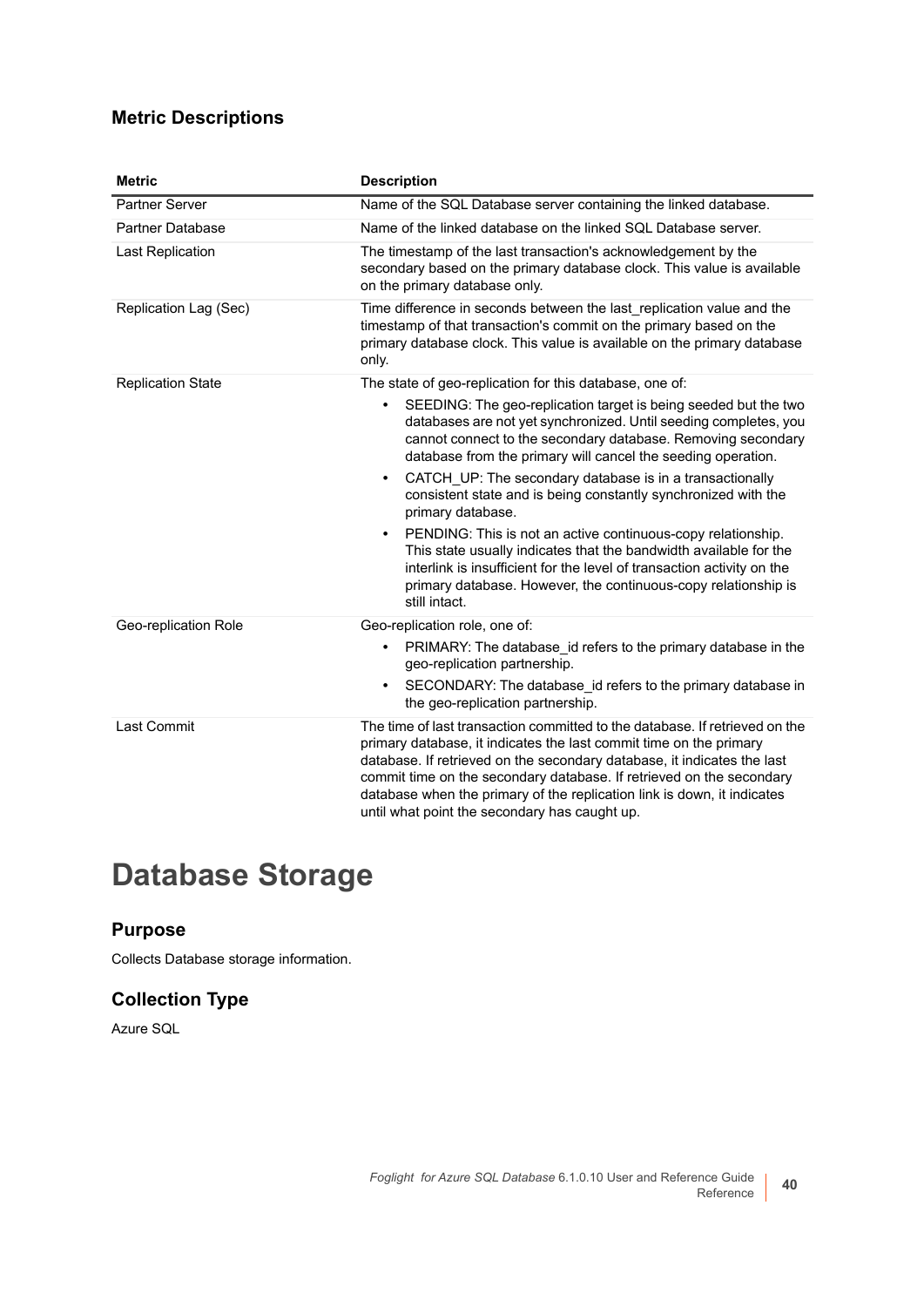#### **Collection Sampling Settings**

| <b>Frequency Mode</b>      | <b>Collection Interval (Seconds)</b> |
|----------------------------|--------------------------------------|
| <b>Realtime Collection</b> | 60                                   |
| Online                     | 300                                  |
| Offline                    | 3600                                 |

#### **Metric Descriptions**

| <b>Metric</b>    | <b>Description</b>                                                                                                                                                                                                                                                                                                                                     |
|------------------|--------------------------------------------------------------------------------------------------------------------------------------------------------------------------------------------------------------------------------------------------------------------------------------------------------------------------------------------------------|
| Allocated        | The amount of formatted file space made available for storing database<br>data.                                                                                                                                                                                                                                                                        |
|                  | The amount of space allocated grows automatically, but never decreases<br>after deletes. This behavior ensures that future inserts are faster since<br>space does not need to be reformatted.                                                                                                                                                          |
| Unused           | The difference between the amount of data space allocated and data<br>space used. This quantity represents the maximum amount of free space<br>that can be reclaimed by shrinking database data files.                                                                                                                                                 |
| Used             | The amount of space used to store database data. Generally, space<br>used increases on inserts. In some cases, the space used does not<br>change on inserts or deletes depending on the amount and pattern of<br>data involved in the operation and any fragmentation. For example,<br>inserting one row does not necessarily increase the space used. |
| Used Utilization | Amount of used size as a percentage of maximum amount of space set<br>to the database.                                                                                                                                                                                                                                                                 |
| Max Storage Size | The maximum amount of space that can be used for storing database<br>data.                                                                                                                                                                                                                                                                             |

#### <span id="page-40-0"></span>**Database Recommendations**

#### **Purpose**

Collects counter of all tuning recommendations of Azure SQL DB

#### **Collection Sampling Settings**

| <b>Frequency Mode</b>      | <b>Collection Interval (Seconds)</b> |
|----------------------------|--------------------------------------|
| <b>Realtime Collection</b> | 60                                   |
| Online                     | 900                                  |
| Offline                    | 3600                                 |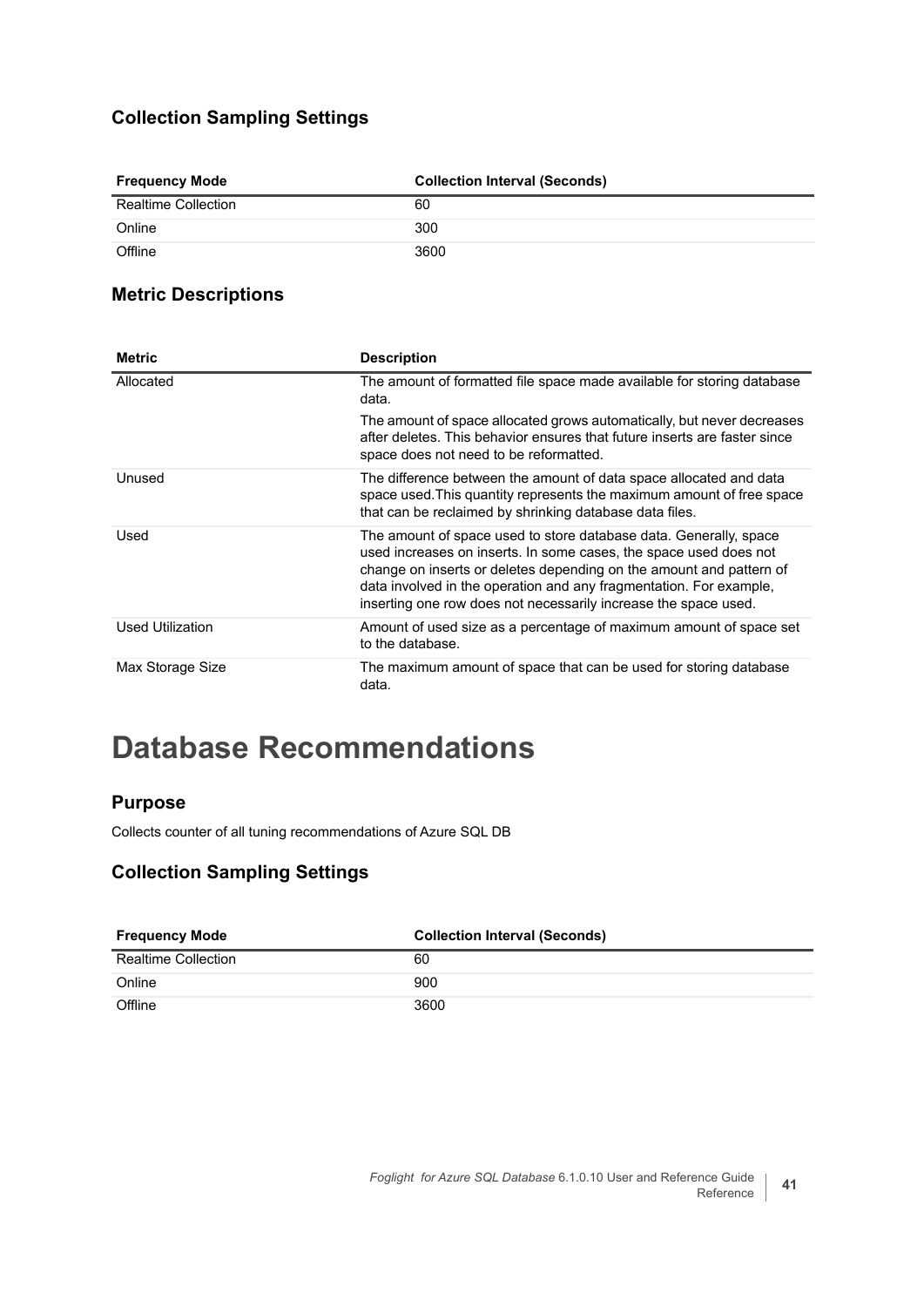#### **Metric Descriptions**

| <b>Metric</b>                              | <b>Description</b>                                                                                                                     |
|--------------------------------------------|----------------------------------------------------------------------------------------------------------------------------------------|
| Name                                       | Unique name of recommendation.                                                                                                         |
| Query ID                                   | The query id of the regressed query.                                                                                                   |
| <b>Type</b>                                | The name of the automatic tuning option that produced the recommendation. For<br>example, FORCE LAST GOOD PLAN                         |
| Reason                                     | Reason why this recommendation was provided.                                                                                           |
| <b>Current State Reason</b>                | Constant that describes why the recommendation is in the current state.                                                                |
| Impact                                     | Estimated value/impact for this recommendation on the 0-100 scale (the larger the<br>better).                                          |
| Script                                     | Transact-SQL script that should be executed to force the recommended plan.                                                             |
| <b>Reason Description</b>                  | Describes why the recommendation is in the current state.                                                                              |
| Regressed Plan ID                          | The plan id of the regressed plan.                                                                                                     |
| Recommended Plan ID                        | The plan id of the plan that should be forced.                                                                                         |
| Regressed Plan Error Count                 | Number of errors of the query with regressed plan before the regression is<br>detected.                                                |
| <b>Recommended Plan Error</b><br>Count     | Number of errors of the query with the plan that should be forced before the<br>regression is detected.                                |
| Regressed Plan Execution<br>Count          | Number of executions of the query with regressed plan before the regression is<br>detected.                                            |
| Regressed Plan CPU Time<br>Average         | Average CPU time consumed by the regressed query before the regression is<br>detected.                                                 |
| Recommended Plan<br><b>Execution Count</b> | Number of executions of the query with the plan that should be forced before the<br>regression is detected.                            |
| Recommended Plan CPU<br>Time Average       | Average CPU time consumed by the query executed with the plan that should be<br>forced (calculated before the regression is detected). |
| <b>Valid Since</b>                         | The first time this recommendation was generated.                                                                                      |
| <b>Estimated Gain</b>                      | Total CPU Time gain if we will apply the recommendation.                                                                               |
| <b>Error Prone</b>                         | Yes, if regressedPlanErrorCount > recommendedPlanErrorCount.                                                                           |

# <span id="page-41-0"></span>**SQL Performance Investigator Metrics**

### <span id="page-41-1"></span>**Active Connections**

Number of all active connections, which were active during the current interval.

# <span id="page-41-2"></span>**Active Time**

Sum of all the active waits and CPU usage, equal to the session total activity within the current interval.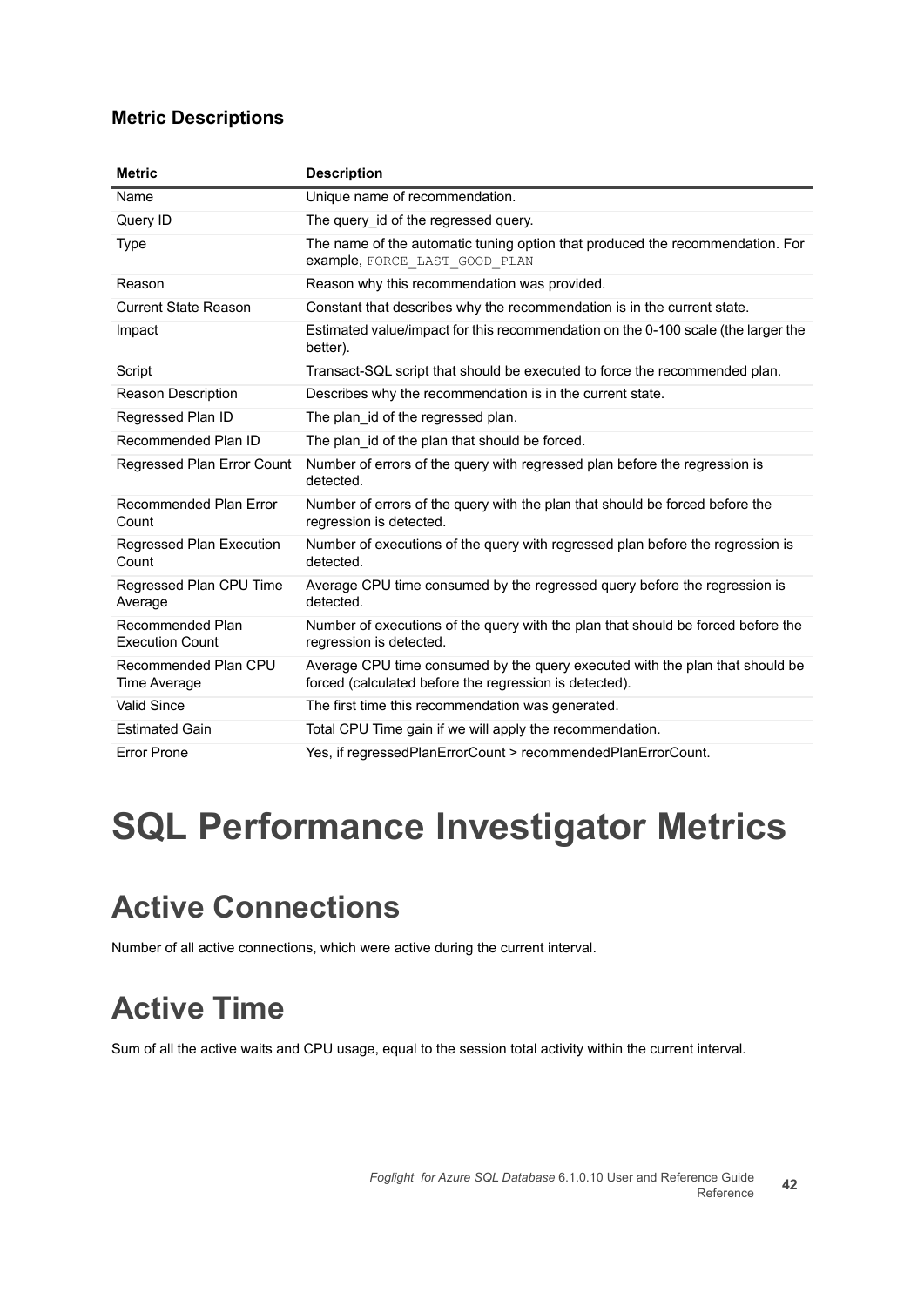### <span id="page-42-0"></span>**Active Time per Execution**

Average Active Time per execution, during the current interval.

### <span id="page-42-1"></span>**Active Time Rate**

Rate of Active Time waits, during the current interval. Calculated in seconds/s.

## <span id="page-42-2"></span>**Always On**

Miscellaneous instance waits consisting of infrequent or otherwise special purpose wait states that should, in most cases, cases be very close to 0.

## <span id="page-42-3"></span>**Average CPU Percent**

Average percent of CPU time spent waiting for resources, like CPU and IO, out of the total active time.

### <span id="page-42-4"></span>**Average DTU Percent**

Average DTU consumption in terms of a percentage of the maximum allowed DTU limit in the performance level for the user database.

### <span id="page-42-5"></span>**Average Memory Usage Percent**

Average memory utilization in percentage of the limit of the service tier.

### <span id="page-42-6"></span>**Average SQL Response Time**

Average duration of the SQL statements, executed during the current interval. Calculated as elapsed\_time/num\_executions.

### <span id="page-42-7"></span>**Average XTP Storage Percent**

Storage utilization for In-Memory OLTP in percentage of the limit of the service tier.

## <span id="page-42-8"></span>**Average Data IO Percent**

Average data I/O utilization in percentage of the limit of the service tier.

## <span id="page-42-9"></span>**Average Log Write Percent**

Average write I/O throughput utilization as percentage of the limit of the service tier.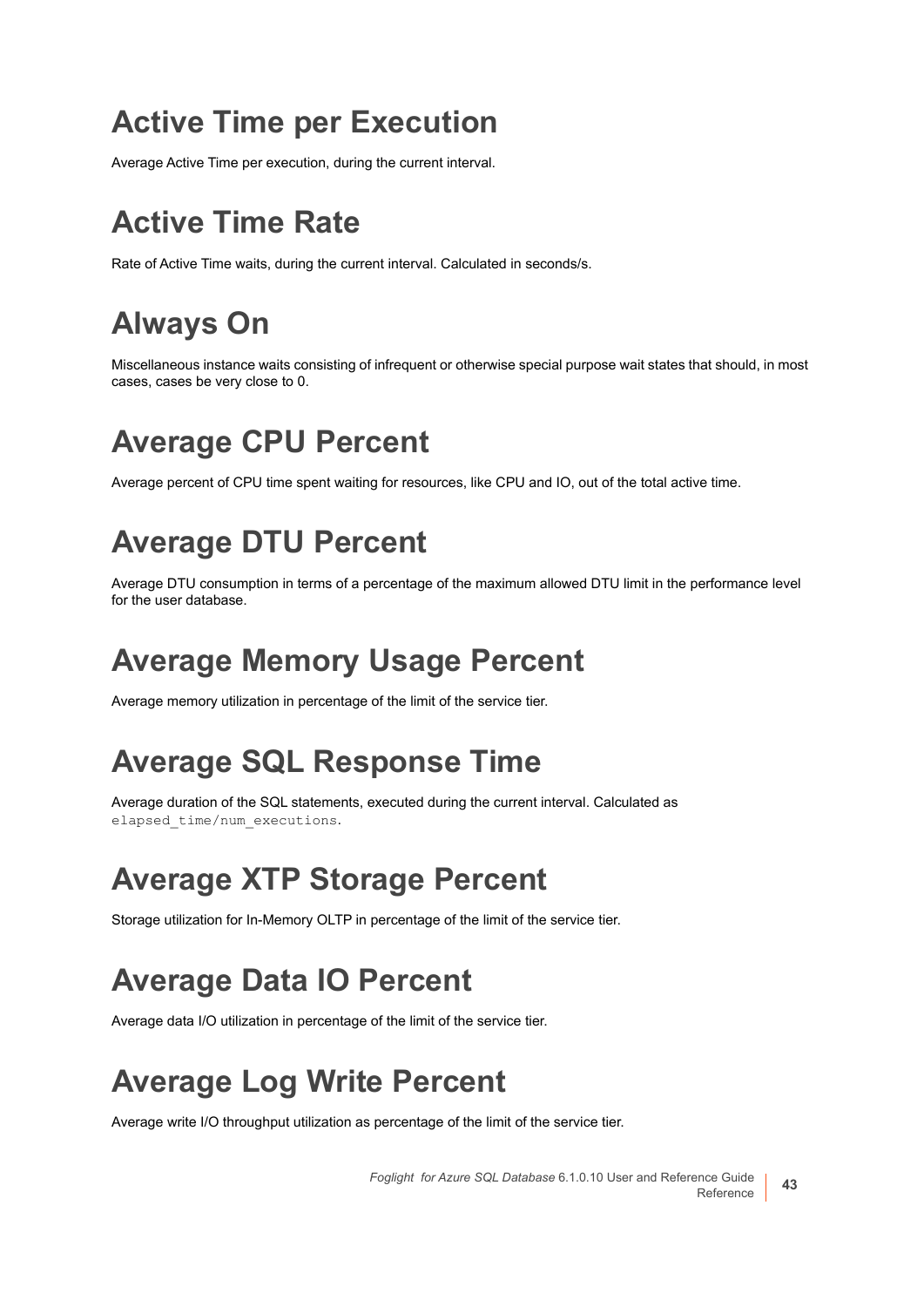### <span id="page-43-0"></span>**Backup Recovery**

Time spent by the various sessions waiting for backup/recovery tasks to complete.

## <span id="page-43-1"></span>**Blocked Sessions**

Number of blocked sessions, during the current interval.

# <span id="page-43-2"></span>**Connections**

Number of Azure SQL DB sessions. It includes user and system sessions.

# <span id="page-43-3"></span>**CPU Limit**

Number of vCores for this database during this interval. NULL if database using the DTU-based model.

# <span id="page-43-4"></span>**CLR Wait**

Time spent by the various sessions waiting for CLR code execution to complete.

## <span id="page-43-5"></span>**CLR Wait per Execution**

Average CLR Wait per execution.

## <span id="page-43-6"></span>**CLR Wait Rate**

Rate CLR Wait. Calculated in seconds/s.

## <span id="page-43-7"></span>**CPU Time**

Time spent using CPU. Calculated in seconds.

## <span id="page-43-8"></span>**CPU Time per Execution**

Average CPU Time per Execution.

# <span id="page-43-9"></span>**CPU Time Rate**

Rate of time spent using CPU. Calculated in seconds/s.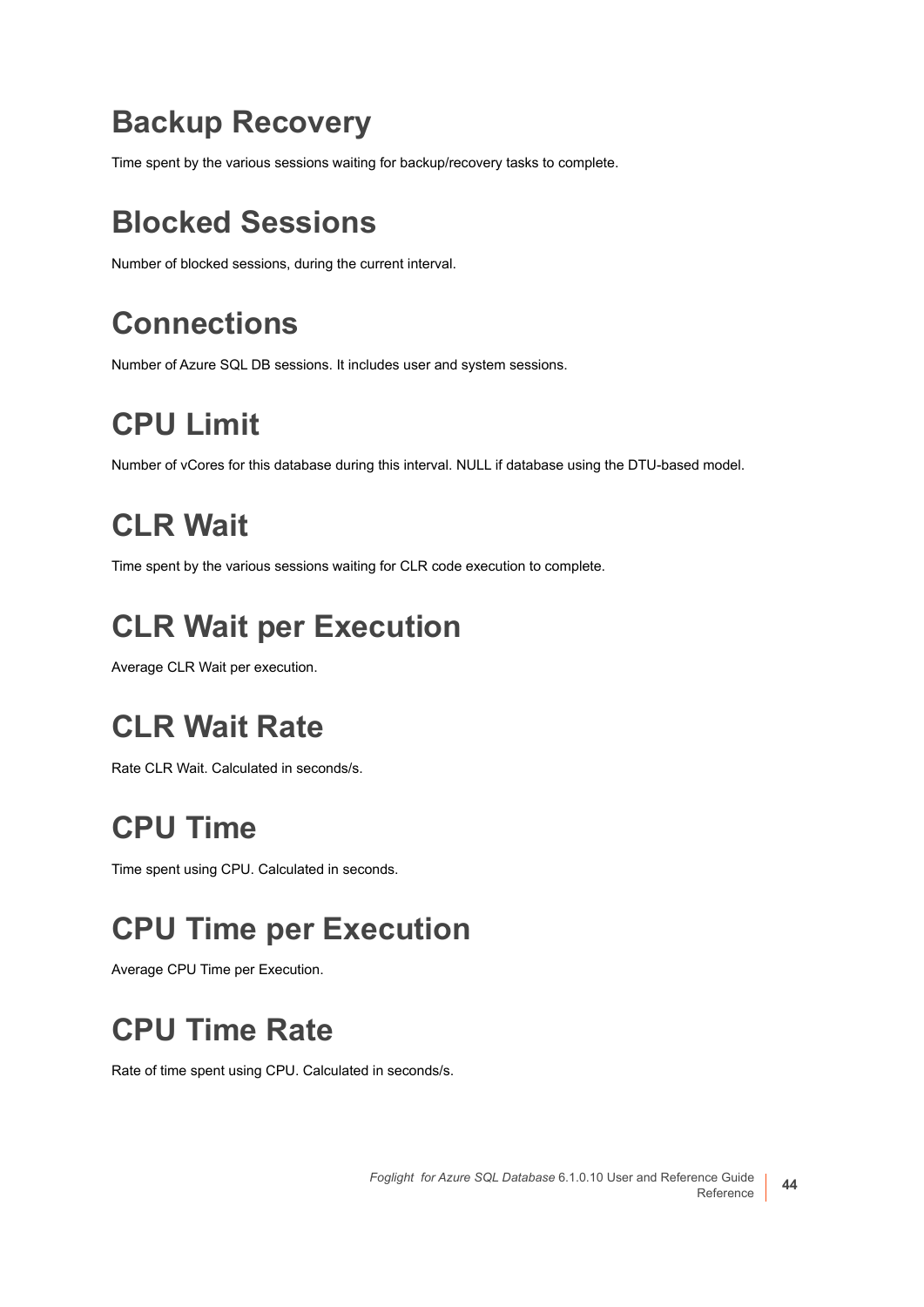## <span id="page-44-0"></span>**CPU Wait**

Time spent by the various sessions waiting in the system's run queue for CPU cycles.

## <span id="page-44-1"></span>**CPU Wait per Execution**

Average CPU Wait per Execution.

## <span id="page-44-2"></span>**CPU Wait Rate**

Rate of CPU wait. Calculated in seconds/s.

# <span id="page-44-3"></span>**Cursor Synchronization**

Time spent by the various sessions waiting for cursor synchronization operations to complete.

## <span id="page-44-4"></span>**Database Replication**

Time spent by the various sessions waiting for replication synchronization events to complete.

## <span id="page-44-5"></span>**Deferred Task Worker**

Time spent by the various sessions waiting for I/O requests; this wait indicates that either a large number of suspect pages have been encountered or the disk subsystem is overloaded.

## <span id="page-44-6"></span>**Distributed Transaction**

Time spent by the various sessions waiting for various distributed transaction events to complete.

# <span id="page-44-7"></span>**DTU Limit**

Maximum database DTU setting for this database during this interval. NULL if database using the vCore-based model.

## <span id="page-44-8"></span>**Elapsed Time**

Amount of time it took for the execution to end. This includes both active and idle time.

## <span id="page-44-9"></span>**Executions**

Number of times statements were executed which were active during the current interval.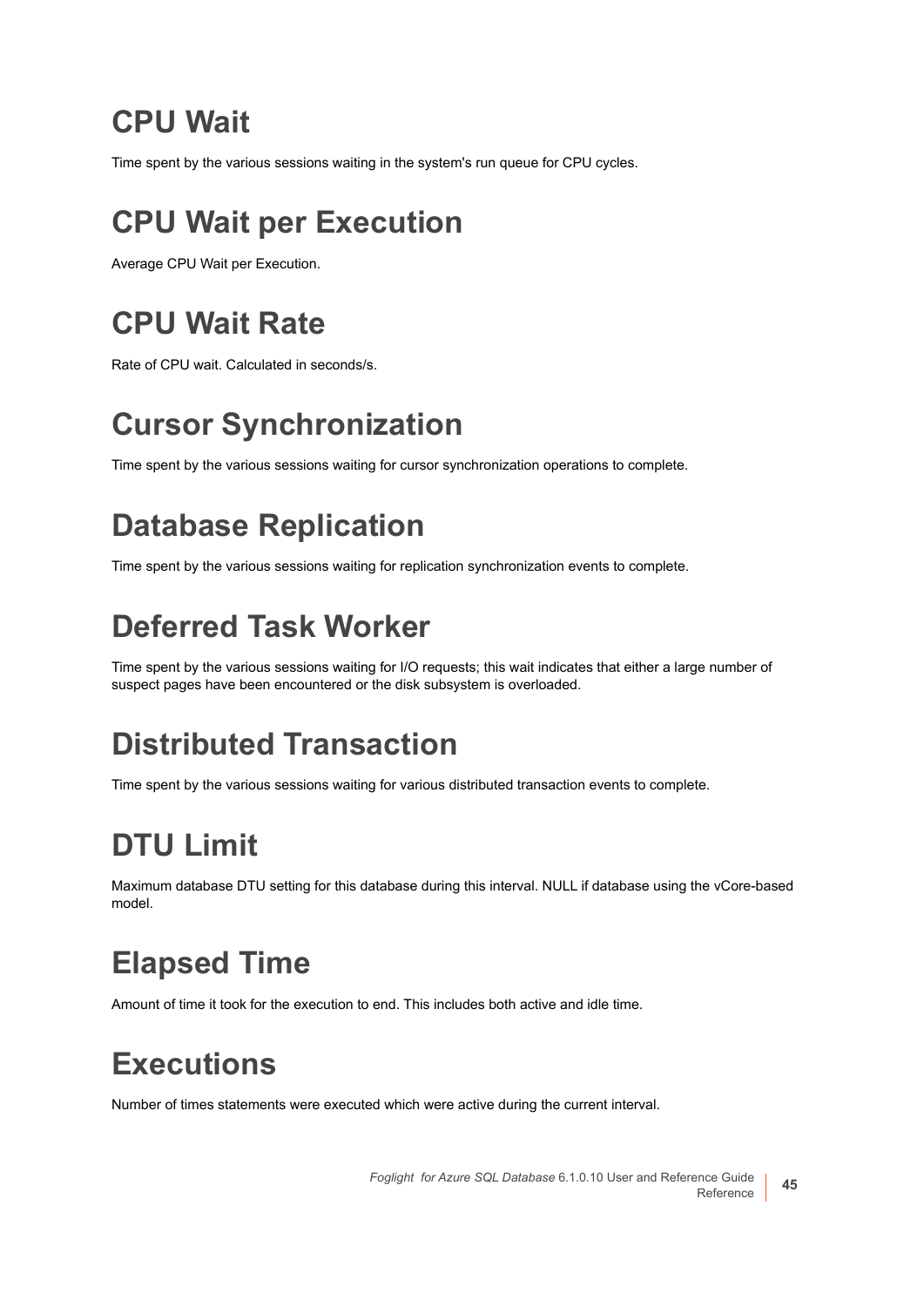#### <span id="page-45-0"></span>**External Procedure**

Time spent by the various sessions waiting for external procedures to end.

## <span id="page-45-1"></span>**Full Text Search**

Time spent by the various sessions waiting for full text synchronization operations.

## <span id="page-45-2"></span>**Governor Wait**

The time spent by the various processes waiting for log rate governor operations to complete.

## <span id="page-45-3"></span>**Governor Wait per Execution**

Average Governor Wait per Execution.

## <span id="page-45-4"></span>**Governor Wait Rate**

Rate of Governor Wait. Calculated in seconds/s.

### <span id="page-45-5"></span>**Granted Memory**

Maximum amount of memory (KB) allocated to the execution of an activity.

# <span id="page-45-6"></span>**Hosted Component**

Time spent by the various sessions waiting for hosted components, such as, but not exclusively CLR.

### <span id="page-45-7"></span>**Inactive User Connections**

The number of non-system sessions that are not actively processing in Azure SQL Database.

## <span id="page-45-8"></span>**I/O Bulk Load**

Time spent by the various sessions waiting for a bulk load I/O to finish.

# <span id="page-45-9"></span>**I/O Completion**

Time spent by the various sessions waiting for I/O operations to complete.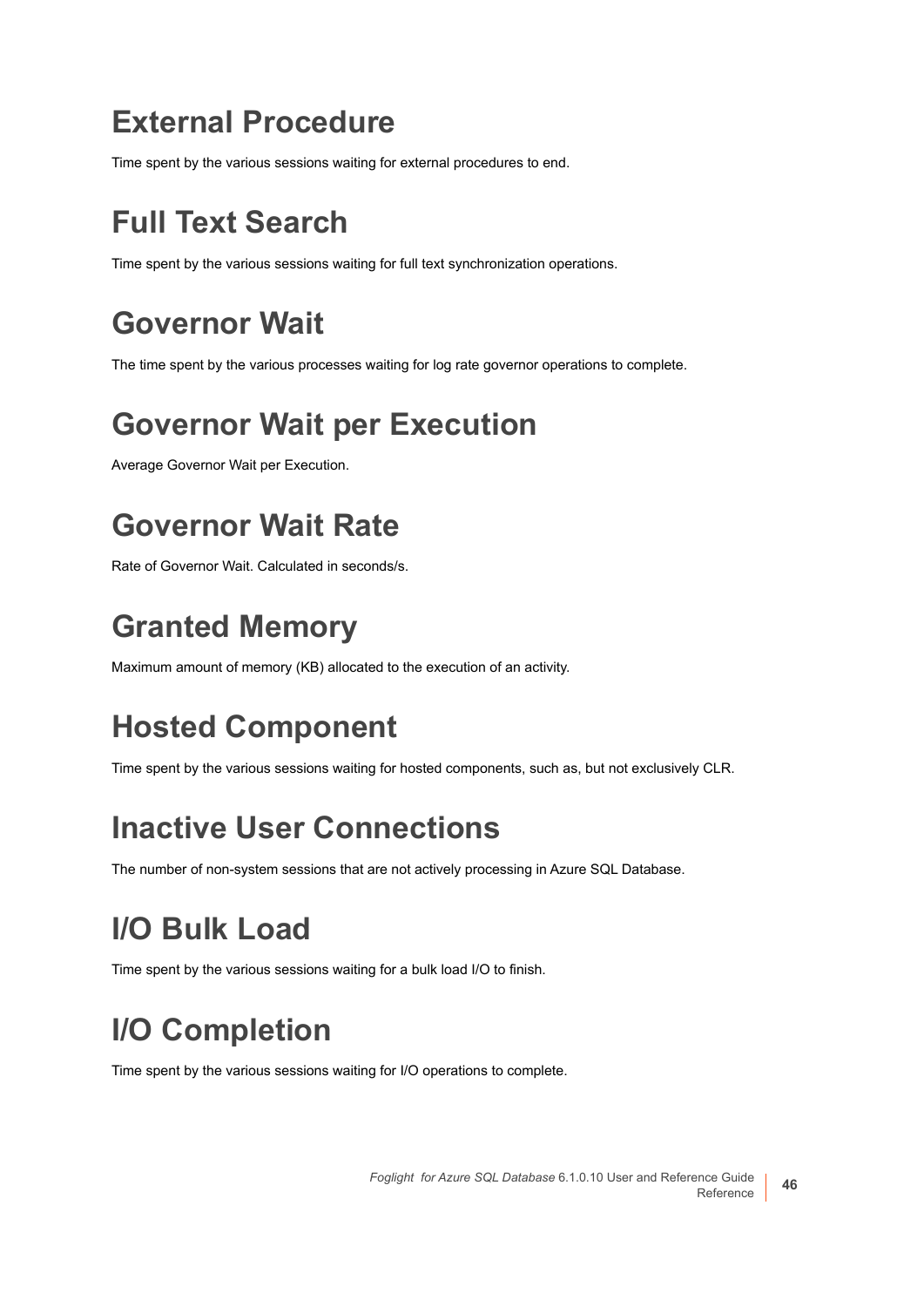### <span id="page-46-0"></span>**I/O Data Page**

Time spent by the various sessions waiting to latch a buffer for an I/O request; this wait is related to issues with the disk I/O subsystem.

# <span id="page-46-1"></span>**I/O Wait**

Time spent waiting for physical input/output operations to complete.

## <span id="page-46-2"></span>**I/O Wait per Execution**

Average I/O Wait per Execution.

### <span id="page-46-3"></span>**I/O Wait Rate**

Rate of I/O Wait. Calculated in seconds/s.

## <span id="page-46-4"></span>**Idle Time**

Wait time for Idle.

### <span id="page-46-5"></span>**Internal Cache Latch**

Time spent by the various sessions waiting for latches that are not buffer latches or savepoint latches. Typically, this event can only be treated by partitioning data to provide more cache pages.

## <span id="page-46-6"></span>**Latch Buffer**

Time spent by the various sessions waiting to latch a buffer that is not a physical I/O request.

## <span id="page-46-7"></span>**Latch Savepoint**

Time spent by the various sessions waiting to synchronize commits to marked transactions.

# <span id="page-46-8"></span>**Latch Wait**

Time spent waiting for internal locks (latches) to be released.

# <span id="page-46-9"></span>**Latch Wait per Execution**

Average Latch Wait per Execution.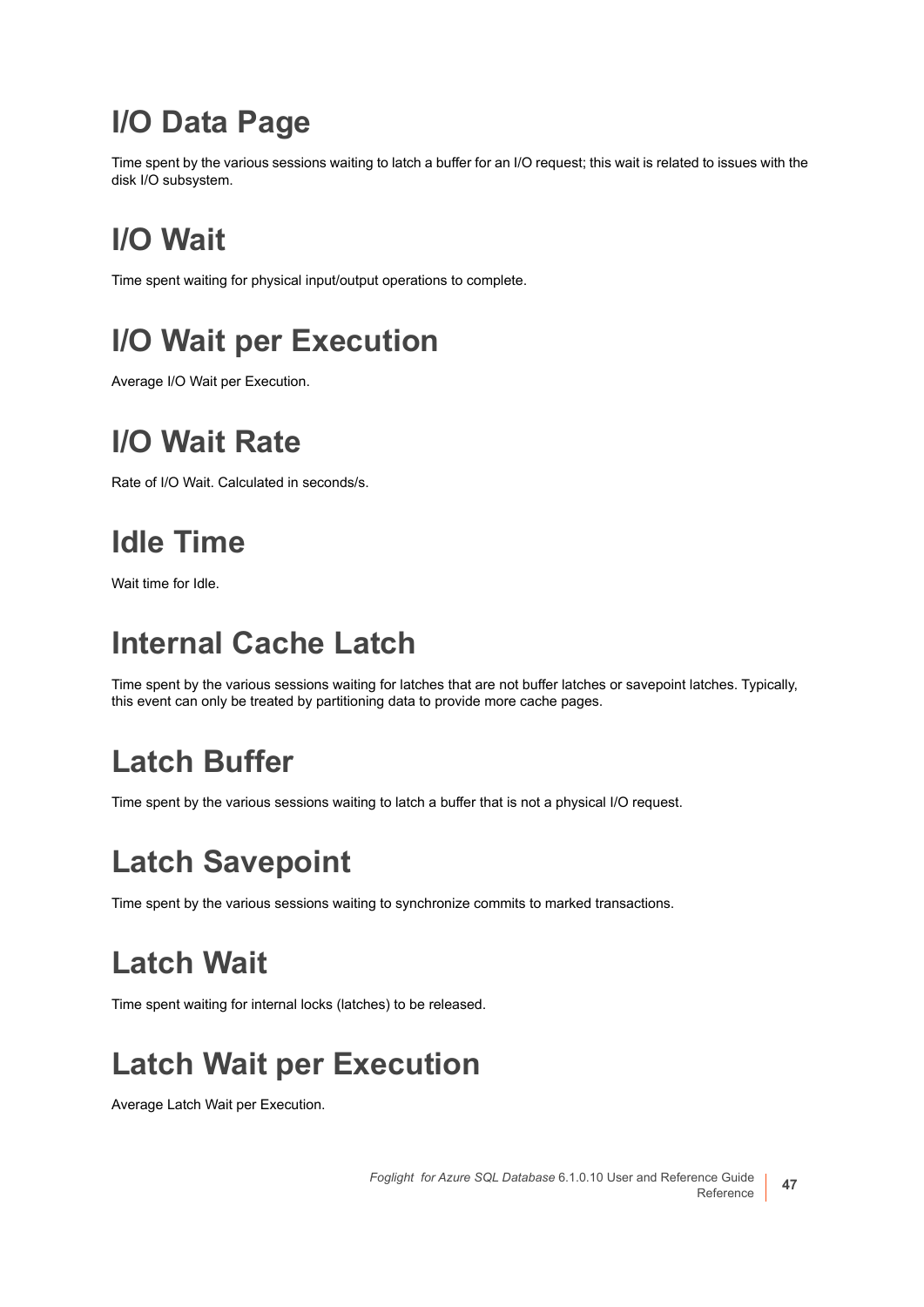### <span id="page-47-0"></span>**Latch Wait Rate**

Rate of Latch Wait, Calculated in seconds/s.

## <span id="page-47-1"></span>**Lead Blockers**

The total number of lead blocker sessions.

# <span id="page-47-2"></span>**Lock Bulk Update**

Time spent by the various sessions waiting to acquire bulk update locks.

## <span id="page-47-3"></span>**Lock Exclusive**

Time spent by the various sessions waiting to acquire exclusive locks.

## <span id="page-47-4"></span>**Lock Intent**

Time spent by the various sessions waiting to acquire intent locks.

## <span id="page-47-5"></span>**Lock Schema**

Time spent by the various sessions waiting to acquire schema locks.

# <span id="page-47-6"></span>**Lock Shared**

Time spent by the various sessions waiting to acquire shared locks.

## <span id="page-47-7"></span>**Lock Update**

Time spent by the various sessions waiting to acquire update locks.

## <span id="page-47-8"></span>**Lock Wait**

Time spent by the various sessions waiting for a blocking lock (held by another session) to be released.

## <span id="page-47-9"></span>**Lock Wait Rate**

Rate of Lock Wait. Calculated in seconds/s.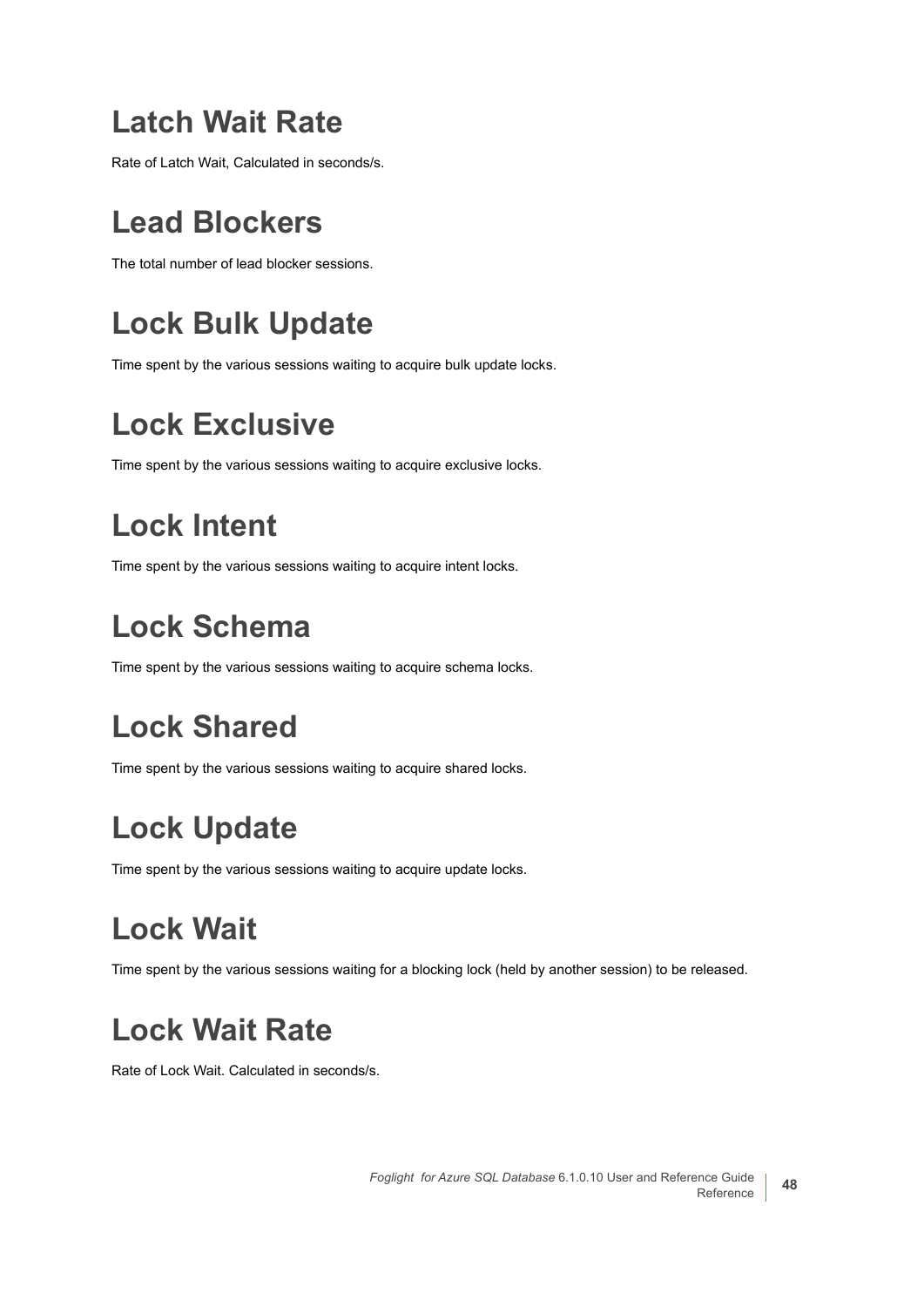### <span id="page-48-0"></span>**Lock Wait per Execution**

Average Lock Wait per Execution.

# <span id="page-48-1"></span>**Log Buffer**

Time spent by the various sessions waiting for space in the log buffer or otherwise waiting for memory to be made available to write log records.

# <span id="page-48-2"></span>**Log Other**

Time spent by the various sessions waiting for miscellaneous log waits.

# <span id="page-48-3"></span>**Log Synchronization**

Time spent by the various sessions waiting to see whether log truncation frees log space.

# <span id="page-48-4"></span>**Log Wait**

Time spent waiting by the various processes waiting for LOG operations to complete.

# <span id="page-48-5"></span>**Log Wait per Execution**

Average Log Wait per Execution.

# <span id="page-48-6"></span>**Log Wait Rate**

Rate of Log Wait. Calculated in seconds/s.

# <span id="page-48-7"></span>**Log Write**

Time spent by the various sessions waiting for outstanding I/Os to finish, or waiting for log flushes to complete.

# <span id="page-48-8"></span>**Logical Reads**

Total number of logical reads operations performed by all requests running on the database.

## <span id="page-48-9"></span>**Logical Reads per Execution**

Average number of logical reads operations per execution performed by all requests running in the database.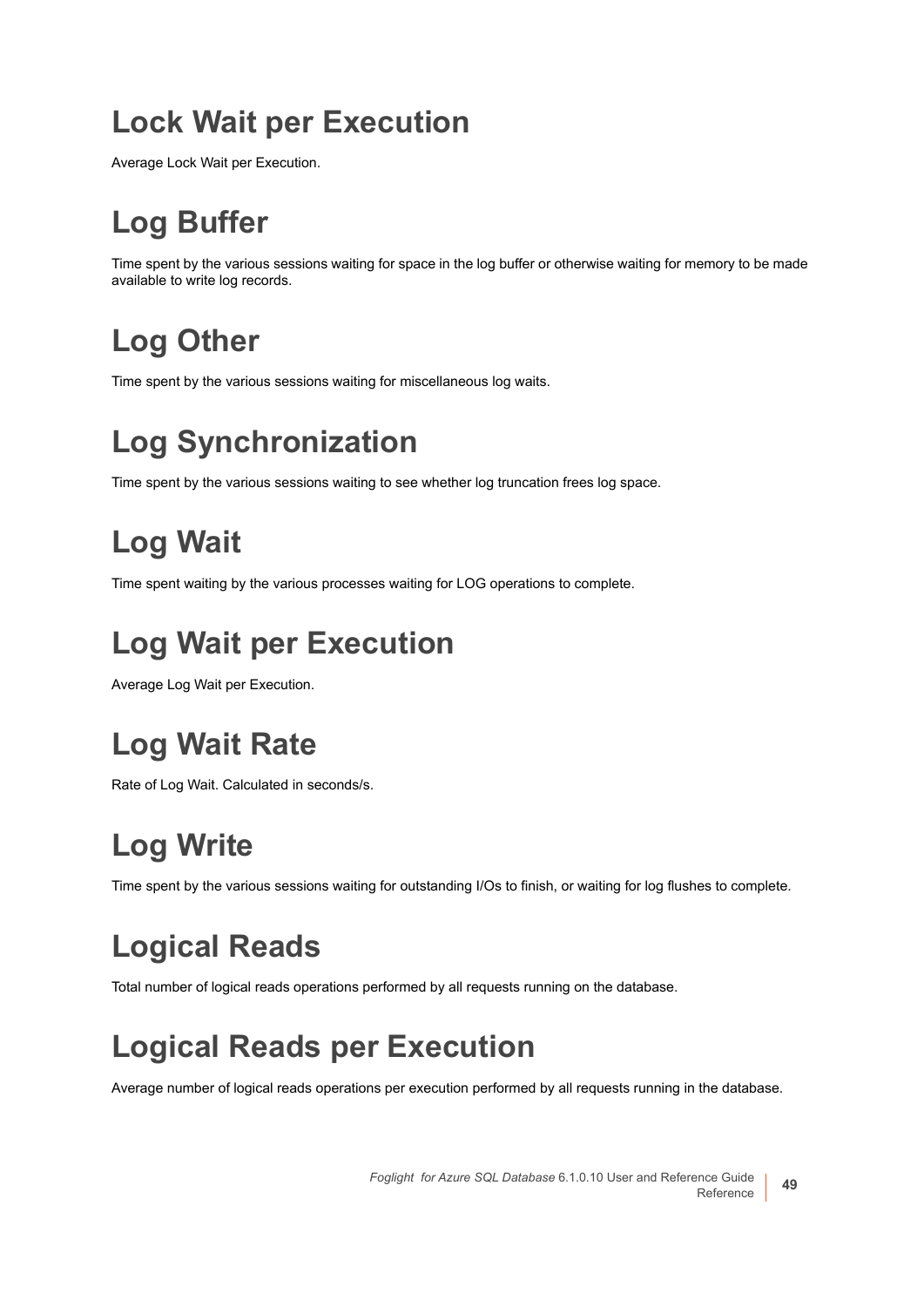### <span id="page-49-0"></span>**Max Degree of parallelism**

Maximum number of SQL Server threads assigned to the activity.

## <span id="page-49-1"></span>**Max DTU Percent**

Maximum DTU consumption in terms of a percentage of the maximum allowed DTU limit in the performance level for the user database.

## <span id="page-49-2"></span>**Max Session Percent**

Maximum concurrent sessions in percentage of the limit of the database's service tier.

## <span id="page-49-3"></span>**Max Workers Percent**

Maximum concurrent workers (requests) in percentage of the limit of the database's service tier.

## <span id="page-49-4"></span>**Memory Wait**

Time spent by the various sessions waiting for memory resources to be made available.

## <span id="page-49-5"></span>**Memory Wait per Execution**

Average Memory Wait per Execution.

## <span id="page-49-6"></span>**Memory Wait Rate**

Rate of Memory Wait. Calculated in seconds/s.

### <span id="page-49-7"></span>**Network HTTP**

Time spent by the various sessions waiting for outstanding HTTP connections to complete and exit.

## <span id="page-49-8"></span>**Network I/O**

Time spent by the various sessions waiting for network packets.

## <span id="page-49-9"></span>**Network IPC**

Time spent by the various sessions waiting for sub-tasks to generate data; long waits are indicative of unexpected blockages.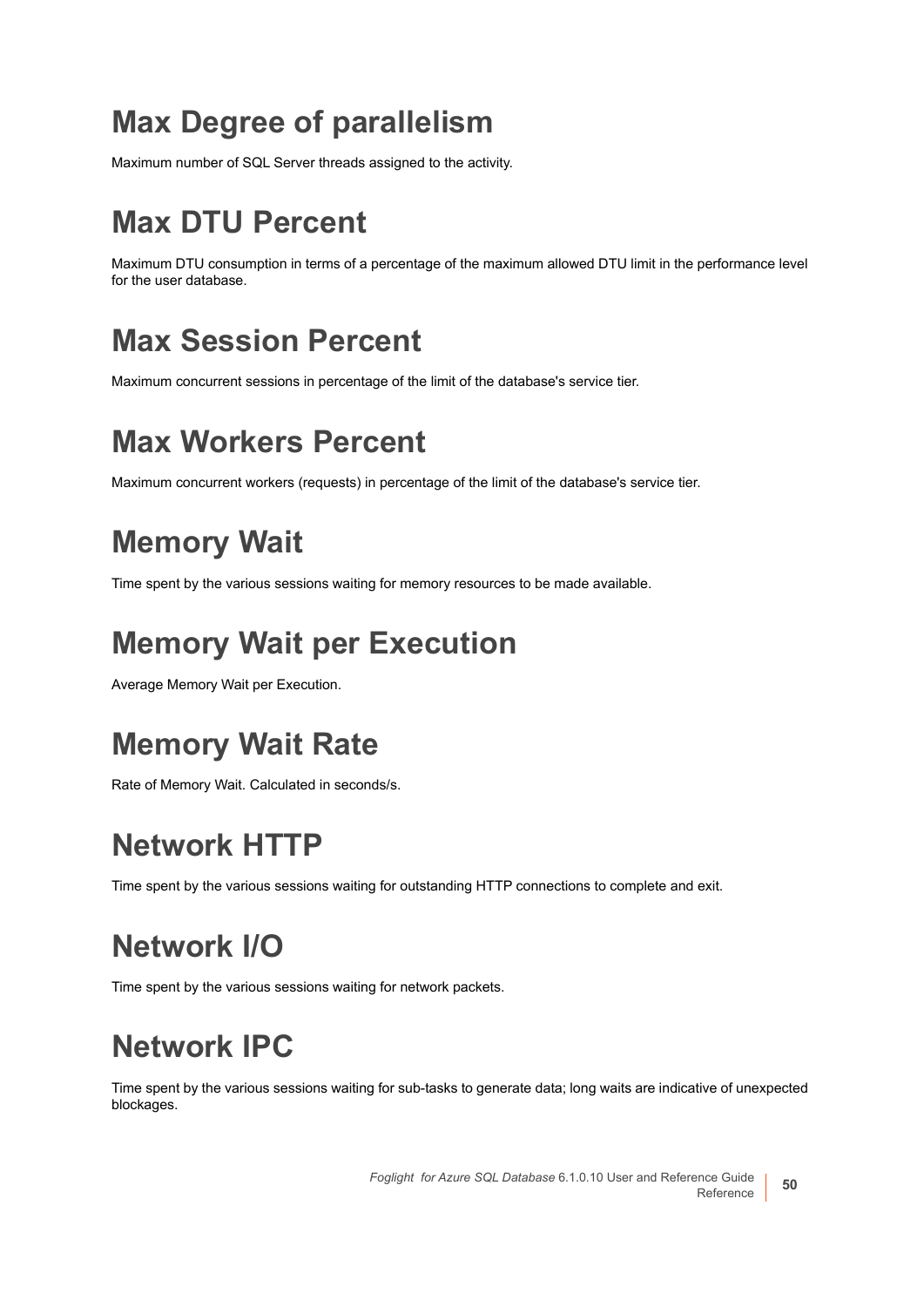### <span id="page-50-0"></span>**Network Mirror**

Time spent by the various sessions waiting for database mirroring events to complete.

## <span id="page-50-1"></span>**Network Wait**

Time spent by the various sessions waiting for network I/O operations to complete.

## <span id="page-50-2"></span>**Network Wait per Execution**

Average Network Wait per Execution.

## <span id="page-50-3"></span>**Network Wait Rate**

Rate of Network Wait. Calculated in seconds/s.

## <span id="page-50-4"></span>**OLEDB Provider Full Text**

Time spent by the various sessions waiting for a remote OLEDB call to complete or DTS synchronization.

### <span id="page-50-5"></span>**Other Miscellaneous**

Time spent by the various sessions waiting for miscellaneous database operations.

## <span id="page-50-6"></span>**Other Wait**

Miscellaneous database waits consisting of infrequent or otherwise special purpose wait states that should, in most cases, be very close to 0.

## <span id="page-50-7"></span>**Other Wait per Execution**

Average Other Wait per Execution.

## <span id="page-50-8"></span>**Other Wait Rate**

Rate of Other Wait. Calculated in seconds/s.

## <span id="page-50-9"></span>**Parallelism Wait**

Time spent by the various sessions waiting for parallel coordination tasks to complete. This is the time spent by the various processes coordinating parallel query threads and exchanging data.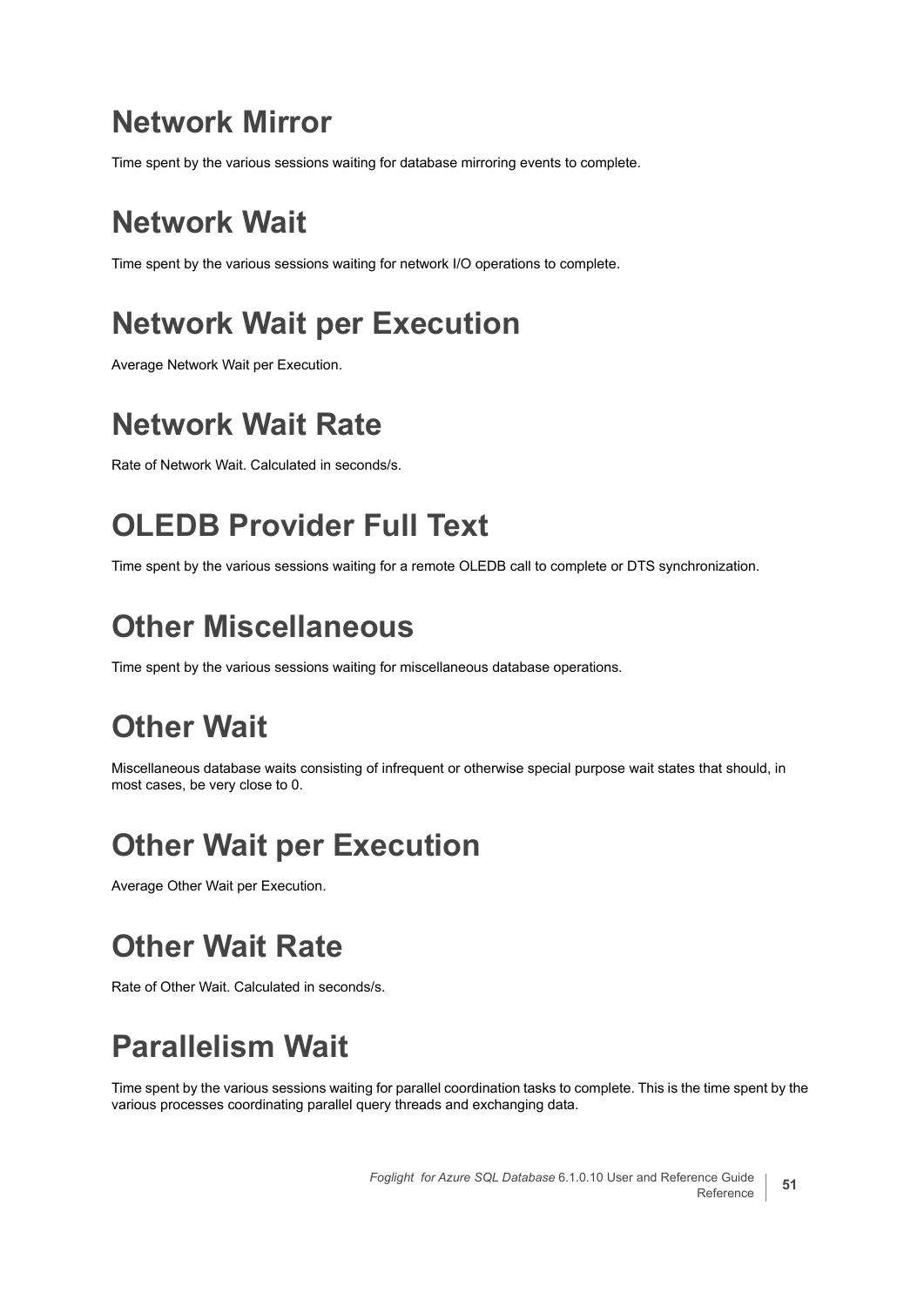### <span id="page-51-0"></span>**Percent of Total**

Active time as a percent of the total active time of the instance in the same time frame.

## <span id="page-51-1"></span>**Plan Recompilations**

Number of times the plan of the statement was recompiled. For batch - this metric indicates the number of times at least one statement in the batch was recompiled.

## <span id="page-51-2"></span>**Physical Reads**

Total number of physical reads operations performed by all requests running in the database.

## <span id="page-51-3"></span>**Physical reads per Execution**

Average number of physical reads operations per second performed by all requests running in the database.

## <span id="page-51-4"></span>**Preemptive Wait**

Wait time for Preemptive mode.

### <span id="page-51-5"></span>**Preemptive wait per Execution**

Average Preemptive Wait per Execution.

## <span id="page-51-6"></span>**Preemptive Wait Rate**

Rate of Preemptive Wait. Calculated in seconds/s.

## <span id="page-51-7"></span>**Remote Provider Wait**

The time spent by the various processes waiting for a remote OLEDB call to complete or DTC synchronization.

## <span id="page-51-8"></span>**Remote Provider wait per Execution**

Average Remote Provider Wait per Execution.

## <span id="page-51-9"></span>**Remote Provider Wait Rate**

Rate of Remote Provider Wait. Calculated in seconds/s.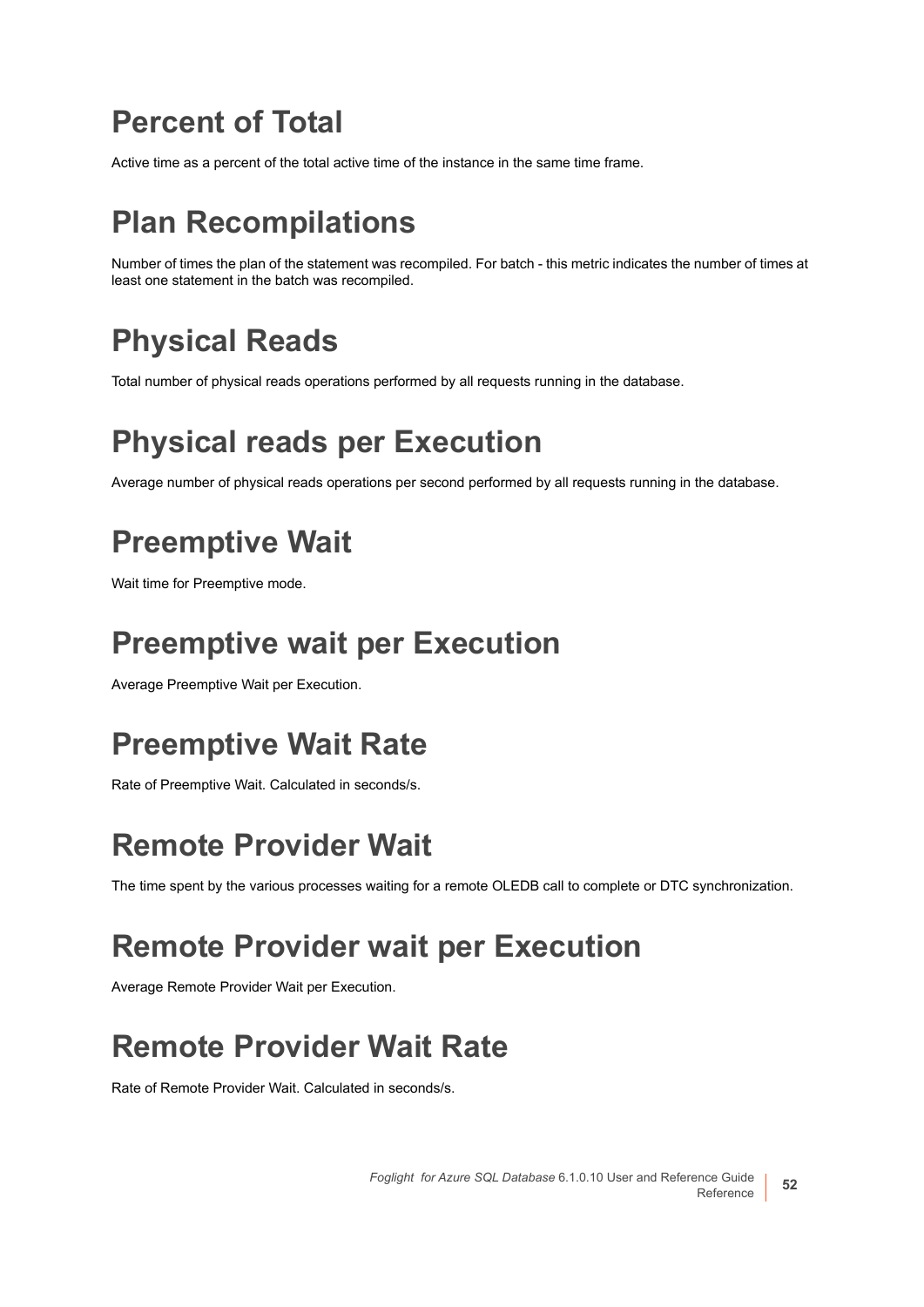#### <span id="page-52-0"></span>**Row count**

Number of rows that have been returned to the client.

## <span id="page-52-1"></span>**Service Broker**

Time spent by the various sessions waiting for Service Broker event handlers and endpoints.

## <span id="page-52-2"></span>**Synchronous Task**

Time spent by the various sessions waiting for tasks started synchronously (most SQL Server processes are started asynchronously).

## <span id="page-52-3"></span>**Wait Time Percent**

Percent of time spent waiting for resources, like CPU and IO, out of the total active time.

## <span id="page-52-4"></span>**Writes**

Total number of logical writes operations performed by all requests running on the database.

## <span id="page-52-5"></span>**Writes per Execution**

Average number of logical writes operations per execution performed by all requests running in the database.

## <span id="page-52-6"></span>**XTP Log write Wait**

Time spent waiting for in-memory log and checkpoint related events.

## <span id="page-52-7"></span>**XTP Miscellaneous Wait**

Time spent waiting for in-memory miscellaneous events. Those events are not related to transactions, log, or natively compiled stored procedures.

## <span id="page-52-8"></span>**XTP Procedure Wait**

Time spent waiting for events related to natively compiled stored procedures.

## <span id="page-52-9"></span>**XTP Transaction Wait**

Time spent waiting for in-memory transaction events.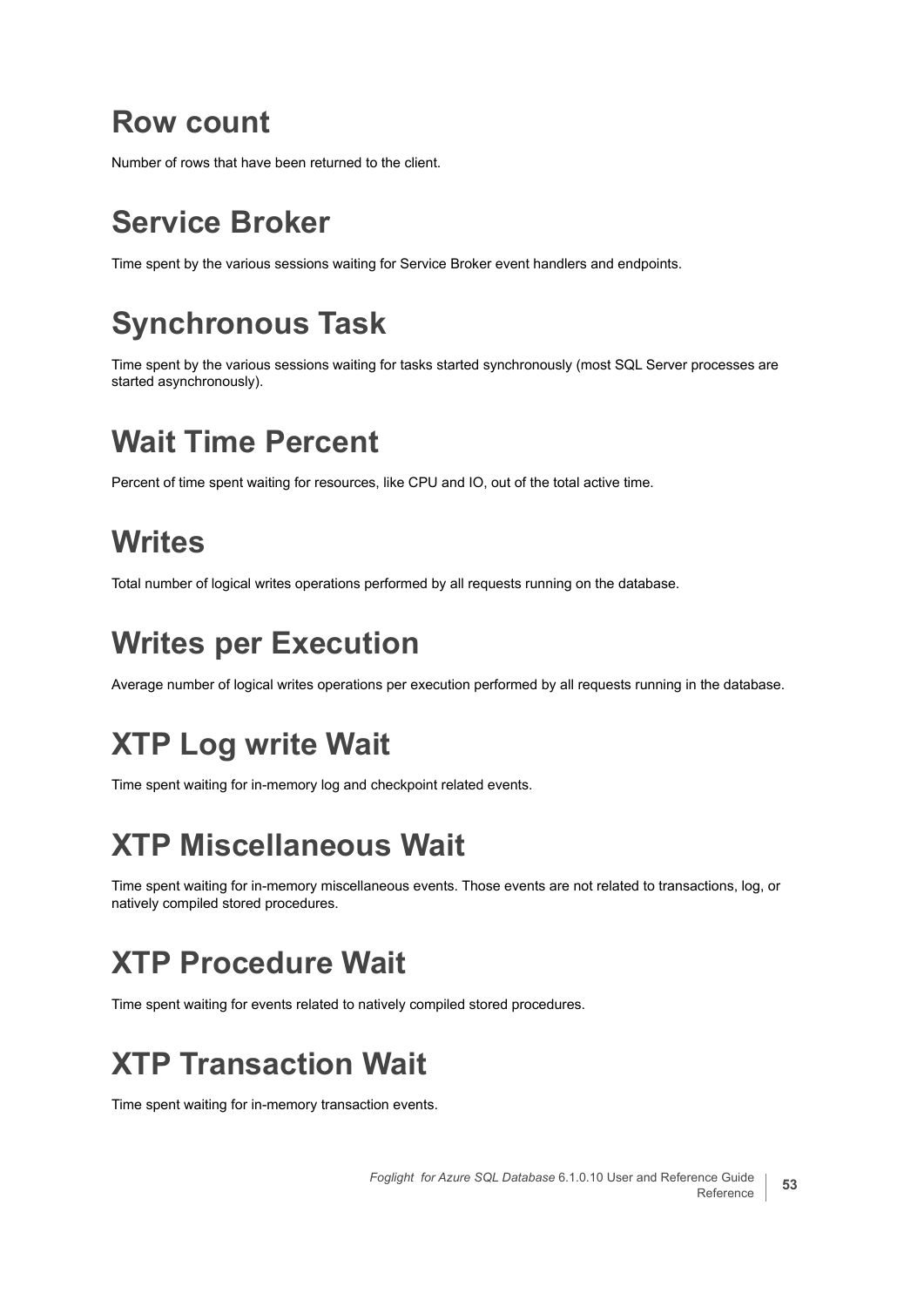### <span id="page-53-0"></span>**XTP Wait**

Time spent waiting for in-memory OLTP (XTP) related events.

## <span id="page-53-1"></span>**XTP Wait per Execution**

Average XTP Wait per Execution.

### <span id="page-53-2"></span>**XTP Wait Rate**

Rate of XTP Wait, Calculated in seconds/s.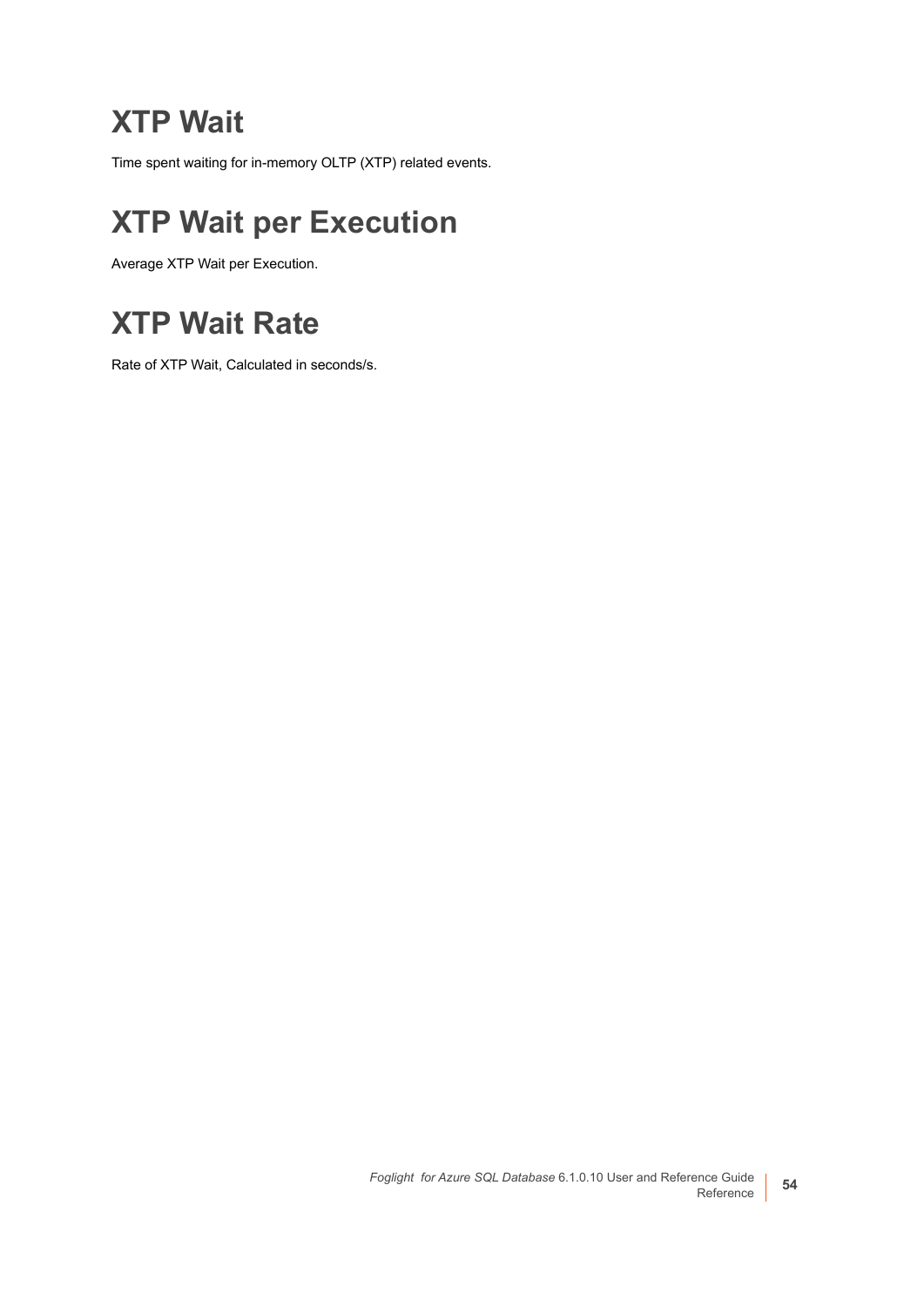**Glossary**

**6**

<span id="page-54-0"></span>This section includes a glossary of terms used in this product.

#### **Alarm**

The mechanism by which Foglight *for Azure SQL Database* alerts users to a condition that might be a problem in the Azure SQL Database.

#### **Authentication**

Authentication is the process of proving users who they claim to be. A user connects to a database using a user account. When a user attempts to connect to a database, a user account and authentication information are required. The user is authenticated using one of the following two authentication methods:

**•** SQL Authentication.

With this authentication method, the user submits a user account name and associated password to establish a connection. This password is stored in the master database for user accounts linked to a login or stored in the database containing the user accounts not linked to a login.

**•** Azure Active Directory Authentication

With this authentication method, the user submits a user account name and requests that the service use the credential information stored in Azure Active Directory (Azure AD).

#### **Calibration**

The process by which Foglight *for Azure SQL Database* determines the maximum and minimum values for every dataflow on the home page, by observing data moving through the database system. This information helps Foglight *for Azure SQL Database* display the data flows correctly.

#### **Cartridge**

Cartridges extend the functionality of Foglight and are installed on the Foglight Management Server. A cartridge contains one or more components, such as agents for deployment, communication capabilities, and modifications to the way that data is transformed or handled, as well as rules, reports, and views. When a cartridge is installed and enabled, its components become part of the Management Server. Adding cartridges allows users to monitor additional parts of their environment. For further details about managing cartridges, See the *Foglight Administration and Configuration Guide*.

#### **Client Machines**

The machines on which the client executable (connected to Azure SQL Database) is running.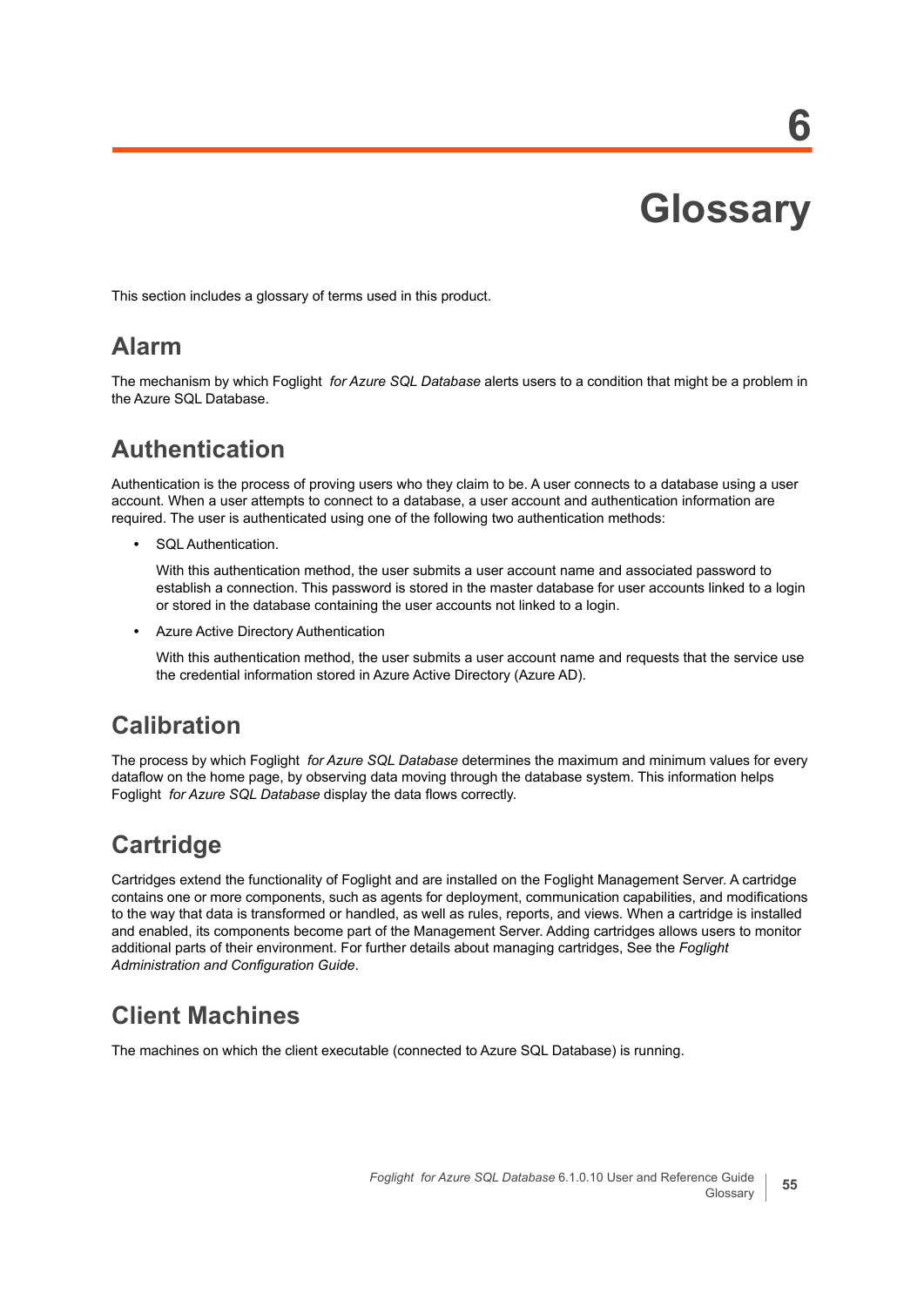#### **CPU Usage**

When SQL statements and other types of calls are made to Azure SQL Database, an amount of CPU time is necessary to process the call. Average calls require a small amount of CPU time. However, an SQL statement involving a large amount of data or a runaway query can potentially consume a large amount of CPU time, reducing CPU time available for other processing.

CPU utilization is the most important operating system statistic in the tuning process. Excessive CPU usage usually means that there is little idle CPU on the system. This could be caused by an inadequately-sized system, by untuned SQL statements, or by inefficient application programs.

#### **CPU Wait**

Wait Time (seconds) until the CPU resource is available. Time spent by the session waiting in the system's run queue for CPU cycles. The amount of time is dependent upon the number of concurrent processes and threads requesting CPU time. The metric value should be inspected in conjunction with the value of the Run Queue Length metric.

#### **DataFlow**

A Dataflow displays the current level of activity. As the rate of data transfer increases, so too does the speed of the flow. If the statistic that the flow represents moves to another threshold, the flow may change color. The combination of movement and color makes it easy to spot congested areas. A graph above the flow shows how the load has varied over time.

#### **Deadlock**

A deadlock occurs when there is a cyclic dependency between two or more threads, or processes, for some set of resources within Azure SQL Database that is, each task has a lock on a resource which the other tasks are trying to lock.

When a database of the Azure SQL Database Engine detects a deadlock, it chooses a transaction as a deadlock victim, terminates the current batch, rolls back the transaction and returns an error message to the application.

Deadlocks cannot be completely avoided; however, following certain coding conventions can minimize the occurrence of deadlocks.

#### **Disk Transfer Time**

Reading or writing data requires a disk to access the disk sector where the requested data resides. After this sector is accessed, the amount of time required for a disk to read or write data from or to storage media is referred to as disk transfer time.

Transfer time, usually expressed in milliseconds, is part of the disk access time, that is, the total time required for the computer to process the data request from the processor and then retrieve the needed data from a storage device.

#### **Disk Utilization**

The percentage of elapsed time during which a disk is busy servicing I/O requests.

#### **DiskPerf**

A Windows command line utility that enables or disables the collection of I/O statistics.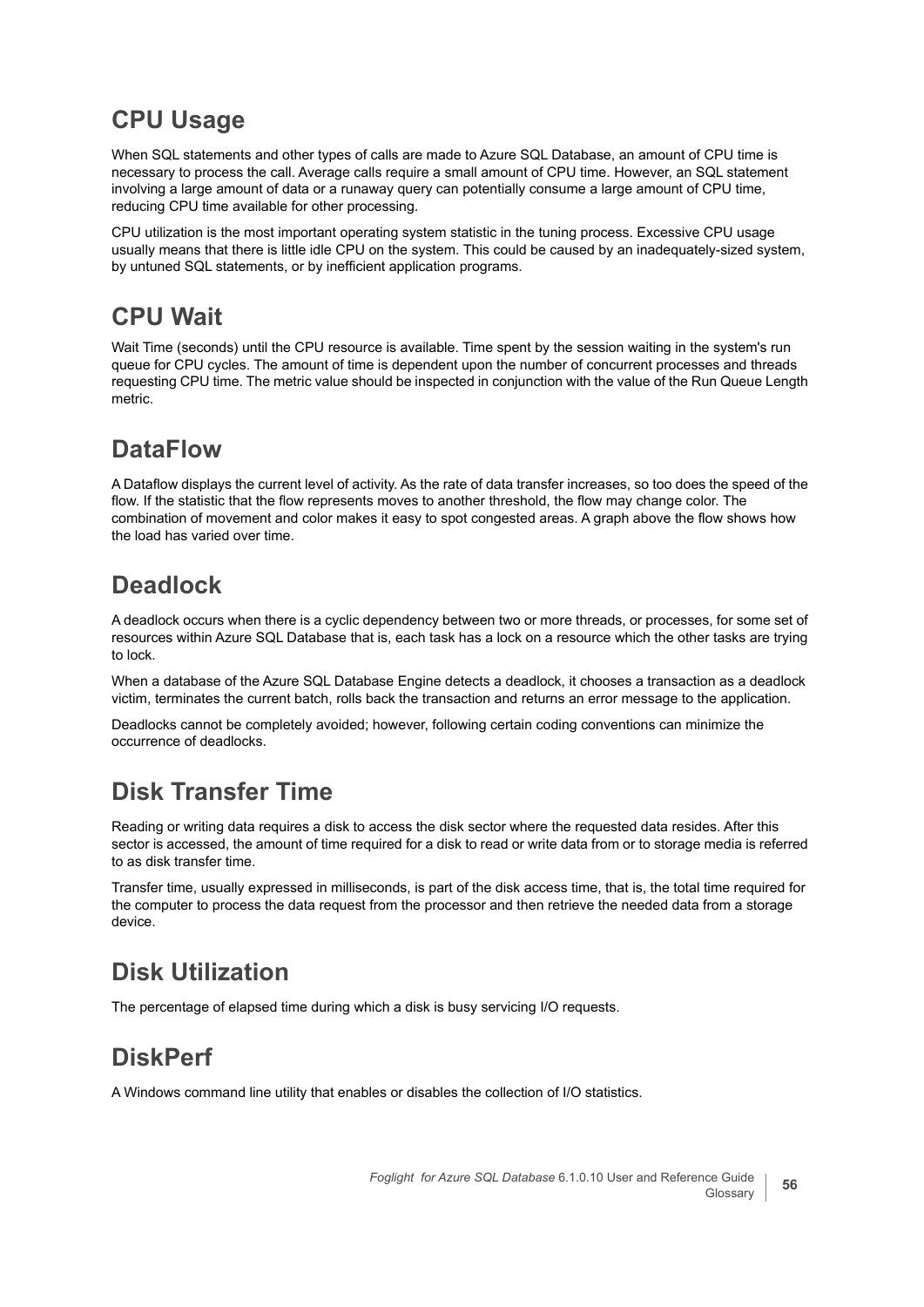#### **Dispatcher**

Dispatcher is a background process, which is responsible for routing requests from connected user processes to available shared server processes, and for returning the responses back to the appropriate user processes.

The dispatcher process, which is only utilized with shared server configuration, handles and directs multiple incoming network session requests to shared server processes. At least one dispatcher process has to be created for every communication protocol available on the server.

#### **Drilldown**

A Foglight *for Azure SQL Database* view that provides more detailed information about a particular element (for example, a monitored object or an alarm) than the current view or dashboard. Foglight *for Azure SQL Database* drilldowns often contains charts or tables showing Azure SQL Database or Windows statistics or objects.

#### **DTU**

The Database Transaction Unit (DTU) is based on a blended measure of CPU, memory, reads, and writes. The DTU-based performance levels represent preconfigured bundles of resources to drive different levels of application performance. If you do not want to worry about the underlying resources and prefer the simplicity of a preconfigured bundle while paying a fixed amount each month, you may find the DTU-based model more suitable for your needs.

#### **Elastic Pool**

SQL Database elastic pool is a shared resource model that enables higher resource utilization efficiency, with all the databases within an elastic pool sharing predefined resources within the same pool. The workload pattern is well defined and is highly cost-effective in multitenant scenarios. Elastic pool is best for new SaaS apps requiring database isolation among tenants, or for modernizing existing apps to SaaS.

#### **External Procedures**

An external procedure, also sometimes referred to as an external routine, is a procedure stored in a dynamic link library (DLL) on Windows or shared library under UNIX. The external procedure is registered with the base language and then invoked to perform special-purpose processing.

Because external procedures run in a process separated from the database instance, using these procedures ensures that any problems on the client side do not adversely affect the database.

#### **Foglight Agent Manager**

The Foglight Agent Manager is a client application that manages Foglight agents installed on monitored hosts. It provides a centralized communications link between the Foglight Management Server and the agents. The Foglight Agent Manager also provides a number of support services such as the ability to deploy, upgrade, and configure agents.

For further details, see the *Foglight Agent Manager Guide*.

#### **Foglight Management Server**

The Foglight Management Server (FMS) is the central component of Foglight. The Management Server receives information from agents and makes it available in the browser interface.

The Foglight database stores all system, application, and performance data. Over time, it becomes an invaluable source of historical information for planning future system capacity requirements and for doing point-in-time analysis.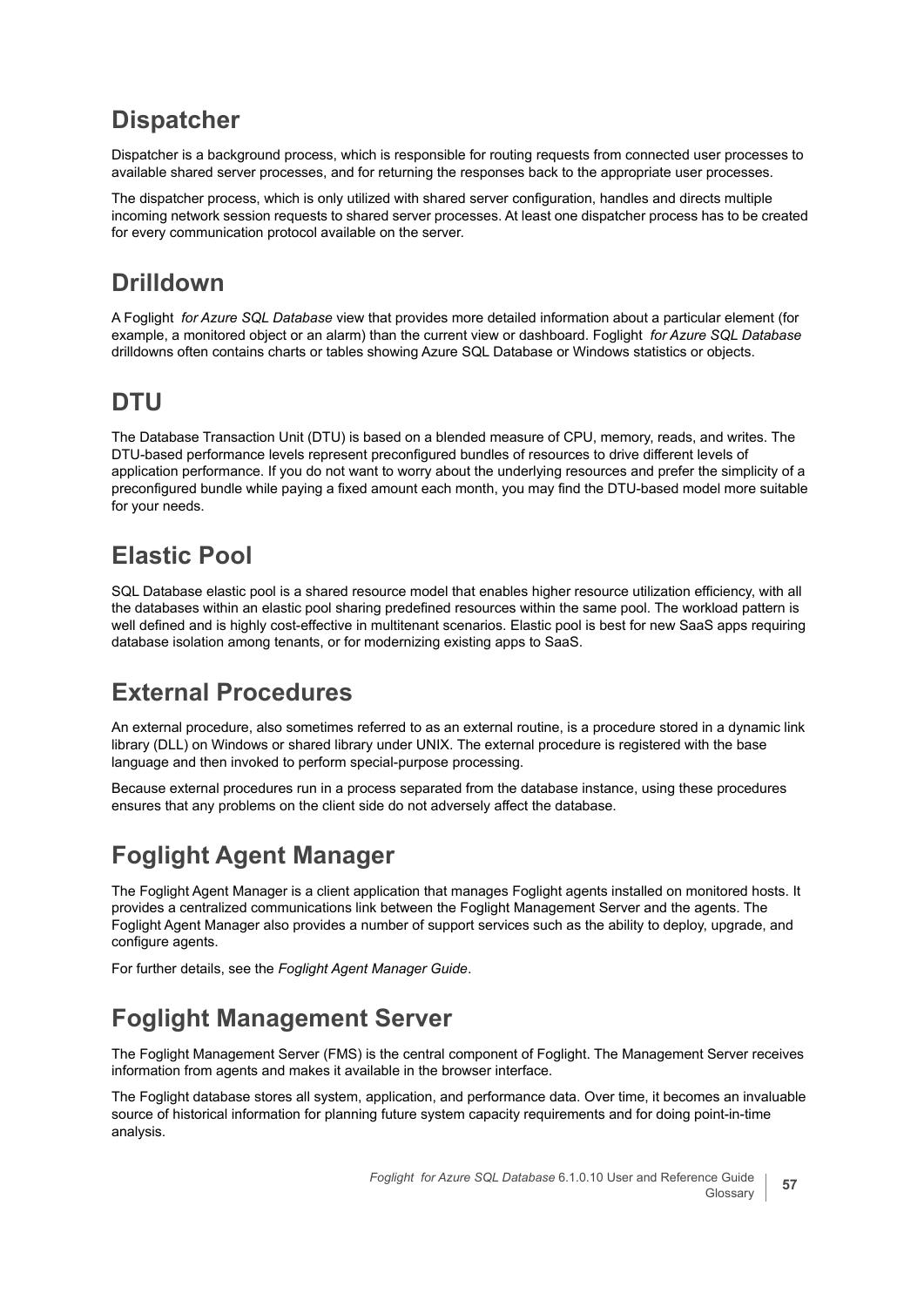#### **General purpose**

Ideal for most business workloads, offering balanced and scalable compute and storage options.

#### **I/O Wait**

I/O wait events take place when the session is waiting for the completion of input/output operations. The length of these wait events (the amount of time spent) depends upon the number of concurrent processes and threads requesting CPU time.

This metric's value should be inspected in conjunction with the value of the Run Queue Length.

#### **Kernel Memory**

The physical memory allocated to Windows kernel.

#### **Kernel Mode**

See [Process.](#page-59-0)

#### **Kill**

A Transact-SQL statement that terminates an Azure SQL Database connection. Any outstanding transactions for the selected session are rolled back and all locks are released.

#### **Lock Wait**

Time spent waiting for blocking locks to be released.

#### **Log Buffer Wait**

Time spent by the various sessions waiting for space in the log buffer or otherwise waiting for memory to be made available to write log records. Consistently high values of this metric can indicate the log devices' inability to keep up with the amount of log generated by the server.

#### **Logical Reads**

A logical read occurs every time the Database Engine requests a page from the buffer cache.

#### **LRU**

Least Recently Used. Often refers to pages in memory. The LRU list is the mechanism by which Azure SQL Database determines which pages should be moved to the free list first.

#### **LSN**

LSN (Log Sequence Number|), which provides a unique identification of a point in a database's log, is used for determining determine when a page was last modified.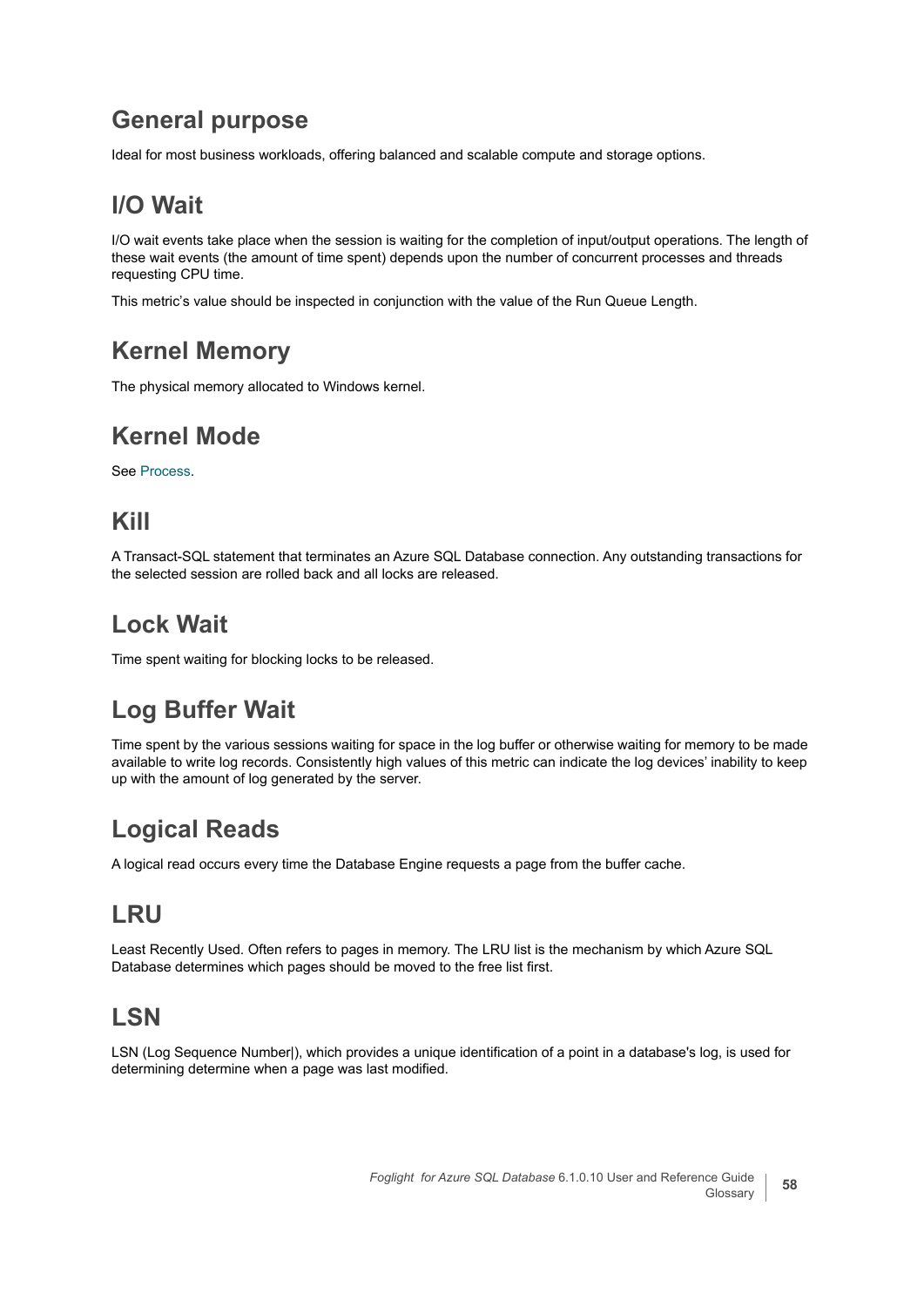#### **Metric**

A unit of measurement that can be applied to a database. Metrics can help gauge the performance of a system.

A metric is an individual piece of information that Foglight *for Azure SQL Database* collects about the performance of a system. The information may be a numeric value (a number or percentage), a string of text, or some other piece of data.

Every time the Foglight *for Azure SQL Database* dashboard is refreshed, the cartridge retrieves the latest value of the metric, which can then be displayed in a drilldown or on the home page.

#### **Network Wait**

Network wait events occur when a session spends time waiting for messages to be sent or received over the network interface.

Network performance, which is measured in number (per second) of packets sent and received, can be used just like disk statistics to detect overload or non-optimal performance within a network or a network interface.

Excessive network wait can result from either:

- **•** Excessive network usage, originating in the application
- **•** Physical issues, identifiable by network errors and network collisions

#### **OLTP**

Online Transaction Processing. OLTP allows real-time processing of SQL transactions, in order to support Customer Relationship Management (CRM), ERP, and other time-critical applications. OLTP is characterized by high rates of index lookups, single row modifications, and frequent commits.

Because real-time transaction processing is being increasingly carried out on a network and may include more than one company, OLTP databases use client/server processing and allow transactions to run on different platforms in a network.

#### **Other Wait**

Other wait events refer to time spent waiting for miscellaneous operations to complete. None of these operations fits into the separately identified wait event.

#### **Paging**

Disk I/O activity performed by the operating system to manage its virtual memory. High paging rates can adversely affect performance.

#### **Panel**

A group of related components on the Foglight *for Azure SQL Database* screens.

#### **Physical Reads**

A disk read I/O where the requester must wait for the disk read operation to complete. In Azure SQL Database, the requesting session waits while the page is read from disk. This is normally the most common type of read operation in Azure SQL Database.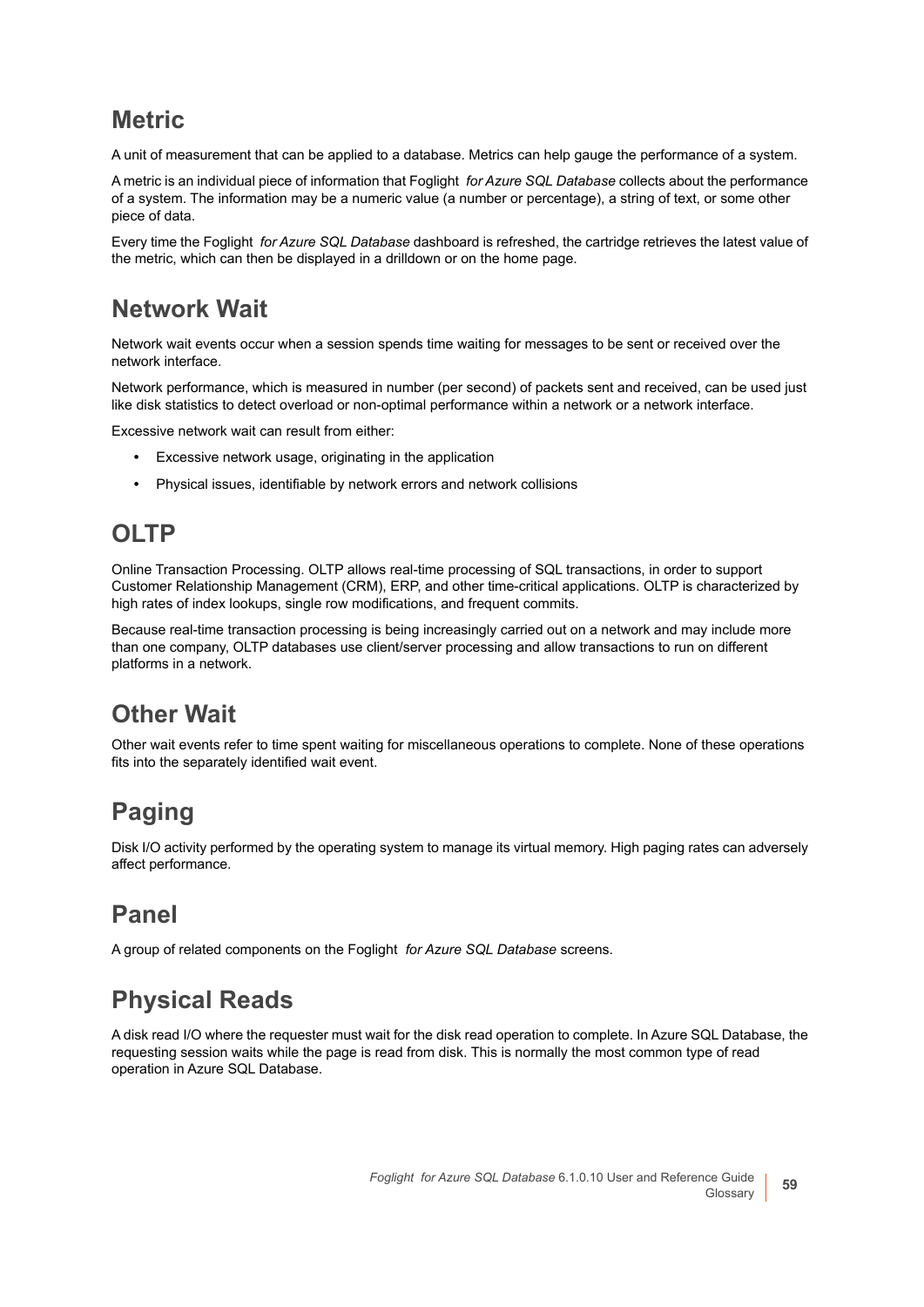#### <span id="page-59-0"></span>**Process**

An instance of an application executing in Windows.

#### **Random I/O**

I/O in which a specific disk block is directly accessed. This is typically the I/O that results from index lookups.

#### **Recompile**

The process of compiling a stored procedure part way through that procedure's execution.

#### **Referential Integrity**

Referential Integrity ensures that foreign keys correctly map to primary keys. A referential constraint prevents the insertion or update of foreign keys for which there are no matching primary keys. It either prevents the deletion of primary keys if foreign keys exist, or deletes these foreign rows (DELETE CASCADE).

#### **Relational Data Engine**

A major functional part of Azure SQL Database. Responsible for the parsing and optimization of SQL requests, controls query plan execution, and processes row sets from the storage engine.

#### **Schema Locks**

A lock mode that is used when compiling a query, to prevent changes to the underlying tables structures while the query is compiled.

#### **Severity**

Represents how critical an alarm is. A severity determines how Foglight *for Azure SQL Database* behaves when the values for a metric fall within a user-defined range of values. A severity specifies whether the information returned in the metric represents normal or abnormal behavior for the system under diagnosis. For example, unusually high values might mean that a metric has crossed a threshold into a high severity state. This, in turn, could change the color of a component on the home page; for example, from orange to red when moving from a critical to a fatal state.

The severity determines what action Foglight *for Azure SQL Database* takes when a metric value falls into the range defined by a threshold.

#### **Single database**

Single database offers provisioned compute and serverless compute tier choices.

#### **SPID**

Unique number the Server has assigned for identifying the session.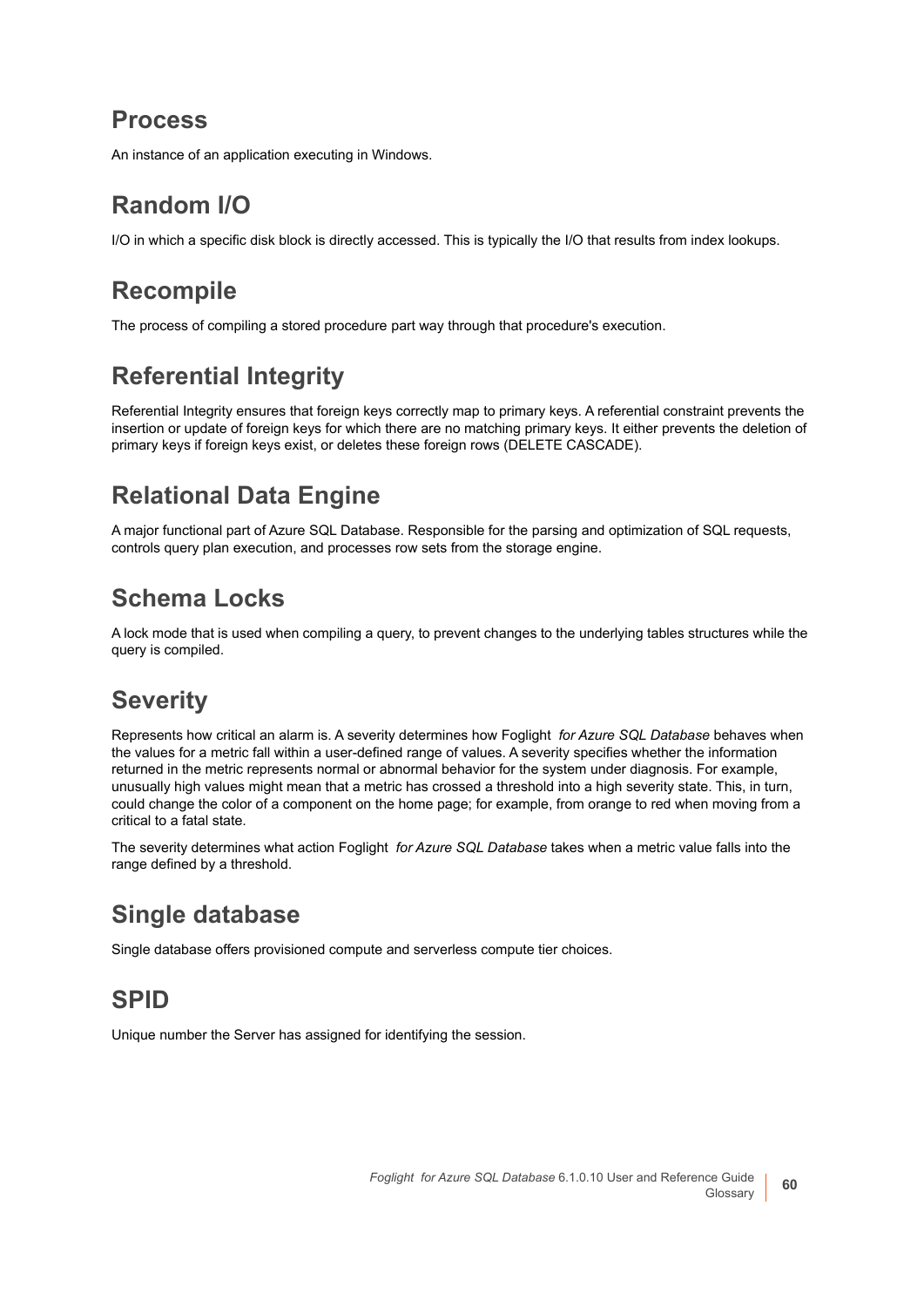#### **Spinner**

A Spinner displays the current level of activity for a statistic that is not directional. As the load increases, so too does the speed of the spin. If the statistic represented by the flow crosses another threshold, the spinner may change color. The combination of movement and color makes it easy to spot congested areas.

#### **Threshold**

A range of values for a metric. If the metric falls within this range, Foglight *for Azure SQL Database* checks the threshold's severity to determine how to behave. For example, the component that represents this metric might change color.

#### **Transaction**

A group of one or more database modification statements that are combined into a logical unit of work that is either wholly committed or rolled back.

#### **Unused Space**

Disk space within a Database or File Group that is allocated to a table or index, but currently does not have any information stored in it. It is free space that can only be used by the table or index to which it is allocated.

#### **vCore**

A vCore-based purchase model is best if you are looking for flexibility, control and transparency of individual resource consumption. This model allows you to scale compute, memory, and storage based upon your workload needs and provides a straightforward way to translate on-premises workload requirements to the cloud.